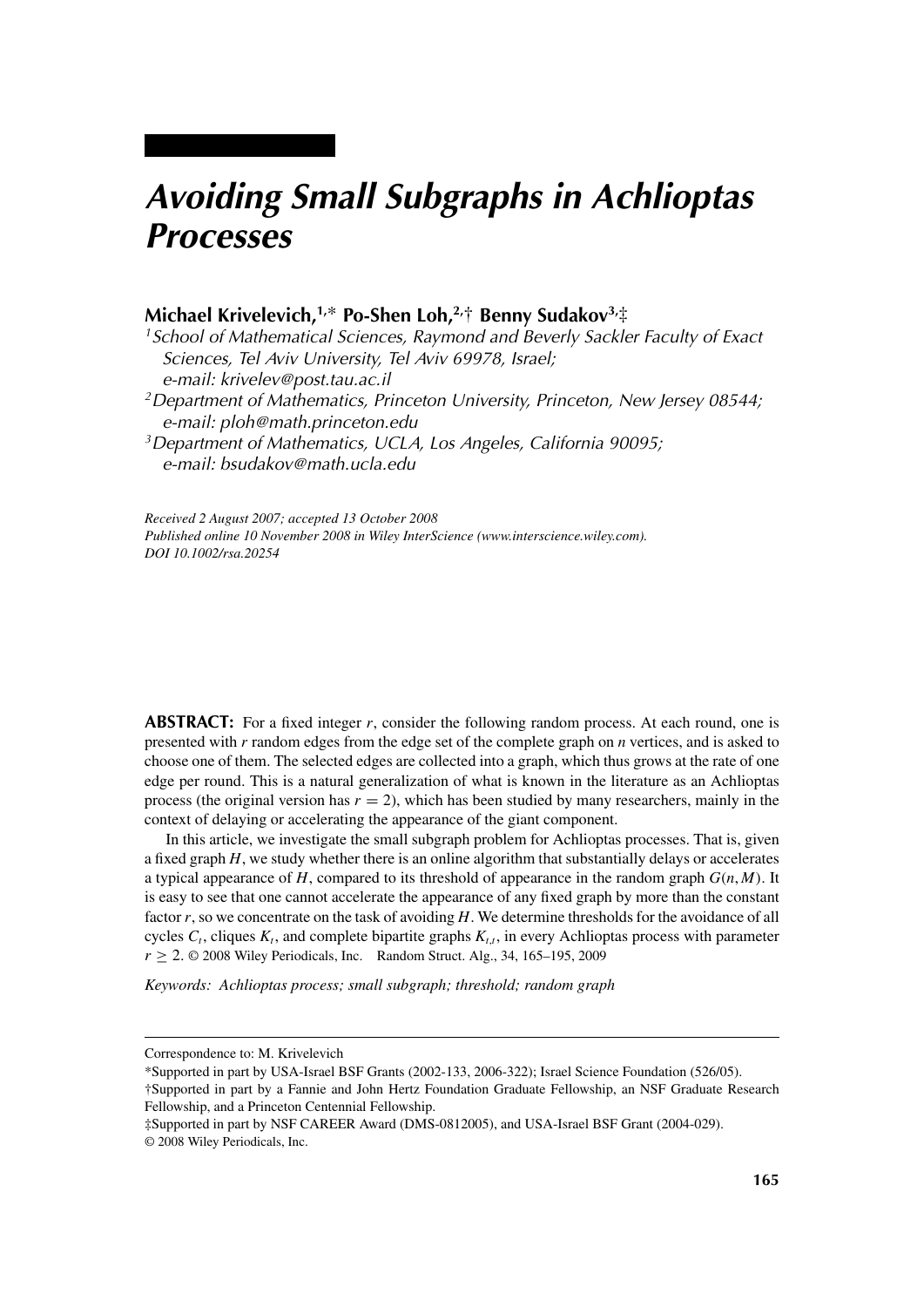## **1. INTRODUCTION**

The standard Erdős-Rényi random graph model  $G(n, M)$  can be described as follows. Start with the empty graph on *n* vertices, and perform *M* rounds, adding one random edge to the graph at each round. For any monotone increasing graph property (such as containment of  $K_4$  as a subgraph, say), it is natural to ask whether there is some value of *M* at which the probability of *G(n*, *M)* satisfying the property changes rapidly from nearly 0 to nearly 1. More precisely, a function  $M^*(n)$  is said to be a threshold for a property P if for any  $M(n) \ll 1$  $M^*(n)$ , the random graph  $G(n, M)$  does not satisfy  $P$  whp, but for any  $M(n) \gg M^*(n)$ , the random graph  $G(n, M)$  satisfies P whp. Here, whp stands for "with high probability," that is, with probability tending to 1 as  $n \to \infty$ , and  $f(n) \ll g(n)$  means that  $f(n)/g(n) \to 0$ as  $n \to \infty$ . A classical result of Bollobás and Thomason [10] implies that every monotone graph property has a threshold, and much work has been done to determine thresholds for various properties.

Recently, there was much interest in the following natural variant of the classical model. We still begin with the empty graph and perform a series of rounds, but at each round, one is now presented with two independent and uniformly random edges, and is asked to choose one of them to add to the graph. This is known in the literature as an Achlioptas process, after Dimitris Achlioptas, who asked the question of whether there was an online algorithm which could, with high probability, substantially delay the appearance of the giant component (a connected component with  $\Omega(n)$  vertices).

The trivial algorithm, which arbitrarily chooses the first edge in each offered pair, essentially produces the random graph  $G(n, M)$  after *M* rounds, so  $G(n, M)$  serves as the benchmark against which comparisons are made. A classical result of Erdős and Rényi [11] states that if  $M = cn$  for any absolute constant  $c > 1/2$ , then the random graph *G(n*, *M)* contains a giant component **whp**. For the Achlioptas process, Bohman and Frieze [4] presented an algorithm which could run for 0.535*n* rounds, while keeping the size of the largest component only poly-logarithmic in *n* **whp**. Since then, much work has been done [2, 3, 5–7, 13, 16]. The current best result for this problem is due to Spencer and Wormald [16], who exhibit an algorithm that can run for 0.829*n* rounds while keeping all component sizes bounded by  $O(\log n)$  whp. In the opposite direction, Bohman, Frieze, and Wormald [5] have shown that no algorithm can succeed **whp** past 0.964*n* rounds. Several variants have also been studied, such as the offline version, a two-player version, and the question of embracing (accelerating the appearance of) the giant component.

While the main focus of the research mentioned above was the giant component, it is natural to study other graph properties in the context of Achlioptas processes. In this article, we study the problem which in the literature is referred to as the small subgraph problem. This was one of the main problems studied in the seminal paper of Erdős and Rényi [11] from 1960, which was the starting point of the theory of random graphs. The original problem, stated for the random graph model  $G(n, M)$ , was as follows: given a fixed graph  $H$  (a triangle or  $K_4$ , say), find the smallest value of  $M$  such that the random graph  $G(n, M)$  contains *H* as a (not necessarily induced) subgraph whp. The subgraph is called "small" because its size is fixed while *n* tends to infinity.

It turns out that in this problem, the relevant parameter is the maximum edge density  $m(G) = \max\{e(H)/v(H): H$  is a subgraph of *G*. In their original paper, Erdős and Rényi found thresholds for all balanced graphs, which are the graphs whose edge density  $e(H)/v(H)$  equals the maximum edge density  $m(H)$ . It was not until 20 years later that Bollobás [9] solved the problem for all graphs, proving that for any *H* with  $m(H) \geq 1$ ,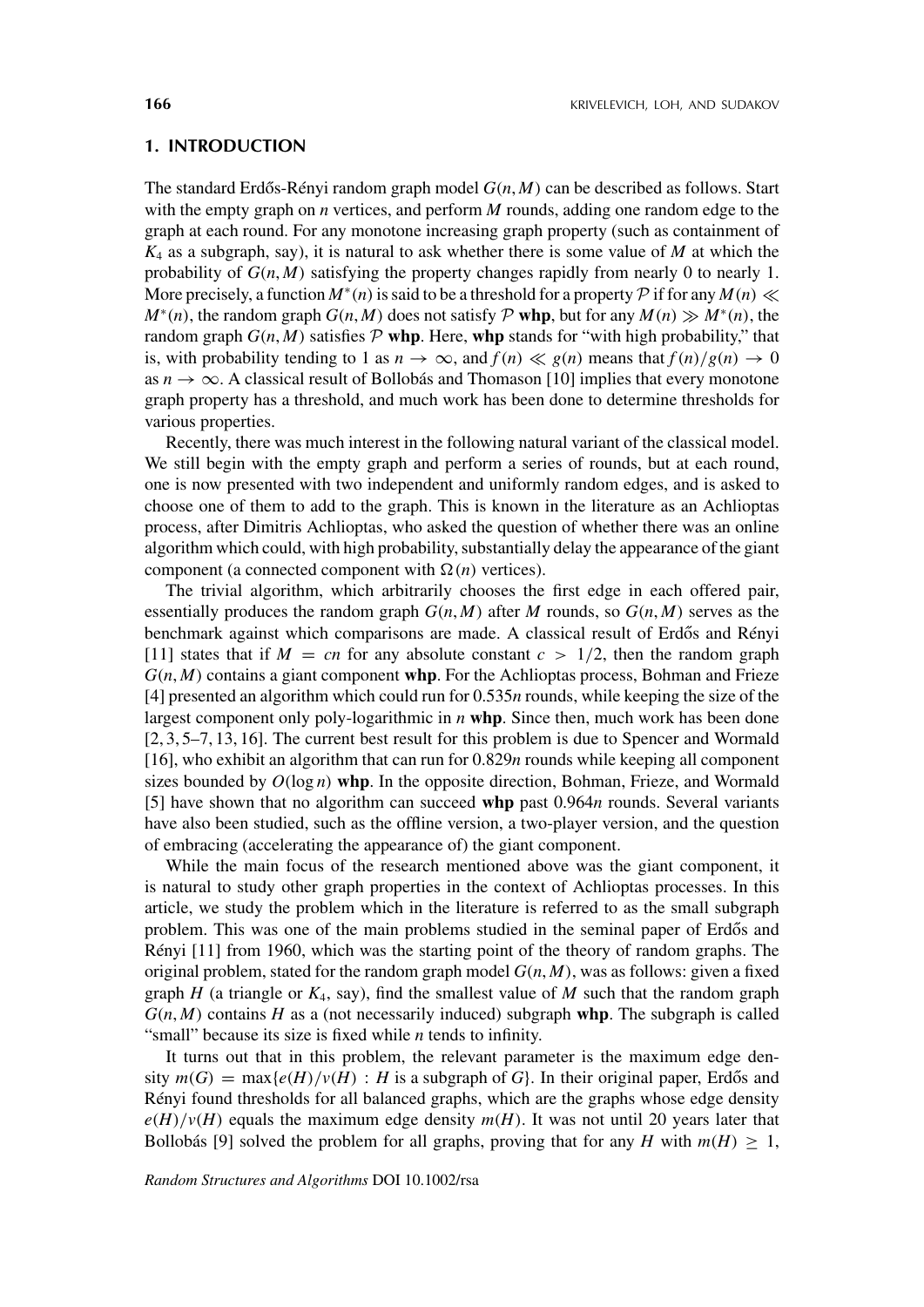the threshold for *H* appearing in  $G(n, M)$  is  $M^* = n^{2 - \frac{1}{m(H)}}$ . For further reading about the small subgraph problem in  $G(n, M)$ , we direct the interested reader to the monographs by Bollobás [8] and by Janson, Łuczak, and Rucinski [14], each of which contains an entire section discussing this problem.

In this article, we consider the small subgraph problem in the context of Achlioptas processes, and investigate whether one can substantially affect thresholds by introducing this power of choice. Actually, we study a natural generalization of the process, which we call an Achlioptas process with parameter  $r$ . In this process,  $r$  edges of  $K_n$  are presented at each round, and one of them is selected. We will always consider *r* to be fixed as *n* tends to infinity (note that  $r = 2$  corresponds to the original Achlioptas process).

Let us now state our model precisely. At the *i*-th round, one is presented with *r* independent random edges, each distributed uniformly over all  $\binom{n}{2} - (i - 1)$  remaining edges that have not yet been chosen for the graph. Note that this eliminates the possibility of choosing the same edge twice, so our final graph is simple. However, we do allow the possibility that edges may be offered more than once, which simplifies our arguments. One may consider models in which all sampling is with replacement (which may create multigraphs), or in which every edge is offered at most once, but our results in this article will still carry over because we always run the process for  $o(n^2)$  rounds.

Note that the graph after the *k*-th round of the Achlioptas process with parameter *r* is a subgraph of the random graph with *rk* edges. So, the question of accelerating the appearance of a fixed graph is immediately resolved in the negative. Clearly, the threshold cannot move forward by more than a (constant) factor of *r*.

So, in this article we concentrate on the avoidance problem. We may pose it as a single player game in which the player loses when he creates a (not necessarily induced) subgraph isomorphic to a certain fixed graph *H*. The player's objective is to postpone losing for as long as possible. We say that a function  $m^*(n)$  is a threshold for avoiding *H* if: (i) given any function  $m(n) \ll m^*(n)$ , there exists an online strategy by which the player survives through *m* rounds **whp**, and **(ii)** given any function  $m(n) \gg m^*(n)$ , the player loses by the end of *m* rounds **whp**, regardless of the choice of such a strategy.

Note, however, that it is not obvious that thresholds necessarily exist. Furthermore, unlike the situation in the small subgraph problem, there are no simple first-moment calculations that suggest what the thresholds should be. As it turned out, a substantial part of the difficulty in obtaining our results was in conjecturing the correct thresholds. We were able to solve the problem for all cycles  $C_t$ , cliques  $K_t$ , and complete bipartite graphs  $K_t$ , Let us now state our main result:

## **Theorem 1.1.**

- (i) *For t*  $\geq$  3*, the threshold for avoiding*  $C_t$  *in the Achlioptas process with parameter*  $r \geq 2$  *is*  $n^{2-\frac{(t-2)r+2}{(t-1)r+1}}$ .
- (ii) *For t*  $\geq$  4, the threshold for avoiding  $K_t$  *in the Achlioptas process with parameter*  $r \geq 2$  *is*  $n^{2-\theta}$ *, where*  $\theta$  *is defined as follows:*

$$
s = \lfloor \log_r[(r-1)t+1] \rfloor, \qquad \theta = \frac{r^s(t-2)+2}{r^s\left[\binom{t}{2}-s\right]+\frac{r^s-1}{r-1}}
$$

.

(iii) *For t*  $\geq$  3*, the threshold for avoiding*  $K_{t,t}$  *in the Achlioptas process with parameter*  $r \geq 2$  *is*  $n^{2-\theta}$ *, where*  $\theta$  *is defined as follows: (*2*t* − 2*)* + 2

$$
s = \lfloor \log_r[(r-1)t+1] \rfloor, \qquad \theta = \frac{r^s(2t-2) + 2}{r^s(t^2 - s) + \frac{r^s - 1}{r-1}}.
$$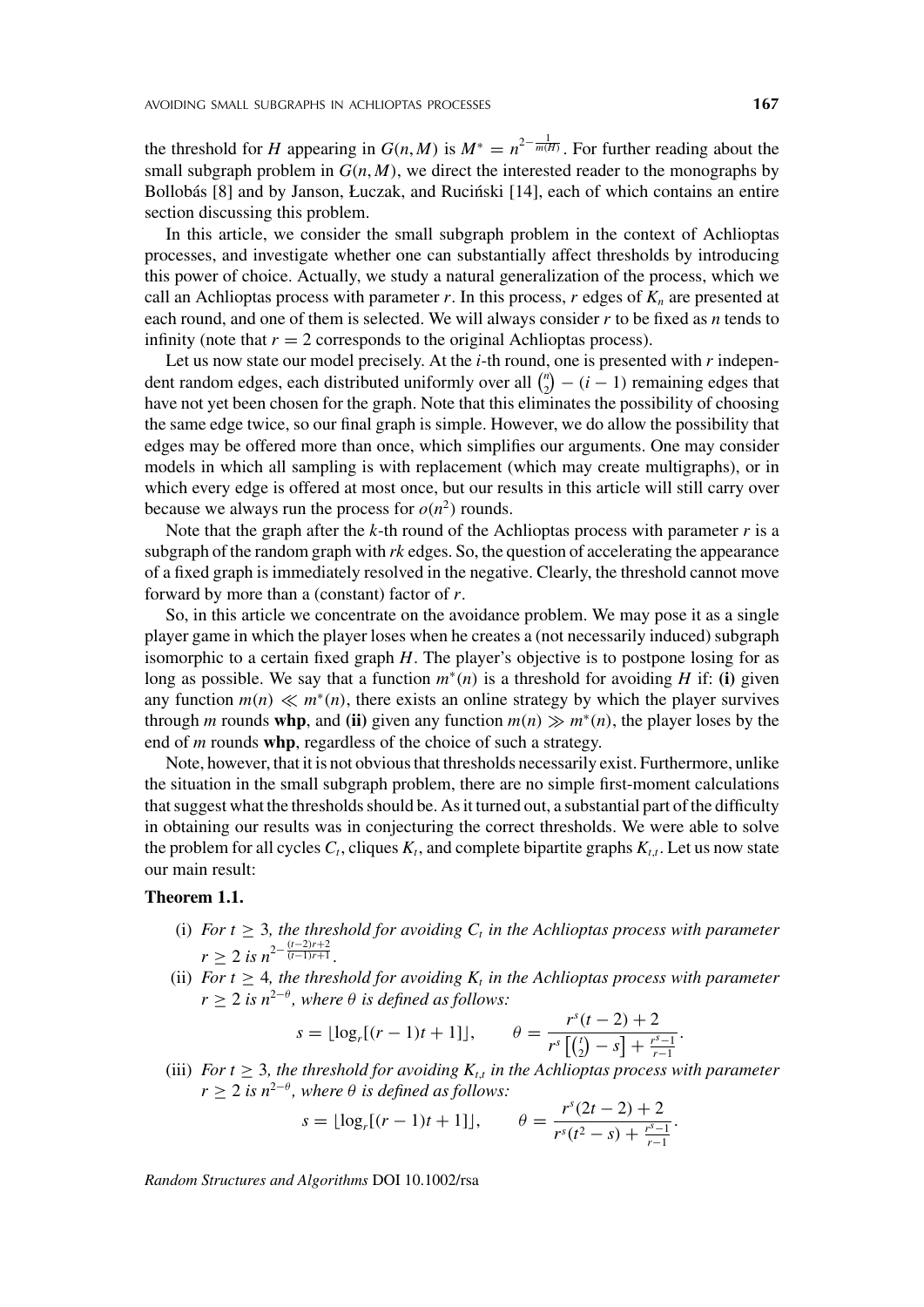**Remark.** In all of these cases, we provide deterministic online algorithms that achieve the thresholds **whp**, but show that even randomized algorithms cannot survive beyond the thresholds.

The rest of this article is organized as follows. In the next section, we present some tools from extremal combinatorics and the theory of random graphs, which we will use in our proofs. Then, we present the proof of our theorem, which is divided into several sections. We begin in Section 3 with the case of avoiding  $K_4$  when  $r = 2$ , which turns out to be the first nontrivial case. We treat this case in detail, because our argument there is the prototype for the general argument that we later use to prove thresholds for  $K_t$ ,  $K_{tt}$ , and  $C_t$ .

We extend the argument to almost all other  $K_t$  and  $r$  in Section 4. The proof requires many inequalities whose somewhat tedious verifications would interfere with the exposition, so their precise statements are recorded in the appendix.1 This also makes it easier to distill the abstract argument, which we present in Section 5. Next, we apply the abstraction to prove thresholds for avoiding  $C_t$  in Section 6 and  $K_{t,t}$  in Section 7. We treat the last remaining case of avoiding  $K_4$  in the Achlioptas process with parameter 3 in Section 8. The final section contains some concluding remarks and open problems.

# **2. PRELIMINARIES**

### **2.1. Notation and Terminology**

Throughout our paper, we will omit floor and ceiling signs whenever they are not essential, to improve clarity of presentation. The following (standard) asymptotic notation will be utilized extensively. For two functions  $f(n)$  and  $g(n)$ , we write  $f(n) = o(g(n))$  or  $g(n) =$  $\omega(f(n))$  if  $\lim_{n\to\infty} f(n)/g(n) = 0$ , and  $f(n) = O(g(n))$  or  $g(n) = \Omega(f(n))$  if there exists a constant *M* such that  $|f(n)| \le M|g(n)|$  for all sufficiently large *n*. We also write  $f(n) =$  $\Theta(g(n))$  if both  $f(n) = O(g(n))$  and  $f(n) = \Omega(g(n))$  are satisfied.

Let us introduce the following abbreviations for some phrases that we will use many times in our proof. As mentioned in the introduction, **whp** will stand for "with high probability," i.e., with probability 1−*o(*1*)*. It is also convenient for us to introduce the abbreviation **wep**, which stands for "with exponential probability," i.e., with probability  $1 - o(e^{-n^c})$  for some  $c > 0$ . We will say that a function *f* is a positive power of *n* if  $f = \Omega(n^c)$  for some  $c > 0$ . Analogously, we will say that a function *f* is a negative power of *n* if  $f = O(n^{-c})$  for some  $c > 0$ .

Next, let us discuss the graph-specific terms that we will use. We often need to consider the graphs at intermediate stages of the Achlioptas process, so  $G_i$  will always denote the graph after the *i*-th round. Our main interest in *Gi* will be to count copies of subgraphs. Here, we define a copy of a graph *H* in another graph *G* to be an injective map from  $V(H)$  to  $V(G)$ that preserves the edges of *H*. Note that copies are not necessarily induced subgraphs, and are labeled, i.e., we do not take automorphisms into account when computing the number of copies of *H* in a graph.

The player's objective in the Achlioptas process is to avoid creating a copy of a certain fixed graph *H*, but our analysis needs to consider subgraphs of *H* as well. It is therefore

 $1$ The proofs of these inequalities are rather technical and not so interesting, so they only appear in the unabridged version of this paper which is on the arXiv at http://arxiv.org/abs/0708.0443.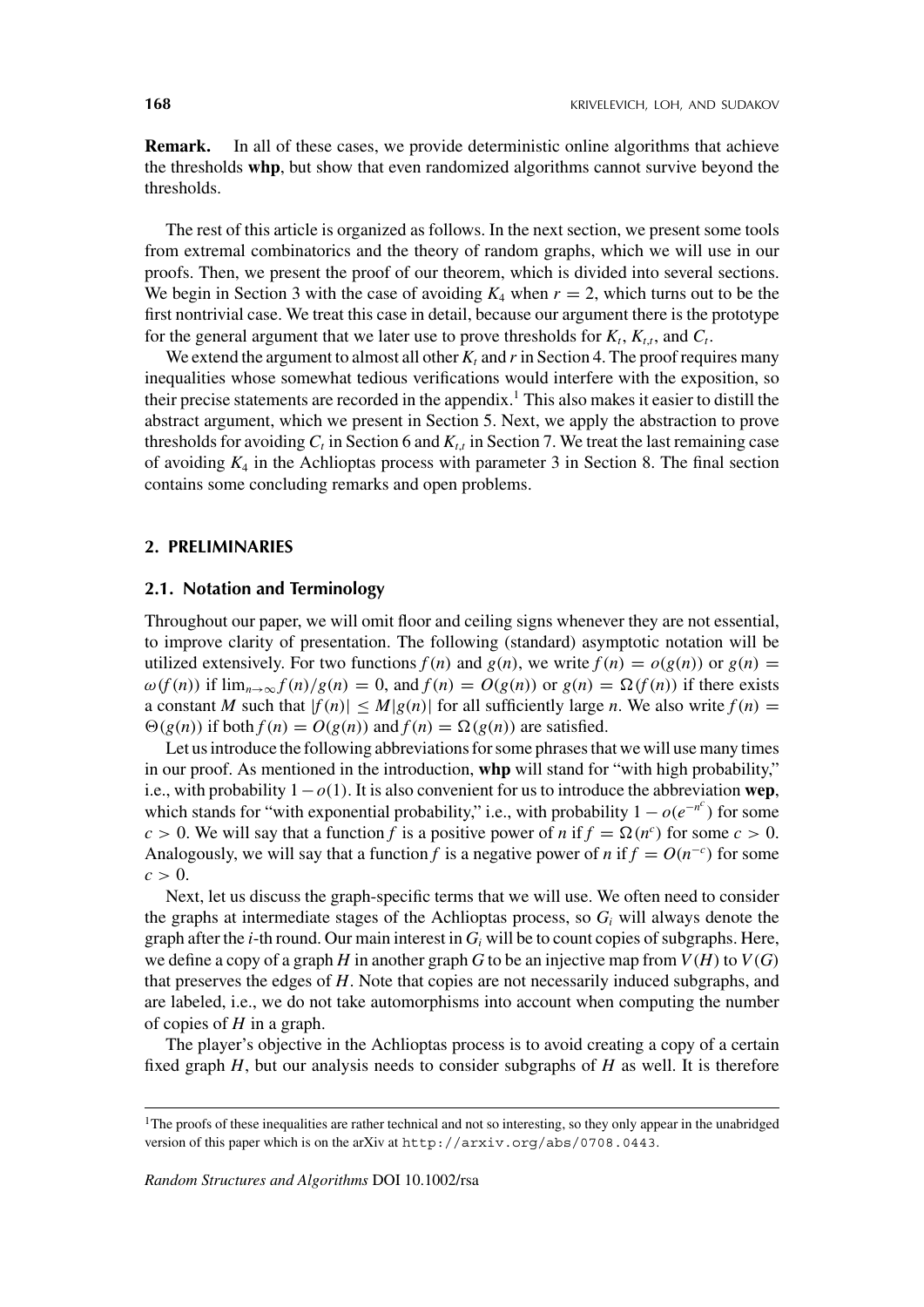convenient to introduce the notation  $H \setminus ke$  to represent any graph which can be obtained by deleting any *k* edges from *H*. (When  $k = 1$ , we will simply write  $H \setminus e$ .) This enables us to concisely refer to all graphs of the form  $H \setminus ke$  in the aggregate. For example, the phrase "the number of copies of  $H \setminus ke$ " should be understood to be the total number of copies of all graphs of the form  $H \setminus ke$ .

We keep track of the number of copies of these subgraphs by studying how counts are affected by the addition of an edge at a pair of vertices. This motivates the following definition. Let *G* and *H* be graphs, let *k* be an integer, and let *a*, *b* be a pair of distinct vertices of *G*. Let  $G^+$  be the graph obtained from *G* by adding the edge between *a* and *b* if it is not yet present, and let *G*<sup>−</sup> be the graph obtained by deleting that edge if it was present. Note that *G* is equal to either  $G^+$  or  $G^-$ . Then, we say that the pair  $\{a, b\}$  completes *t* copies of *H* \ *ke* if *t* is the difference between the number of copies of *H* \ *ke* in  $G^+$  and the number in *G*<sup>−</sup>.

Sometimes, we need to be specific about which graphs of the form  $H \setminus (k+1)e$  are completed into graphs of the form  $H \setminus ke$ . Let  $H_1$  and  $H_2$  be graphs on the same vertex set *U*, with  $E(H_1) \subset E(H_2)$ , but differing only in exactly one edge. Let  $\{u, v\} \subset U$  be the endpoints of that edge. Let *G* be another graph, and let *a*, *b* be a pair of distinct vertices of *G*. Then, we say that the pair  $\{a, b\}$  extends *t* copies of  $H_1$  into  $H_2$  if *t* is the number of injective graph homomorphisms  $\phi : H_1 \to G$  that map  $\{u, v\}$  to  $\{a, b\}$ . Note that this definition is insensitive to the presence of an edge between *a* and *b*.

## **2.2. Extremal Combinatorics**

In this section, we present two extremal results, which are used in the proofs of the upper bounds in our thresholds (i.e., that no strategy can survive for too many rounds). The following lower bound on the number of paths in a graph was obtained in [12] using a matrix inequality of Blackley and Roy.

**Lemma 2.1.** *Every graph with n vertices and average degree d contains at least*  $(1 +$  $o(1)$ *nd*<sup> $t-1$ </sup> *copies of the t-vertex path P<sub>t</sub>. Here, we consider t to be fixed, while d and n tend to infinity.*

Next, we record the following well-known extremal result, which lower bounds the number of copies of the complete bipartite graph  $K<sub>st</sub>$  that can appear in any graph with a fixed number of edges. The classical proof (via two applications of convexity) is based on the ideas used by Kövári, Sós, and Turán [15] to bound the Turán number  $ex(n, K_{s,t})$ .

**Lemma 2.2.** *For fixed positive integers s*  $\leq$  *t, and any function p*  $\gg$  *n*<sup>−1/*s*</sup>, *every graph with n vertices and*  $\binom{n}{2}$ *p edges contains at least*  $(1 + o(1))n^{s+t}p^{st}$  *copies of the complete bipartite graph Ks*,*t.*

## **2.3. Random Graphs**

We begin by recalling the Chernoff bound for exponential concentration of a binomial random variable. We use the formulation from [1].

**Theorem 2.3.** For any  $\epsilon > 0$ , there exists  $c_{\epsilon} > 0$  such that the following holds. Let X be *any binomial random variable, and let*  $\mu$  *be its expectation. Then*  $\mathbb{P}(|X-\mu| > \epsilon \mu] < 2e^{-c_{\epsilon}\mu}$ .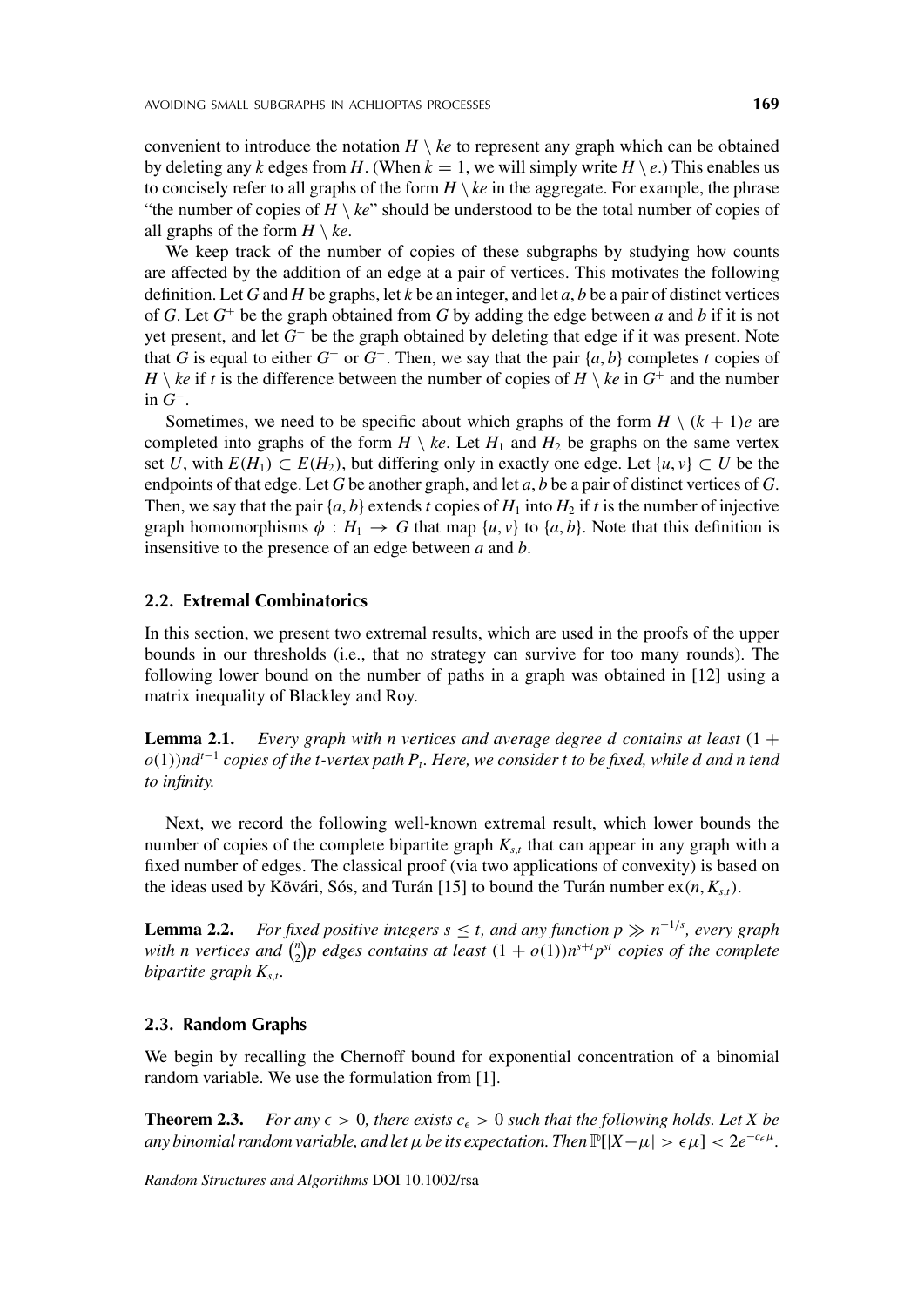Using the Chernoff bound and a standard coupling argument, we prove a result that allows us to relate *Gm* (the graph after the *m*-th round of the Achlioptas process) to the more familiar random graph  $G(n, p)$ .

**Lemma 2.4.** *Suppose that*  $n \ll m \ll n^2$ *. Then we may couple the Achlioptas process with*  $G(n, p = 4rm/n^2)$  *in such a way that wep*,  $G_m$  *is a subgraph of*  $G(n, p)$ *.* 

*Proof.* In the Achlioptas process, *r* random edges are presented at each round, independently and uniformly distributed over all potential edges that have not yet been picked for the graph. So, we may couple the first *m* rounds of the process with the edge-uniform random graph  $G(n, rm)$  in such a way that if we consider the graph  $G_m^+$  obtained by taking every edge that was offered (instead of choosing only one per round),  $G_m^+$  is always a subgraph of  $G(n, rm)$ . Yet  $G_m$  is always a subgraph of  $G_m^+$ , so it remains to relate  $G(n, rm)$  with  $G(n, p = 4rm/n<sup>2</sup>)$ . This final part is standard and proceeds via coupling with the random graph process; under this coupling,  $G(n, rm) \subset G(n, p)$  as long as  $Bin\binom{n}{2}, p \geq rm$ , and the Chernoff bound shows that this event occurs **wep**.

Our analysis revolves around counting copies of fixed subgraphs in *Gm*. The previous lemma allows us to apply results from the theory of  $G(n, p)$  to assist us in this pursuit. We now record several such theorems, translated in terms of *Gm*. The following definition is crucial for counting subgraphs in  $G(n, p)$ .

**Definition 2.5.** A graph H is **balanced** if for any subgraph  $H' \subset H$ ,  $\frac{e(H')}{v(H')} \leq \frac{e(H)}{v(H)}$ .

**Theorem 2.6.** *Let H be a fixed balanced graph with v vertices and e edges. Suppose that*  $n \ll m \ll n^2$ , and let  $p = 2m/n^2$ . Also suppose that  $n^vp^e$  is a positive power of n. Then the *number of copies of H in*  $G_m$  *is*  $O(n^{\nu} p^e)$  *wep.* 

*Proof.* By Lemma 2.4, it suffices to count copies of *H* in  $G(n, 2rp)$ . The expected number of copies is  $(1 + o(1))n^{\nu}(2rp)^{e} = \Theta(n^{\nu}p^{e})$ , which is a positive power of *n* by assumption. This allows us to apply Corollary 6.3 of [17], which uses Kim-Vu polynomial concentration to prove the following result: for any balanced graph *H* such that the expected number of copies of *H* in the random graph is  $\mu \gg \log n$ , the probability that the actual number of copies exceeds  $2\mu$  is  $e^{-\Omega(\mu)}$ . In our case,  $\mu$  is a positive power of *n*, so this implies that **wep**, the number of copies is  $O(n^{\nu} p^e)$ , as desired.

The previous result provides a very precise count of the number of copies of a fixed graph in the random graph  $G(n, p)$ . However, the point of the Achlioptas process was to deviate from  $G(n, p)$  by introducing the power of choice. So, our analysis will have to take the potential of choice into account. We keep track of the number of copies of subgraphs by studying how counts are affected by the addition of an edge at a pair of vertices; this motivated the notions of a pair completing *t* copies of  $H \setminus ke$  and of the pair extending *t* copies of  $H_1$  into  $H_2$ , which we defined at the end of Section 2.1.

This is essentially the problem of counting extensions, which has also been well-studied in  $G(n, p)$ . We refer the interested reader to Chapter 10 of [1]. As in the case of counting subgraphs in  $G(n, p)$ , a suitable definition of balanced-ness is required to count extensions.

## **Definition 2.7.**

(i) Let  $H_1$  and  $H_2$  be graphs on the same vertex set U, with  $E(H_1) \subset E(H_2)$ , but differing *only on the edge joining the vertices*  $u, v \in U$ *. We say that the pair*  $(H_1, H_2)$  *is a*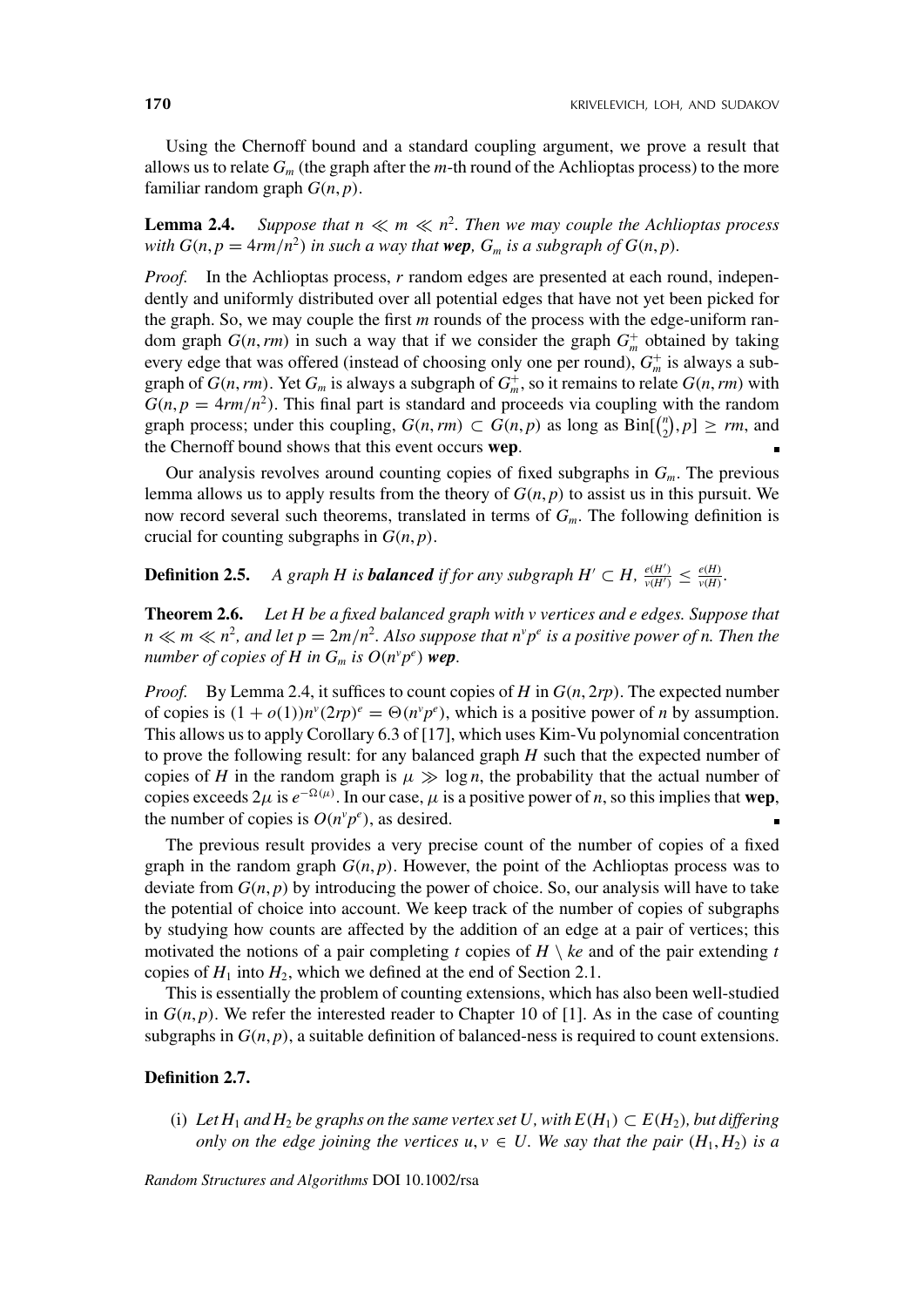*balanced extension pair if for every proper subset*  $U' \subset U$  *that still contains*  $\{u, v\}$ *,* the induced subgraph  $H' = H_1[U']$  has the property that  $\frac{e(H')}{v(H')-2} \leq \frac{e(H_1)}{v(H_1)-2}$ .

(ii)  $H \setminus \mathit{ke}$  has the **balanced extension property** if every pair  $(H_1, H_2)$  with  $V(H_1)$  =  $V(H_2) = V(H), E(H_1) \subset E(H_2) \subset E(H), e(H_1) = e(H) - k$ , and  $e(H_2) =$  $e(H) - k + 1$ *, is a balanced extension pair.* 

**Theorem 2.8.** Suppose that  $n \ll m \ll n^2$ , and let  $p = 2m/n^2$ . Let  $(H_1, H_2)$  be a balanced *extension pair, and let v and e be the numbers of vertices and edges in H*1*, respectively. Finally, let j be an arbitrary integer constant.*

- (i) *Suppose that nv*<sup>−</sup>2*pe is a positive power of n. Then wep, every pair of distinct vertices*  ${a,b}$  *of*  $G_{jm}$  *extends*  $O(n^{v-2}p^e)$  *copies of*  $H_1$  *into*  $H_2$ *.*
- (ii) *Suppose that*  $n^{v-2}p^e$  *is a negative power of n. Then, for any constant*  $\gamma > 0$ *, there exists a constant C such that with probability*  $1 - o(n^{-\gamma})$ *, every pair of distinct vertices*  $\{a, b\}$  *of*  $G_{jm}$  *extends at most* C *copies of*  $H_1$  *into*  $H_2$ *.*

*Proof.* By Lemma 2.4, it suffices to consider  $G(n, 2*rip*)$  instead of  $G<sub>jm</sub>$  in both parts of the theorem. For part (i), the expected number of extensions at a pair in  $G(n, 2rip)$  is  $(1 + o(1))n^{\nu-2}(2rjp)^e = \Theta(n^{\nu-2}p^e)$ , which is a positive power of *n* by assumption. This allows us to apply Corollary 6.7 of [17], which uses Kim-Vu polynomial concentration to prove the following result: for any balanced extension pair  $(H_1, H_2)$  such that the expected number  $\mu$  of copies of  $H_1$  that a fixed edge extends into  $H_2$  in the random graph is a positive power of *n*, the probability that the actual number of extensions exceeds  $2\mu$  is  $e^{-\Omega(\mu)}$ . In our case,  $\mu$  is a positive power of *n*, so even after taking a union bound over all  $O(n^2)$  pairs of vertices, this implies that **wep**, every pair of vertices extends  $O(n^{\nu-2}p^e)$  copies of  $H_1$  into  $H<sub>2</sub>$ . This establishes (i).

For part (ii), let us bound the probability that  $\{a, b\}$  extends *C* copies of  $H_1$  into  $H_2$ . Recall that  $H_1$  and  $H_2$  shared the same vertex set *U*, and differed only on the edge joining  $u, v \in U$ . Consider any graph *F* which is formed by the superposition of *C* distinct copies of  $H_1$ , all with  $\{u, v\}$  mapping to the same pair of vertices  $\{u', v'\} \in V(F)$ . Let  $v' = v(F)$ and  $e' = e(F)$ .

The probability that  $\{a, b\}$  has an extension to *F* (an injective map from  $V(F)$  sending  $\{u', v'\} \mapsto \{a, b\}$  in  $G(n, 2rjp)$  is at most  $n^{v'-2}(2rjp)^{e'} = O((np^{e'/(v'-2)})^{v'-2})$ . An easy and standard induction, using the fact that  $(H_1, H_2)$  is a balanced extension pair, implies that  $\frac{e^{\prime}}{v^{\prime}-2} \geq \frac{e}{v-2}$ . Hence this probability is at most  $O((np^{e/(v-2)})^{v^{\prime}-2}) = O((n^{v-2}p^e)^{\frac{v^{\prime}-2}{v-2}})$ .

We assumed that  $n^{v-2}p^e$  was a negative power of *n*. Also, since the *C* copies of  $H_1$  in *F* are distinct, one can trivially bound  $C \le (v'-2)^{v-2} \Rightarrow v'-2 \ge C^{\frac{1}{v-2}}$ . So, for a sufficiently large constant *C*, the probability that  $\{a, b\}$  has an extension to *F* is  $o(n^{-\gamma-2})$ . Taking a union bound over all  $O(n^2)$  pairs of vertices, we see that the probability that there exists any pair of vertices with an extension to *F* is  $o(n^{-\gamma})$ . Since *C* is a constant, the number of non-isomorphic ways to form  $F$  (a superposition of  $C$  distinct copies of  $H_1$ , overlapping on one particular edge) is still a constant. Taking another union bound over all such *F*, we complete the proof.

**Corollary 2.9.** Suppose that  $n \ll m \ll n^2$ , and let  $p = 2m/n^2$ . Let  $H \setminus \mathcal{R}$  have the *balanced extension property, and let v and e be the numbers of vertices and edges in H \ ke. Suppose that n<sup>v−2</sup><i>p*<sup>*e*</sup> *is a negative power of n. Let us consider*  $G_{jm}$ *, where j is an arbitrary*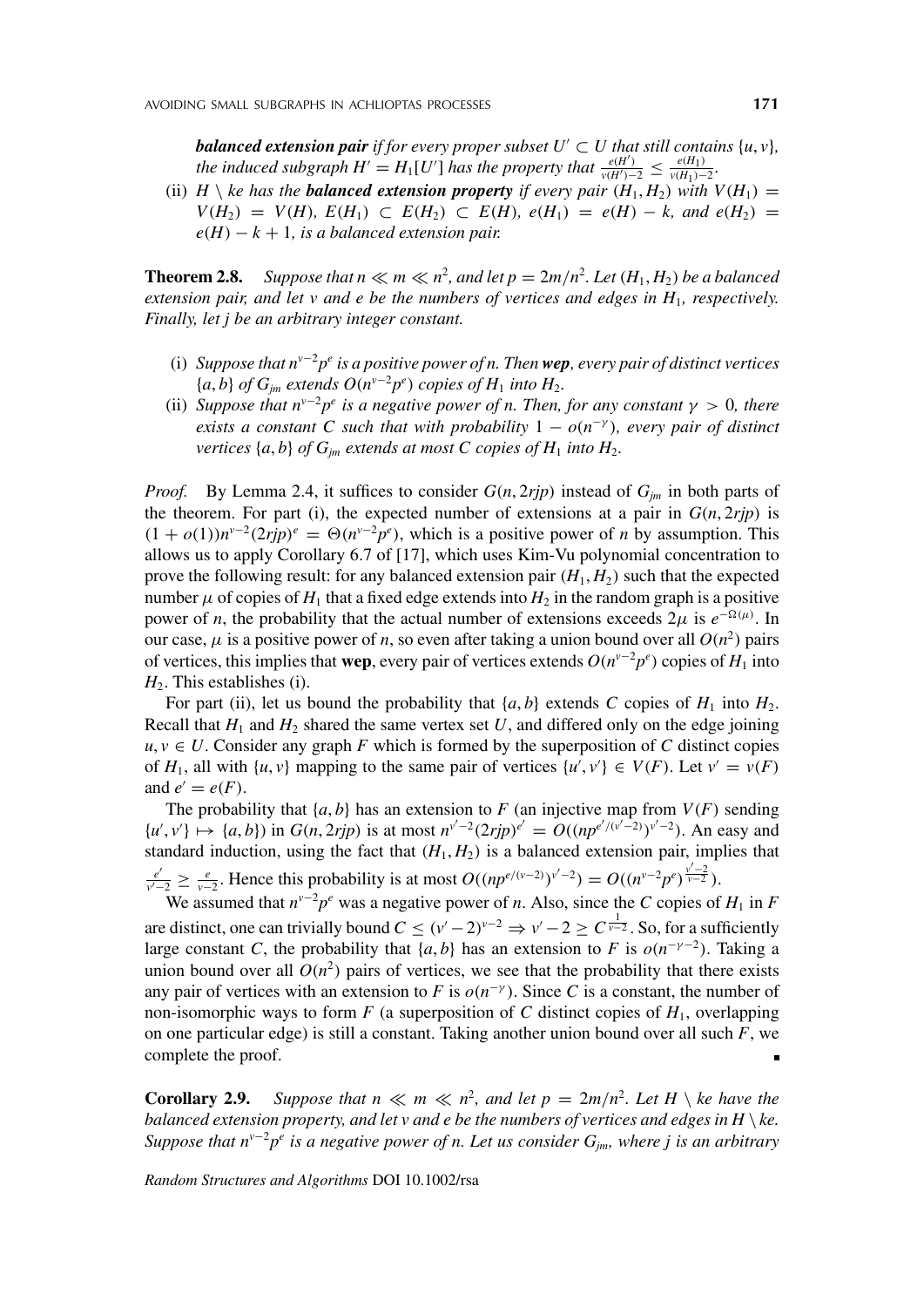*integer constant. Then, for any constant*  $\gamma > 0$ *, there exists a constant* C such that with *probability*  $1 - o(n^{-\gamma})$ , *every pair of distinct vertices*  $\{a, b\}$  *of G<sub>im</sub> completes at most C copies of H*  $\setminus$   $(k-1)e$ .

*Proof.* Fix a pair  $\{a, b\}$ . When counting the number of copies of  $H \setminus (k-1)e$  completed by that pair, each copy arises from an extension pair  $(H_1, H_2)$  and an extension of  $H_1$  to  $H<sub>2</sub>$  at the pair. In fact, this correspondence is bijective. The balanced extension property guarantees that all such pairs are balanced. Since *H* is a fixed graph, only a constant number of non-isomorphic pairs  $(H_1, H_2)$  can arise in this way, so repeated application of Theorem 2.8(ii) completes the proof.

## **3. WARM-UP**

The purpose of this section is to illustrate on a concrete example the main ideas and techniques that we will use in our proofs. We investigate the first nontrivial case, which is the problem of avoiding *K*<sup>4</sup> in the Achlioptas process with parameter 2. This turns out to be the model for the general case.

**Theorem.** *The threshold for avoiding K*<sup>4</sup> *in the Achlioptas process with parameter 2 is n*<sup>28</sup>*/*<sup>19</sup>*.*

*Proof of lower bound.* We need to specify a strategy, and prove that it avoids  $K_4$  for many rounds. At any intermediate stage in the process, consider a pair of points to be 2-dangerous if the addition of an edge between them will create a copy of *K*4. Otherwise, if the addition of the edge will create a copy of  $K_4 \backslash e$ , call the pair 1-dangerous. Every other pair is considered to be 0-dangerous (not dangerous). The strategy is then to make an arbitrary choice among the incoming edges that are minimally dangerous.

Let *m* be a function of *n* that satisfies  $m \ll n^{28/19}$ . It suffices to show that for any such *m*, this strategy succeeds **whp**. We also may assume without loss of generality that  $m \gg n^{28/19}$  / log *n*. The precise form of the lower bound on *m* is not essential; it simplifies the argument by disposing of uninteresting pathological cases when *m* is too small. As it is easier to work with  $G(n, p)$ , we will make all of our computations with respect to  $p$ , which we define to be  $2m/n^2$ . Note that  $n^{-10/19}/\log n \ll p \ll n^{-10/19}$ . The following three claims analyze the performance of our strategy.

- (i) With probability  $1 o(n^{-4})$ ,  $G_m$  has  $O(n^4p^4)$  copies of  $K_4 \setminus 2e$  and every pair of vertices completes  $O(1)$  copies of  $K_4 \setminus e$ .
- (ii) With probability  $1 o(n^{-2})$ ,  $G_m$  has  $O(n^6p^9)$  copies of  $K_4 \setminus e$ .
- (iii) The probability of failure in *m* rounds is  $o(1)$ .

For (i), it is easy to verify that  $K_4 \setminus 2e$  is a balanced graph, no matter which two edges are deleted. Then the number of copies of  $K_4 \setminus 2e$  is roughly what it should be in the random graph  $G(n, p)$ —this is made precise by Theorem 2.6, which bounds the number of copies of  $K_4 \setminus 2e$  in  $G_m$  by  $O(n^4p^4)$  wep since  $n^4p^4$  is a positive power of *n*. It is also easy to verify that  $K_4 \setminus 2e$  has the balanced extension property, so since  $n^2p^4$  is a negative power of *n*, Corollary 2.9 shows that there is some constant *C* such that with probability  $1 - o(n^{-4})$ , every pair of vertices in  $G_m$  completes at most *C* copies of  $K_4 \setminus e$ . This proves (i).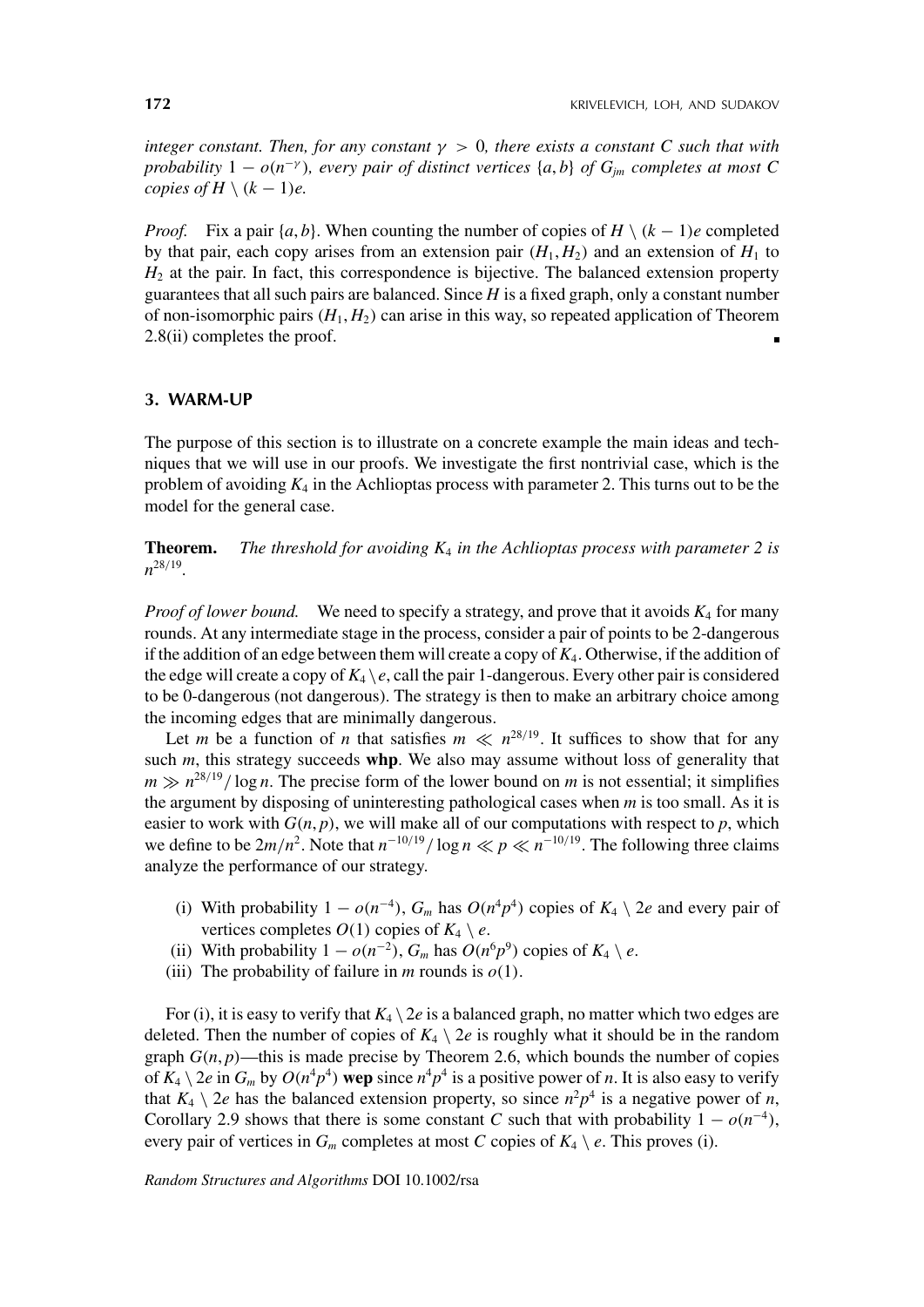For (ii), fix some  $i < m$  and consider the  $(i + 1)$ -st round. In this round, the strategy will create one or more copies of  $K_4 \setminus e$  only if both incoming edges span pairs that are 1or 2-dangerous. The number of such pairs is at most  $O(1)$  times the number of copies of *K*<sub>4</sub> \ 2*e*. Since *G<sub>i</sub>* ⊂ *G<sub>m</sub>*, claim (i) shows that with probability  $1 - o(n^{-4})$ , *G<sub>i</sub>* has  $O(n^4p^4)$ copies of  $K_4 \setminus 2e$  and every pair of vertices completes  $O(1)$  copies of  $K_4 \setminus e$ . Call this event  $A_i$ , and condition on it. Even after conditioning, the incoming edges at the  $(i + 1)$ -st round are still independently and uniformly distributed over the  $\Omega(n^2)$  unoccupied pairs of  $G_i$ , so the probability that we are forced to create a new copy of  $K_4 \setminus e$  in this round is  $O((\frac{n^4 p^4}{n^2})^2) = O(n^4 p^8)$ . Furthermore, each time this occurs, we only create  $O(1)$  new copies of  $K_4 \setminus e$  because of our conditioning. Therefore, the number of new copies of  $K_4 \setminus e$  in the  $(i+1)$ -st round is stochastically dominated by  $O(1)$  times the Bernoulli random variable with parameter  $O(n^4p^8)$ . Letting *i* run through all *m* rounds, we see that with probability at least 1 –  $\sum \mathbb{P}[\neg A_i] \ge 1 - o(n^{-2})$ , the number of copies of  $K_4 \setminus e$  in  $G_m$  is  $O(1) \cdot \text{Bin}[m, O(n^4p^8)]$ . Since  $m = n^2 p/2$ , the expectation of this binomial is a positive power of *n*, so the Chernoff bound implies that **wep**, it is  $O(m \cdot n^4 p^8) = O(n^6 p^9)$ . This proves (ii).

For (iii), fix some *i* and consider the probability that we lose in the  $(i + 1)$ -st round. The strategy fails precisely when both of the incoming edges span pairs that are 2-dangerous (completing  $K_4$ ), and the number of such pairs is at most  $O(1)$  times the number of copies of *K*<sub>4</sub> \ *e*. Since *G<sub>i</sub>* ⊂ *G<sub>m</sub>*, claim (ii) shows that with probability  $1 - o(n^{-2})$ , *G<sub>i</sub>* has  $O(n^6p^9)$ copies of  $K_4 \backslash e$ . Call this event  $B_i$ , and condition on it. Even after conditioning, the incoming edges are still independently and uniformly distributed over the  $\Omega(n^2)$  unoccupied pairs of *G<sub>i</sub>*, so the probability that both incoming edges are 2-dangerous is  $O((\frac{n^6 p^9}{n^2})^2) = O(n^8 p^{18})$ . Therefore, letting *i* run through all  $m = n^2p/2$  rounds, a union bound shows that the probability that we are forced to complete a copy of  $K_4$  by the end of the *m*-th round is  $\mathbb{P} \leq O(n^2p \cdot n^8p^{18}) + \sum \mathbb{P}[\neg B_i] = O(n^{10}p^{19}) + o(1) = o(1).$ 

*Proof of upper bound.* Now suppose that  $m \gg n^{28/19}$ . It suffices to show that we will lose within the first 4*m* rounds **whp**. Again, we may assume without loss of generality that  $m \ll n^{28/19} \log n$ , and we will work in terms of  $G(n, p)$  with  $p = 2m/n^2$ . Note that  $n^{-10/19} \ll p \ll n^{-10/19} \log n$ . Let us specify a sequence of graphs such that each graph is obtained from the previous one by adding a single edge: let  $H_0 = P_4$  (4-vertex path),  $H_1 = C_4$  (4-cycle),  $H_2 = K_4 \setminus e$ , and  $H_3 = K_4$ . It is easy to verify that the corresponding pairs  $(H_0, H_1)$ ,  $(H_1, H_2)$ , and  $(H_2, H_3)$  are all balanced extension pairs. Our result follows from the following four claims:

- (i)  $G_m$  always contains  $\Omega(n^4p^3)$  copies of  $H_0$ . Also, wep, every pair of vertices in  $G_{2m}$ extends  $O(n^2p^3)$  copies of  $H_0$  into  $H_1$ .
- (ii)  $G_{2m}$  contains  $\Omega(n^4p^4)$  copies of  $H_1$  **whp**, and with probability  $1 o(n^{-2})$ , every pair of vertices in  $G_{3m}$  extends  $O(1)$  copies of  $H_1$  into  $H_2$ .
- (iii)  $G_{3m}$  contains  $\Omega(n^6p^9)$  copies of  $H_2$  whp, and with probability  $1 o(n^{-2})$ , every pair of vertices in  $G_{4m}$  extends  $O(1)$  copies of  $H_2$  into  $H_3$ .
- (iv) The probability of survival through 4*m* rounds is *o(*1*)*.

*Proof of (i).* Since the average degree in  $G_m$  is precisely  $2m/n = np \gg 1$ , from Lemma 2.1 we conclude that the number of 4-vertex paths is  $\Omega(n(np)^3)$ . The second part of this claim follows from Theorem 2.8(i) since  $(H_0, H_1)$  is a balanced extension pair and  $n^2p^3$  is a positive power of *n*.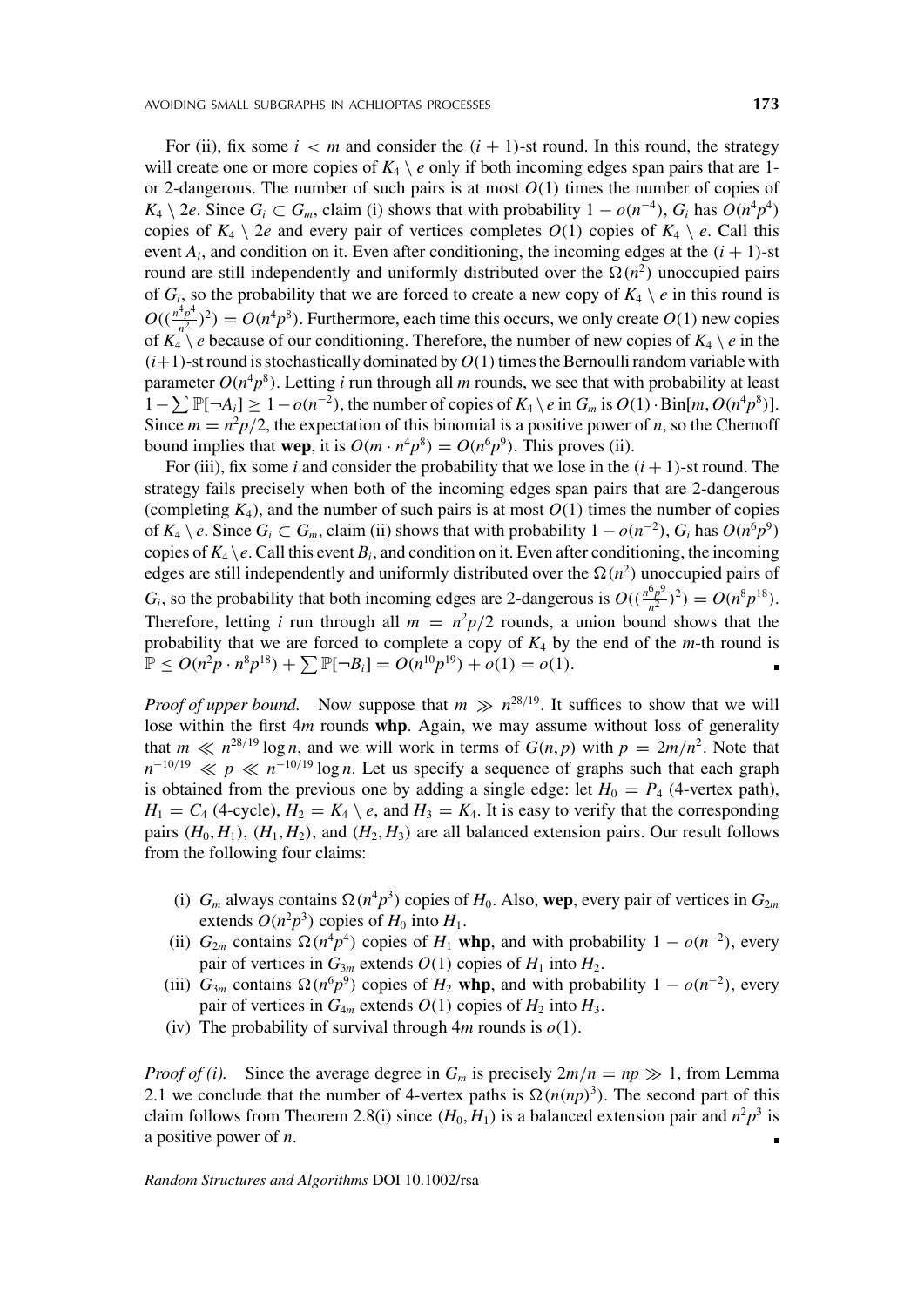*Proof of (ii).* The second part of (ii) follows from Theorem 2.8(ii) since  $(H_1, H_2)$  is balanced and  $n^2p^4$  is a negative power of *n*. To prove the first part of (ii), consider the  $(i + 1)$ -st round, where  $m \le i < 2m$ . Regardless of the choice of strategy, if both incoming edges span pairs that extend  $\Omega(n^2p^3)$  copies of  $H_0$  into  $H_1$ , we will be forced to create  $\Omega(n^2p^3)$ new copies of  $H_1$ .

By (i), the total number of copies of  $H_0$  in  $G_i \supset G_m$  is  $\Omega(n^4p^3)$ . For a pair of vertices  ${a,b}$ , let  $n_{a,b}$  be the number of copies of  $H_0$  that  ${a,b}$  extends to  $H_1$ . Recall that this definition does not depend on the presence of an edge between *a* and *b*. Since  $G_i \subset G_{2m}$ , claim (i) shows that **wep**, in  $G_i$  every  $n_{a,b} = O(n^2p^3)$ . Call this event  $A_i$ , and condition on it.

Let us estimate the average value of  $n_{a,b}$  over all pairs. Since  $H_0$  differs from  $H_1$  at exactly one edge, each copy of  $H_0$  has a pair at which it contributes  $+1$  to the sum  $\sum n_{a,b}$ . Therefore, averaging over all  $\binom{n}{2}$  pairs of vertices, we obtain that the average number of copies of  $H_0$  that are extended to  $H_1$  at a pair is  $\Omega(n^2p^3)$ . On the other hand, every pair of vertices in  $G_i$  extends  $O(n^2p^3)$  copies of  $H_0$  into  $H_1$ . Therefore, at least a constant fraction *γ* (where  $\gamma = \Omega(1)$  can be chosen to be the same for all *i*) of all  $\binom{n}{2}$  pairs have the property of extending  $\Omega(n^2p^3)$  copies of  $H_0$  into  $H_1$ . Let P be the set of all such pairs. Regardless of the choice of strategy, if both incoming edges span pairs in *P*, we will be forced to create  $\Omega(n^2p^3)$  copies of  $H_1$ . Since  $i = o(n^2) = o(|P|)$  and incoming edges are uniformly distributed over the  $\binom{n}{2} - i = (1 - o(1))\binom{n}{2}$  unoccupied pairs, we conclude that the probability that both incoming edges span pairs in *P* is  $q \geq (1 + o(1))$  $\gamma^2 = \Omega(1)$ .

Let *i* run from *m* to 2*m*. Then, up to an error probability of at most  $\sum \mathbb{P}[\neg A_i] = o(1)$ , the number of copies of  $H_1$  in  $G_{2m}$  is at least  $Bin(m, q) \cdot \Omega(n^2p^3)$ . By the Chernoff bound, the binomial factor exceeds  $mq/2 = \Omega(n^2p)$  wep; thus, whp  $G_{2m}$  has  $\Omega(n^2p \cdot n^2p^3) = \Omega(n^4p^4)$ copies of  $H_1$ .

*Proof of (iii).* The second part of (iii) follows from Theorem 2.8(ii) since  $(H_2, H_3)$  is balanced and  $n^2p^5$  is a negative power of *n*. For the first part of (iii), let us consider the  $(i + 1)$ -st round, with  $2m \le i < 3m$ . Regardless of the choice of strategy, if both incoming edges span pairs that extend copies of  $H_1$  into  $H_2$ , we will create a copy of  $H_2$ . Let *P* be the set of all such pairs. We need a lower bound on  $|P|$ . Condition on the event *B* that  $G_{2m}$  contains  $\Omega(n^4p^4)$  copies of *H*<sub>1</sub>, which occurs **whp** by (ii). Also by (ii), with probability  $1 - o(n^{-2})$ , every pair of vertices in  $G_i$  only extends  $O(1)$  copies of  $H_1$  into  $H_2$ , since  $G_i \subset G_{3m}$ . Call this event  $C_i$ , and condition on it.

Note that every copy of  $H_1$  contributes a pair to P which extends  $H_1$  into  $H_2$ , namely the pair at which it is missing an edge compared to  $H_2$ . On the other hand, every such pair was only counted  $O(1)$  times, since every pair in  $G_i$  extends  $O(1)$  copies of  $H_1$  into *H*<sub>2</sub>. This implies that  $|P| = \Omega(n^4p^4)$ . The incoming edges are uniformly distributed over all unoccupied pairs. If at least half of the pairs in  $P$  were occupied, then we would have  $\Omega(n^4p^4) \gg n^6p^9$  copies of *H*<sub>2</sub>, which would already give the conclusion of (iii). Otherwise, the probability that both incoming edges span pairs in *P* (hence forcing the creation of a new copy of  $H_2$ ) is  $q \ge (1 + o(1))(\frac{|P|/2}{n^2/2})^2 = \Omega((\frac{n^4p^4}{n^2})^2) = \Omega(n^4p^8)$ .

 $\sum \mathbb{P}[\neg C_i] = o(1)$ , either we already obtained the conclusion of (iii), or the total number of Letting *i* run from 2*m* to 3*m*, we see that with error probability at most  $\mathbb{P}[\neg B]$  + copies of  $H_2$  is at least Bin $(m, q)$ . The expectation of this binomial is  $(n^2p/2)q = \Omega(n^6p^9)$ , which is a positive power of *n*. Hence, by the Chernoff bound,  $G_{3m}$  has  $\Omega(n^6p^9)$  copies of  $H_2$  **whp**.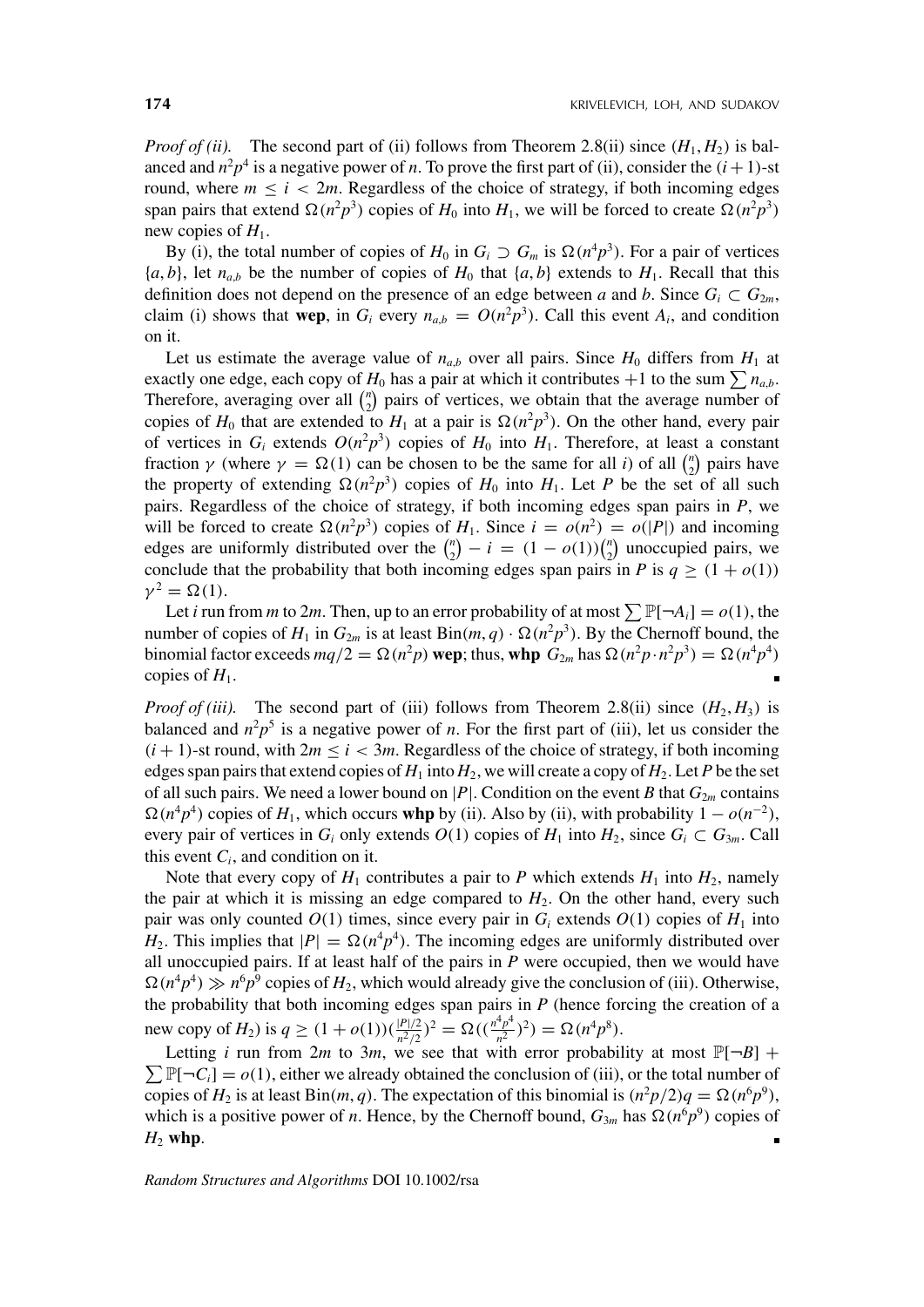*Proof of (iv).* Consider the  $(i+1)$ -st round, where  $3m < i < 4m$ . Regardless of the choice of strategy, if both incoming edges span pairs that complete copies of  $H_3 = K_4$ , we lose. We can lower bound the number of such pairs by  $\Omega(n^6p^9)$  by conditioning on the following events. Let *D* be the event that  $G_{3m}$  contains  $\Omega(n^6p^9)$  copies of  $H_2$ , which occurs whp by (iii). Also by (iii), with probability  $1 - o(n^{-2})$ , every pair of vertices in  $G_i$  extends  $O(1)$ copies of  $H_2$  into  $H_3$ ; call this event  $E_i$ .

Even after conditioning, incoming edges in the  $(i + 1)$ -st round are independently and uniformly distributed over the  $\binom{n}{2} - i = \Theta(n^2)$  unoccupied pairs of  $G_i$ . Therefore, the probability that both pairs complete *K*4, conditioned on survival through the *i*-th round, is  $p_i = \Omega((\frac{n^6 p^9}{n^2})^2) = \Omega(n^8 p^{18})$ . Letting *i* run from 3*m* to 4*m*, we see that the probability that any strategy can survive for 4*m* rounds is at most

$$
\mathbb{P} \le \mathbb{P}[\neg D] + \sum \mathbb{P}[\neg E_i] + \prod (1 - p_i) \le o(1) + \exp\{-\sum p_i\} \le o(1) + \exp\{-\Omega(n^2p \cdot n^8p^{18})\} = o(1) + e^{-\omega(1)} = o(1),
$$

which completes the proof.

## **4. AVOIDING**  $K_t$ **, GENERAL CASE**

The previous section proved the threshold for avoiding  $K_t$  in the Achlioptas process with parameter *r*, when  $t = 4$  and  $r = 2$ . The case  $t = 3$  will be covered in Section 6, which considers all cycles  $C_t$ . In this section, we resolve all other cases, except for the special case  $(t, r) = (4, 3)$  which requires more delicate analysis. We postpone this final case to Section 8.

**Theorem.** For either  $t \ge 5$  and  $r \ge 2$ , or  $t = 4$  and  $r \ge 4$ , the threshold for avoiding  $K_t$ *in the Achlioptas process with parameter*  $r \geq 2$  *<i>is n*<sup>2−*θ*</sup>, where  $\theta$  *is defined as follows:* 

$$
s = \lfloor \log_r[(r-1)t+1] \rfloor, \qquad \theta = \frac{r^s(t-2) + 2}{r^s\left(\binom{t}{2} - s\right) + \frac{r^s - 1}{r-1}}
$$

.

Before we begin the proof, let us prove an inequality that we will use in two claims in the lower bound, and the last claim of the upper bound.

**Inequality 4.1.** *Let*  $a > 2$ *,*  $b > 0$ *, and*  $r > 1$ *, and let s be a positive integer. Define the sequences*  $\{x_s, x_{s-1}, \ldots, x_0\}$  *and*  $\{y_s, y_{s-1}, \ldots, y_0\}$  *as follows. Set*  $x_s = a$  *and*  $y_s = b$ *, and define the rest of the terms recursively by*

$$
x_{k-1} = 2 + (x_k - 2)r, \qquad y_{k-1} = 1 + y_k r.
$$

*Then for any p*  $\gg n^{-x_0/y_0}$ ,  $n^{x_k}p^{y_k}$  *is a positive power of n for every*  $k \in \{s, \ldots, 1\}$ *.* 

*Proof.* Fix any  $k \in \{s, \ldots, 1\}$ . One can easily solve the recursions for  $x_k$  and  $y_k$  to find:

$$
x_k = r^{s-k}(a-2) + 2
$$
,  $y_k = r^{s-k}b + \frac{r^{s-k} - 1}{r-1}$ .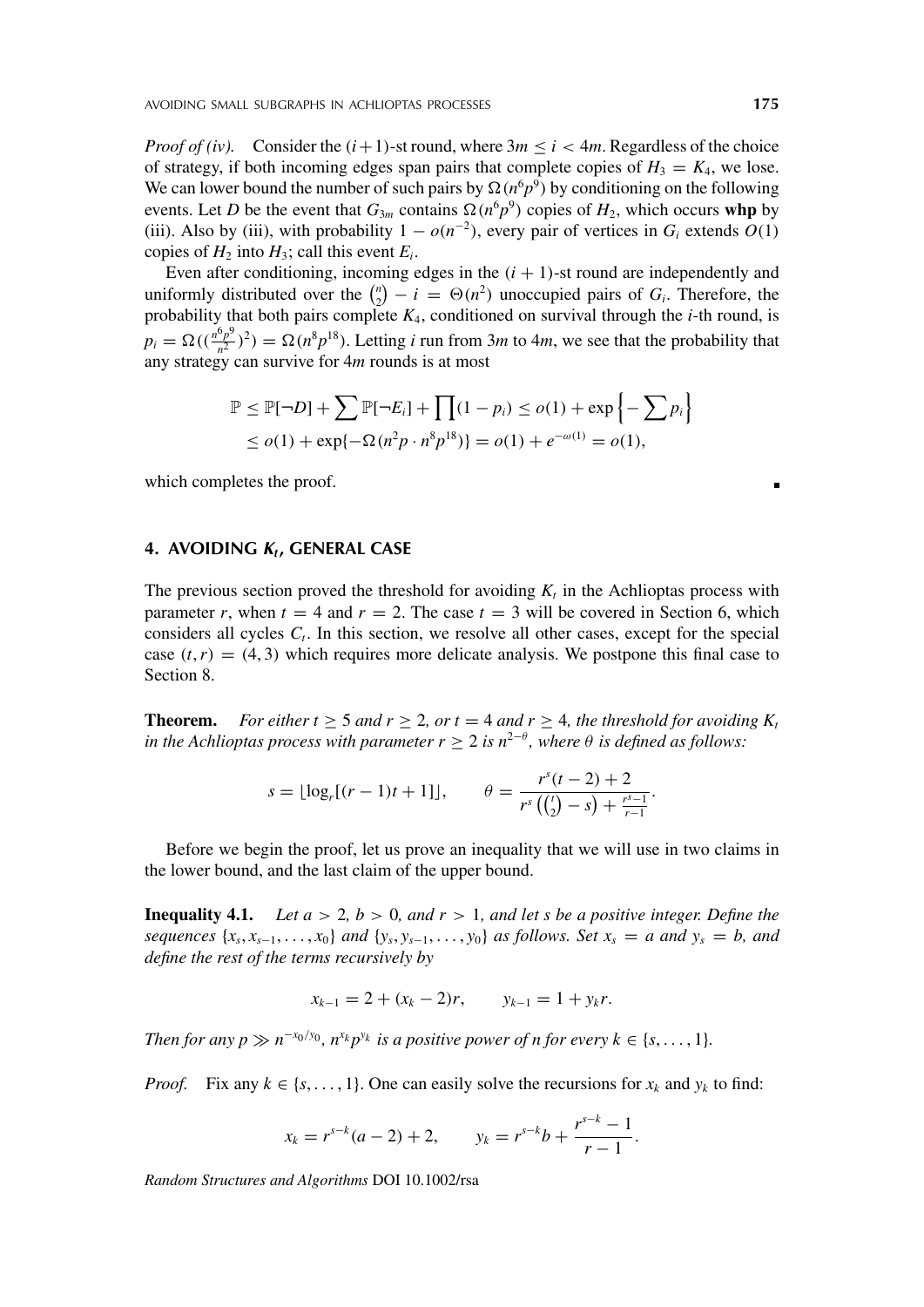Therefore,

$$
\frac{x_k}{y_k} = \frac{r^{s-k}(a-2)+2}{r^{s-k}b + \frac{r^{s-k}-1}{r-1}} = \frac{r^s(a-2)+2r^k}{r^s b + \frac{r^s-r^k}{r-1}}.
$$

By the original definition via the recursions,  $x_k$  and  $y_k$  are both positive, so the numerator and denominator of the final fraction above are positive. Yet as *k* decreases, the numerator decreases and the denominator increases. Therefore,  $x_k/y_k > x_0/y_0$ . In particular, since we assumed that  $p \gg n^{-x_0/y_0}$ , we conclude that  $n^{x_k} p^{y_k}$  is a positive power of *n*, as desired.

Note that if we choose  $a = v(K_t) = t$  and  $b = e(K_t) - s = {t \choose 2} - s$ , then the above recursions produce  $x_0$  and  $y_0$  such that the fraction  $x_0/y_0$  is equal to our  $\theta$ . Let us now return to the proof of our thresholds for avoiding  $K_t$ .

*Proof of Theorem* (*lower bound*)*.* The strategy is a natural extension of the one used to avoid  $K_4$ . At any intermediate stage in the process, for any  $1 \leq d \leq s$ , consider a pair of points to be *d*-dangerous if *d* is the maximal integer such that the addition of an edge between them will create a copy of  $K_t \setminus (s - d)e$ . If there is no such *d*, consider the pair to be 0-dangerous. The strategy is then to make an arbitrary choice among the incoming edges that are minimally dangerous.

Let  $m \ll n^{2-\theta}$ , and let  $p = 2m/n^2$ . Again, we assume without loss of generality that *m*  $\gg$  *n*<sup>2−*θ*</sup>/log *n*. Note that  $n^{-\theta}$ /log  $n \ll p \ll n^{-\theta}$ . We will analyze the performance of our strategy by proving three successive claims:

- (i) With probability  $1 o(n^{-2s})$ ,  $G_m$  has  $O(n^t p^{\binom{t}{2} s})$  copies of  $K_t \setminus se$ , and every pair of vertices completes  $O(1)$  copies of  $K_t \setminus (s-1)e$ .
- (ii) For each  $k \in \{s, s-1, \ldots, 2\}$ , and constants *x* and *y* such that  $(n^2p)(\frac{n^x p^y}{n^2})^r$  is a positive power of  $n$ , statement (a) implies statement (b), which are defined as follows:
	- (a) With probability  $1 o(n^{-2k})$ ,  $G_m$  has  $O(n^x p^y)$  copies of  $K_t \setminus ke$ , and every pair of vertices completes  $O(1)$  copies of  $K_t \setminus (k-1)e$ .
	- (b) With probability  $1 o(n^{-2(k-1)})$ ,  $G_m$  has  $O((n^2p)(\frac{n^x p^y}{n^2})^r)$  copies of  $K_l \setminus (k-1)e$ , and every pair of vertices completes  $O(1)$  copies of  $K_t \setminus (k-2)e$ .
- (iii) The probability of failure in *m* rounds is  $o(1)$ .

Again, we separate the proofs of the claims for clarity. At several points, we require certain inequalities whose rather tedious proofs would interfere with the exposition. The appendix contains the precise formulations of these statements.

*Proof of (i).* Lemma A.3 verifies that  $K_t \setminus se$  is a balanced graph, and the  $k = s$  case of Inequality 4.1 shows that  $n^t p^{(\frac{t}{2})-s}$  is a positive power of *n*, so Theorem 2.6 implies that the number of copies of  $K_t \setminus se$  in  $G_m$  is  $O(n^t p^{{t \choose 2} - s})$  wep. For the second part of claim (i), Lemma A.4 verifies that  $K_t \setminus se$  has the balanced extension property, and Inequality A.8 shows that  $n^{t-2}p^{(\frac{t}{2})-s}$  is a negative power of *n*. So, Corollary 2.9 shows that there is some constant *C* such that with probability  $1 - o(n^{-2s})$ , every pair of vertices in  $G_m$  completes at most *C* copies of  $K_t \setminus (s - 1)e$ . This finishes claim (i).

*Proof of (ii).* Fix *k*, *x*, and *y* as specified, and let us show that (a) implies (b). First, since every graph of the form  $K_t \ (k-2)e$  always contains some graph of the form  $K_t \ (k-1)e$ , (a) immediately implies that with probability  $1 - o(n^{-2k})$ , every pair of vertices completes *O*(1) copies of  $K_t \setminus (k-2)e$ ; this implies the second part of (b).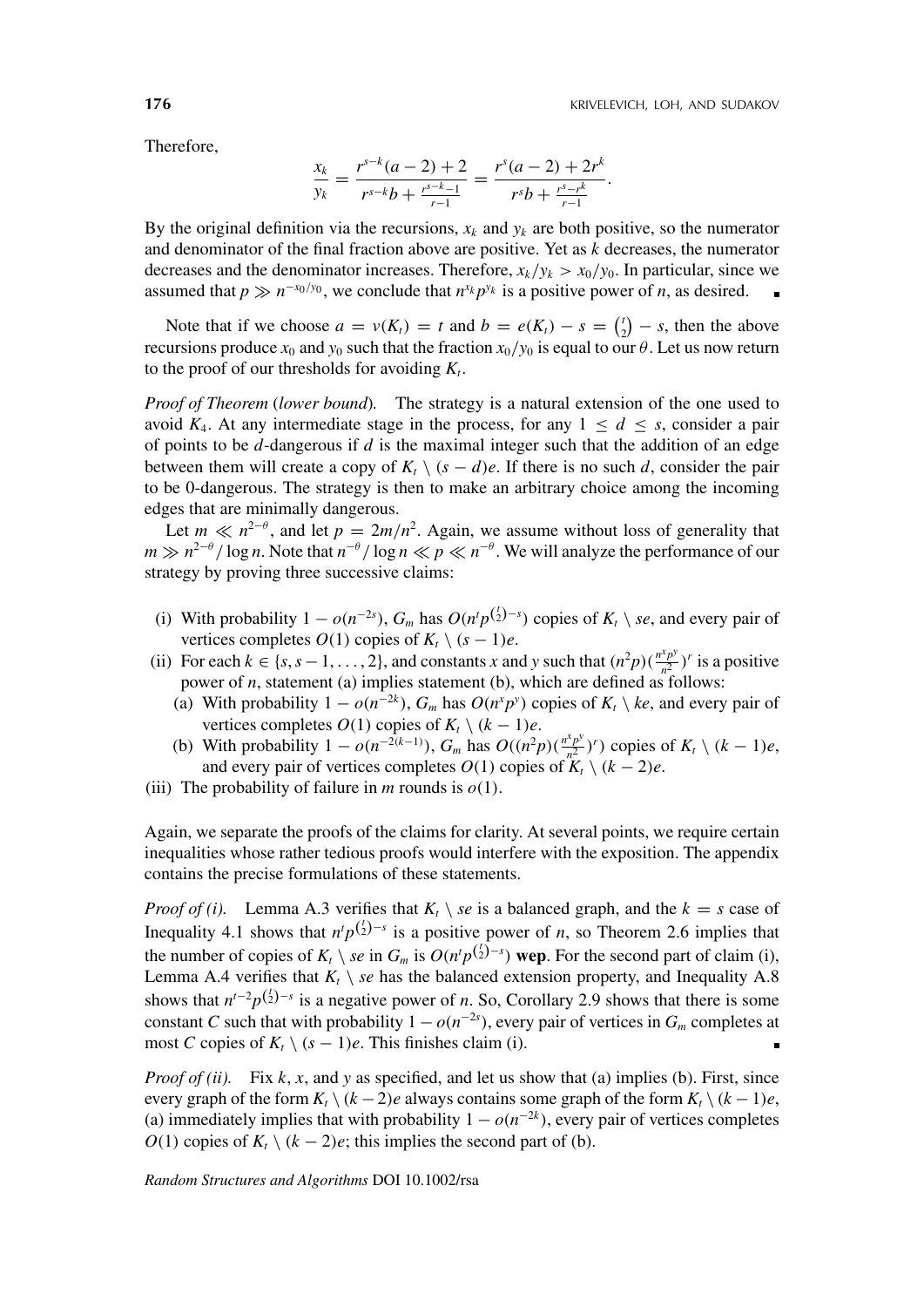It remains to show the first part of (b). Fix some  $i < m$  and consider the  $(i + 1)$ -st round. In this round, the strategy will create one or more copies of  $K_t \setminus (k-1)e$  only if all *r* incoming edges span pairs that are at least  $(s - k + 1)$ -dangerous (i.e., create copies of  $K_t \setminus (k-1)e$ . The number of such pairs is at most  $O(1)$  times the number of copies *K<sub>t</sub>* \ *ke*. Since *G<sub>i</sub>* ⊂ *G<sub>m</sub>*, statement (a) implies that with probability  $1 - o(n^{-2k})$ , *G<sub>i</sub>* has  $O(n^x p^y)$  copies of  $K_t \setminus ke$  and every pair of vertices completes  $O(1)$  copies of  $K_t \setminus (k-1)e$ . Call this event  $A_i$ , and condition on it. Even after conditioning, incoming edges are still independently and uniformly distributed over the  $\Omega(n^2)$  unoccupied pairs of  $G_i$ , so the probability that some new copies of  $K_t \setminus (k-1)e$  are created in this round is  $O((\frac{n^x p^y}{n^2})^r)$ . Also, by our conditioning, the number of newly created copies of  $K_t \setminus (k-1)e$  is still *O*(1) even when this occurs. Therefore, the number of new copies of  $K_t \ (k-1)e$  in the  $(i + 1)$ -st round is stochastically dominated by  $O(1)$  times the Bernoulli random variable with parameter  $O((\frac{n^x p^y}{n^2})^r)$ . Letting *i* run through all *m* rounds, we see that with probability at least  $1 - \sum \mathbb{P}[\neg A_i] \ge 1 - o(n^{-2(k-1)})$ , the number of copies of  $K_t \setminus (k-1)e$  in  $G_m$ is  $O(1) \cdot \text{Bin}[m, O((\frac{n^x p^y}{n^2})^r)]$ . Since this binomial has expectation  $\frac{n^2 p}{2} \cdot O((\frac{n^x p^y}{n^2})^r)$ , which is a positive power of *n* by the assumption on *x* and *y*, a Chernoff bound implies that it is  $O((n^2p)(\frac{n^2p^y}{n^2})^r)$  wep. This finishes (ii).

*Proof of (iii).* The idea is to apply claim (i), and then to repeatedly apply claim (ii) until we obtain a high-probability upper bound on the number of copies of  $K_t \setminus e$ . Then, we complete the proof with essentially the same argument as in claim (iii) of the proof of the lower bound for avoiding *K*4.

To keep track of the exponents of *n* and *p* in the successive upper bounds, define the sequences  $\{x_s, x_{s-1}, \ldots, x_0\}$  and  $\{y_s, y_{s-1}, \ldots, y_0\}$  as in Inequality 4.1, which then verifies that  $n^{x_k} p^{y_k}$  is a positive power of *n* for every  $k \in \{s-1, \ldots, 1\}$ . Hence we can apply claims (i) and (ii) until we conclude that with probability  $1-o(n^{-2})$ ,  $G_m$  has  $O(n^{x_1}p^{y_1})$  copies of  $K_t \backslash e$ .

Now fix some *i* and consider the probability that we lose in the  $(i + 1)$ -st round. The strategy fails precisely when all *r* of the incoming edges span pairs that are *s*-dangerous (completing  $K_t$ ), and the number of such pairs is at most  $O(1)$  times the number of copies of *K<sub>t</sub>*  $\setminus$  *e*. Yet since *G<sub>i</sub>* ⊂ *G<sub>m</sub>*, the previous paragraph shows that with probability 1 − *o*(*n*<sup>−2</sup>), *G<sub>i</sub>* has  $O(n^{x_1}p^{y_1})$  copies of  $K_t \backslash e$ . Call this event  $B_i$ , and condition on it. Even after conditioning, incoming edges are still independently and uniformly distributed over the  $\Omega(n^2)$  unoccupied pairs of  $G_i$ , so the probability that all incoming edges complete  $K_t$  is  $O((\frac{n^{x_1}p^{y_1}}{n^2})^r)$ . Therefore, letting *i* run through all  $m = n^2 p/2$  rounds, a union bound shows that the probability that we are forced to complete a copy of  $K_t$  is  $\mathbb{P} \leq O((n^2p)(\frac{n^{x_1}p^{y_1}}{n^2})^r)+\sum \mathbb{P}[-B_t] = O(n^{x_0}p^{y_0})+o(1)$ . This in turn is  $o(1)$  because we assumed that  $p \ll n^{-\theta}$  with  $\theta = x_0/y_0$ . This completes the proof.

*Proof of Theorem* (*upper bound*). Let  $m \gg n^{2-\theta}$ , and let  $p = 2m/n^2$ . We will show that **whp**, any strategy fails within  $\Theta(m)$  rounds, which we again break into periods of length *m*. We may assume that  $m \ll n^{2-\theta} \log n$  without loss of generality. Note that  $n^{-\theta} \ll p \ll$  $n^{-\theta}$  log *n*.

As in the proof of the upper bound for avoiding  $K_4$ , we will specify a sequence of graphs such that each graph is obtained from the previous one by adding a single edge. Let  $H_1 = K_{\lfloor \frac{t}{2} \rfloor, \lceil \frac{t}{2} \rceil}$  (the largest bipartite subgraph of  $K_t$ ), and arbitrarily choose the rest of the sequence  $\{H_2, H_3, \ldots, H_f\}$ , where  $H_f = K_t$ , by adding one missing edge at a time. So,  $f = 1 + {t \choose 2} - \lfloor \frac{t}{2} \rfloor \lceil \frac{t}{2} \rceil$ , which is a constant because we assumed *t* to be fixed. Our result follows from the following five claims: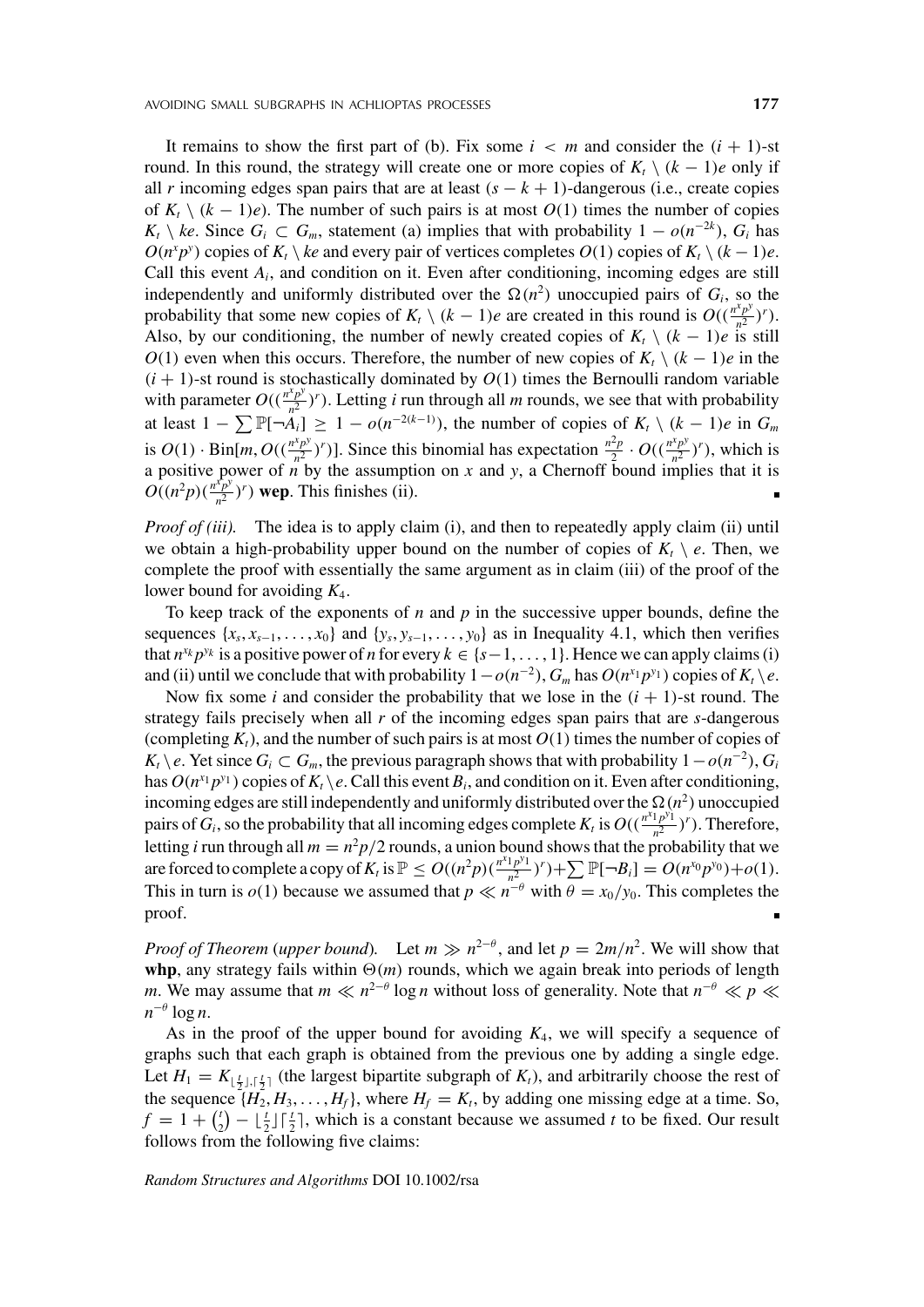- (i)  $G_m$  contains  $\Omega(n^t p^{e(H_1)})$  copies of  $H_1$  whp.
- (ii) Let *k* be a positive integer for which  $n^{t-2}p^{e(H_{k-1})}$  is a positive power of *n*. Then  $G_{km}$ contains  $\Omega(n^t p^{e(H_k)})$  copies of  $H_k$  whp.
- (iii)  $G_{(f-s)m}$  contains  $\Omega(n^t p^{e(H_{f-s})})$  copies of  $H_{f-s}$  whp. Also,  $n^{t-2} p^{e(H_{f-s})}$  is a negative power of *n*; hence with probability  $1 - o(n^{-2})$ , every pair of vertices in  $G_{(f-s+1)m}$  extends  $O(1)$ copies of  $H_{f-s}$  into  $H_{f-s+1}$ .
- (iv) For each  $k \in \{s, s-1, \ldots, 2\}$ , and constants x and y such that  $n^x p^y \ll n^2$  and  $(n^2 p) (\frac{n^x p^y}{n^2})^r$ is a positive power of *n*, statement (a) implies statement (b), which are defined as follows:
	- (a)  $G_{(f-k)m}$  contains  $\Omega(n^x p^y)$  copies of  $H_{f-k}$  **whp**, and with probability  $1 o(n^{-2})$ , every pair of vertices in  $G_{(f-k+1)m}$  extends  $O(1)$  copies of  $H_{f-k}$  into  $H_{f-k+1}$ .
	- (b)  $G_{(f-k+1)m}$  contains  $\Omega((n^2p)(\frac{n^2p^2}{n^2})^r)$  copies of  $H_{f-k+1}$  whp, and with probability 1 −  $o(n^{-2})$ , every pair of vertices in  $G$ <sub>(*f* − *k*+2)*m* extends  $O(1)$  copies of  $H$ <sub>*f* − *k*+1</sub> into</sub>  $H_{f-k+2}$ .
- (v) The probability of survival through  $fm = \Theta(m)$  rounds is  $o(1)$ .

*Proof of (i).* We will actually prove that  $G_m$  contains  $\Omega(n^t p^{e(H_1)})$  copies of  $H_1$  with certainty, not just **whp**. However, the rest of the claims only require a **whp** result in claim (i), so we keep it there for the purpose of generality.

Since we assumed that  $p \gg n^{-\theta}$  and Inequality A.6 bounds  $-\theta \ge -\lfloor \frac{t}{2} \rfloor^{-1}$ , Lemma 2.2 implies that the number of copies of the complete bipartite graph  $H_1 = K_{\lfloor \frac{t}{2} \rfloor, \lceil \frac{t}{2} \rceil}$  in any *m*-edge graph is  $\Omega(n^t p^{e(H_1)})$ .

*Proof of (ii).* We proceed inductively. The base case of the induction follows from claim (i). Now, suppose *k* satisfies the property that  $n^{t-2}p^{e(H_{k-1})}$  is a positive power of *n*, and  $G_{(k-1)m}$ contains  $\Omega(n^t p^{e(H_{k-1})})$  copies of  $H_{k-1}$  whp. We will show that  $G_{km}$  contains  $\Omega(n^t p^{e(H_k)})$ copies of  $H_k$  **whp**.

Let us begin by conditioning on the high-probability event *A* from our inductive assumption: that  $G_{(k-1)m}$  contains  $\Omega(n^t p^{e(H_{k-1})})$  copies of  $H_{k-1}$ . Now consider the  $(i + 1)$ -st round, where  $(k - 1)m \le i < km$ . Since  $G_i$  ⊃  $G_{(k-1)m}$ , the total number of copies of  $H_{k-1}$  in  $G_i$  is  $\Omega(n^t p^{e(H_{k-1})})$  by our conditioning.

Lemma A.5 verifies that  $(H_{k-1}, H_k)$  is a balanced extension pair, and we assumed that  $n^{t-2}p^{e(H_{k-1})}$  was a positive power of *n*, so Theorem 2.8(i) establishes that **wep**, every pair of vertices in  $G_{km}$  extends  $O(n^{t-2}p^{e(H_{k-1})})$  copies of  $H_{k-1}$  into  $H_k$ . Since  $G_i \subset G_{km}$ , the same bound holds for  $G_i$  **wep**; call that event  $B_i$ , and condition on it.

For a pair of vertices  $\{a, b\}$ , let  $n_{a,b}$  be the number of copies of  $H_{k-1}$  that the pair  $\{a, b\}$ extends into  $H_k$ . Recall that this definition does not depend on the presence of an edge between *a* and *b*. Let us estimate the average value of  $n_{a,b}$  over all pairs. Since  $H_{k-1}$  differs from  $H_k$  at exactly one edge, each copy of  $H_{k-1}$  has a pair at which it contributes +1 to the sum  $\sum n_{a,b}$ . Therefore, averaging over all  $\binom{n}{2}$  pairs of vertices, we obtain that the average number of copies of  $H_{k-1}$  that are extended to  $H_k$  at a pair is  $\Omega(n^{t-2}p^{e(H_{k-1})})$ .

On the other hand, every pair of vertices in  $G_i$  extends  $O(n^{t-2}p^{e(H_{k-1})})$  copies of  $H_{k-1}$ into *H<sub>k</sub>*. Therefore, at least a constant fraction  $\gamma = \Omega(1)$  of all  $\binom{n}{2}$  pairs have the property of extending  $\Omega(n^{t-2}p^{e(H_{k-1})})$  copies of  $H_{k-1}$  into  $H_k$ . Let *P* be the set of all such pairs. Regardless of the choice of strategy, if all *r* incoming edges span pairs in *P*, we will be forced to create  $\Omega(n^{t-2}p^{e(H_{k-1})})$  copies of  $H_k$ . Since  $i = o(n^2) = o(|P|)$  and incoming edges are uniformly distributed over the  $\binom{n}{2} - i = (1 + o(1))\binom{n}{2}$  unoccupied pairs, we conclude that the probability that all incoming edges span pairs in *P* is  $q \ge (1 + o(1))\gamma^r = \Omega(1)$ .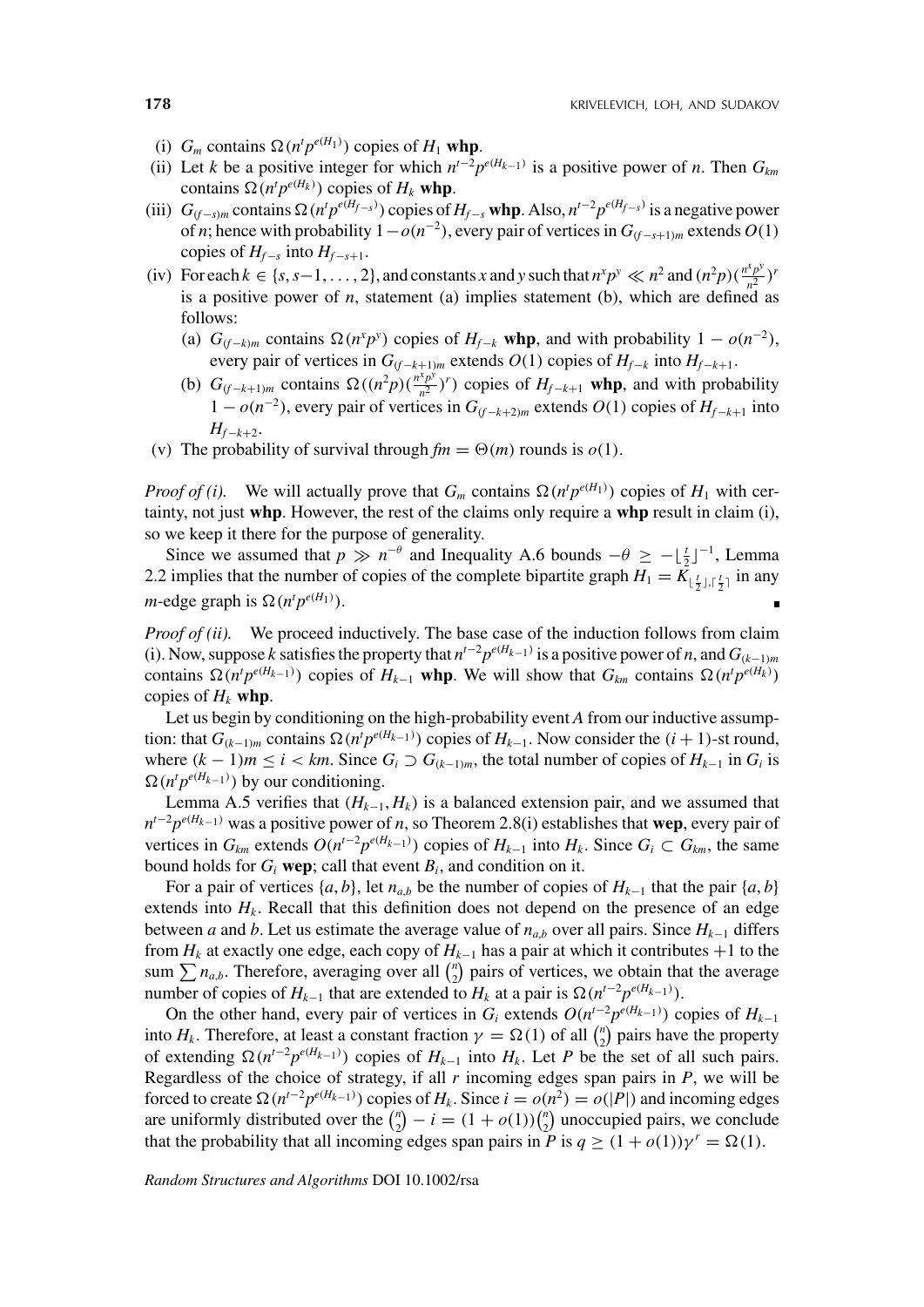$\sum \mathbb{P}[\neg B_i] = o(1)$ , the number of copies of  $H_k$  in  $G_{km}$  is at least  $\text{Bin}(m, q) \cdot \Omega(n^{t-2}p^{e(H_{k-1})})$ . Let *i* run from  $(k - 1)m$  to *km*. Then, up to an error probability of at most  $\mathbb{P}[\neg A]$  + By the Chernoff bound, the binomial factor exceeds  $mq/2 = \Omega(n^2p)$  wep; thus, whp  $G_{km}$  $\text{ has } Ω(n^2p \cdot n^{t-2}p^{e(H_{k-1})}) = Ω(n^t p^{e(H_k)}) \text{ copies of } H_k.$ 

*Proof of (iii).* The first part follows directly from claim (ii), because Inequality A.7 verifies that  $n^{t-2}p^{e(H_{(f-s)-1})}$  is a positive power of *n*. For the second part,  $(H_{f-s}, H_{f-s+1})$  is a balanced extension pair by Lemma A.5, and  $n^{t-2}p^{e(H_{f-s})}$  is a negative power of *n* by Inequality A.8. Therefore, Theorem 2.8(ii) shows that there is some constant *C* such that with probability 1 −  $o(n^{-2})$ , every pair of vertices in  $G$ <sub>(*f*-*s*+1)*m*</sub> extends at most *C* copies of  $H$ <sub>*f*-*s*</sub> into  $H$ <sub>*f*-*s*+1</sub>. This finishes claim (iii).

*Proof of (iv).* Fix *k*, *x*, and *y* as specified in the statement, and assume statement (a). Let us begin by establishing the second part of (b). Lemma A.5 verifies that  $(H_{f-k+1}, H_{f-k+2})$  is a balanced extension pair, and Inequality A.8 shows that  $n^{t-2}p^{e(H_f-k+1)}$  is a negative power of *n* for  $k \leq s$ . Therefore, Theorem 2.8(ii) shows that there is some constant *C* such that with probability  $1 - o(n^{-2})$ , every pair of vertices in  $G_{(f-k+2)m}$  extends at most *C* copies of  $H_{f-k+1}$  into  $H_{f-k+2}$ . This finishes the second part of (b).

It remains to prove the first part of (b). Consider the *(i* + 1*)*-st round, with *(f* − *k)m* ≤  $i < (f - k + 1)m$ . Regardless of the choice of strategy, if all *r* incoming edges span pairs that extend copies of  $H_{f-k}$  into  $H_{f-k+1}$ , we will create a copy of  $H_{f-k+1}$ . Let *P* be the set of all such pairs. We need a lower bound on |*P*|.

Condition on the high-probability event *C* of (a) that  $G_{(f-k)m}$  contains  $\Omega(n^x p^y)$  copies of *H*<sub>*f*−*k*</sub>. Since *G*<sub>*i*</sub> ⊂ *G*<sub>(*f*−*k*+1)*m*</sub>, (a) implies that with probability 1 − *o*(*n*<sup>−2</sup>), every pair of vertices in  $G_i$  extends  $O(1)$  copies of  $H_{f-k}$  into  $H_{f-k+1}$ . Call this event  $D_i$ , and condition on it.

Note that every copy of  $H_{f-k}$  contributes a pair to *P* which extends  $H_{f-k}$  into  $H_{f-k+1}$ , namely the pair at which it is missing an edge compared to  $H_{f-k+1}$ . On the other hand, every such pair was counted at most a constant number of times, since every pair in  $G_i$  extends *O*(1) copies of  $H_{f-k}$  into  $H_{f-k+1}$ . This implies that  $|P| = \Omega(n^x p^y)$ . The incoming edges are uniformly distributed over all unoccupied pairs. If at least half of the pairs in *P* were occupied, then we would have  $\Omega(n^x p^y)$  copies of  $H_{f-k+1}$ . Yet this would already give us the conclusion of (b) since:

$$
n^x p^y \gg (n^2 p) \left(\frac{n^x p^y}{n^2}\right) \gg (n^2 p) \left(\frac{n^x p^y}{n^2}\right)^r.
$$

(The first inequality is because  $p \ll 1$ , and the second inequality follows from the assumption that  $n^x p^y \ll n^2$ .) Otherwise, if less than half of the pairs in *P* are occupied, then the probability that all incoming edges span pairs in *P* (hence forcing the creation of a copy of  $H_{f-k+1}$ ) is  $q \geq (1+o(1))(\frac{|P|/2}{n^2/2})^r = \Omega((\frac{n^x p^y}{n^2})^r).$ 

Letting *i* run from  $(f - k)m$  to  $(f - k + 1)m$ , we see that with error probability at most  $\mathbb{P}[\neg C] + \sum \mathbb{P}[\neg D_i] = o(1)$ , either we already obtained the conclusion of (b), or the total number of copies of  $H_{f-k+1}$  is at least  $Bin(m, q)$ . The expectation of the binomial is  $(\frac{n^2p}{2})q = \Omega((n^2p)(\frac{n^2p}{n^2})^r)$ , which is a positive power of *n* by assumption. Hence, by the Chernoff bound,  $G_{(f-k+1)m}$  has  $\Omega((n^2p)(\frac{n^x p^y}{n^2})^r)$  copies of  $H_{f-k+1}$  whp.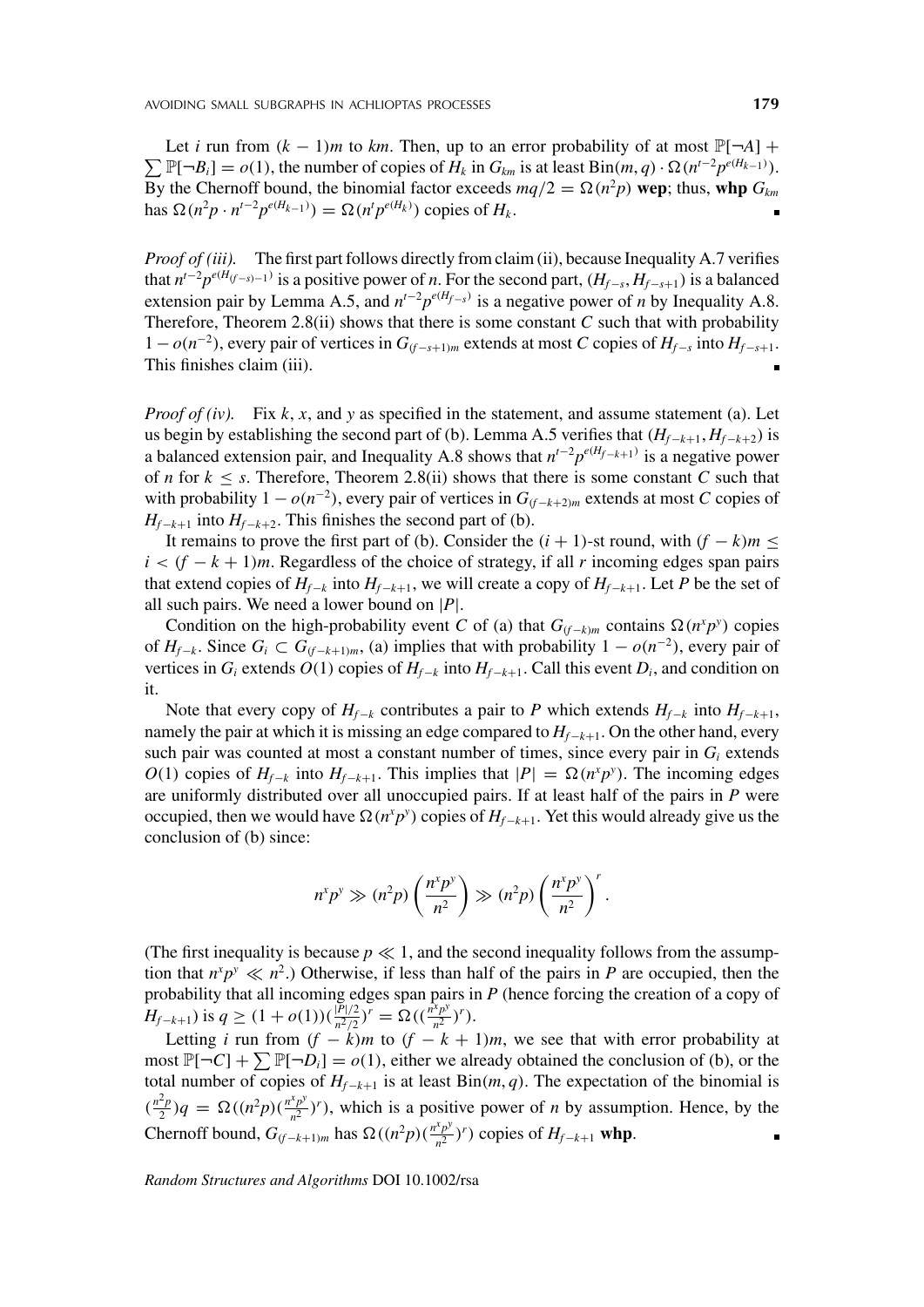*Proof of (v).* The result of claim (iii) plugs in directly to claim (iv), which we may iterate until it gives us a lower bound on the number of copies of  $H_{f-1} = K_t \setminus e$  and an upper bound on the number of copies of  $H_{f-1}$  that any pair extends into  $H_f = K_i$ .

To keep track of exponents in the successive lower bounds, define the sequences  ${x<sub>s</sub>, x<sub>s-1</sub>, ..., x<sub>0</sub>}$  and  ${y<sub>s</sub>, y<sub>s-1</sub>, ..., y<sub>0</sub>}$  exactly as in Inequality 4.1. To verify that we can indeed iterate claim (iv), we must show that for all  $k \in \{s, s - 1, \ldots, 2\}$ , we have that  $n^{x_k} p^{y_k} \ll n^2$ , and  $n^{x_{k-1}} p^{y_{k-1}}$  is a positive power of *n*. The first statement follows from an easy induction: claim (iii) establishes it for  $k = s$ , and if  $n^{x_k} p^{y_k} \ll n^2$ , then  $\frac{n^{x_k} p^{y_k}}{n^2} \ll 1$ , so combined with *p*  $\ll 1$ , we see that  $n^{x_{k-1}}p^{y_{k-1}} = (n^2p)(\frac{n^{x_k}p^{y_k}}{n^2})^r \ll n^2$ . The second statement is verified by Inequality 4.1. Therefore, we arrive at the result that  $G_{(f-1)m}$  contains  $\Omega(n^{x_1} p^{y_1})$  copies of *H<sub>f−1</sub>* = *K<sub>t</sub>* \ *e* **whp**. Call this event *E*, and condition on it. We also find that with probability  $1 - o(n^{-2})$ , every pair of vertices in  $G_{\ell m}$  extends  $O(1)$  copies of  $H_{\ell-1}$ into  $H_f$  (i.e., completes  $O(1)$  copies of  $K_t$ ). The same probability bound also holds in  $G_i$  for any  $i \leq fm$ , because  $G_i \subset G_{fin}$ ; let  $F_i$  be the corresponding event.

Now consider the  $(i+1)$ -st round, where  $(f-1)m \le i < fm$ . Regardless of the choice of strategy, if all  $r$  incoming edges span pairs that complete copies of  $K_t$ , we will lose. We can bound the number of such pairs by  $\Omega(n^{x_1}p^{y_1})$  by conditioning on the above events *E* and  $F_i$ . Even after conditioning, the incoming edges in this round still independent and uniformly distributed over the  $\binom{n}{2} - i = \Theta(n^2)$  unoccupied pairs of  $G_i$ . Therefore, the probability that all *r* pairs complete  $K_t$ , conditioned on survival through the *i*-th round, is  $p_i = \Omega\left(\frac{n^{x_1}p^{y_1}}{n^2}\right)^r$ . Letting *i* run from  $(f - 1)m$  to *fm*, we see that the probability that any strategy can survive for *fm* rounds is at most

$$
\mathbb{P} \leq \mathbb{P}[\neg E] + \sum \mathbb{P}[\neg F_i] + \prod (1 - p_i) \leq o(1) + \exp\left\{-\sum p_i\right\}
$$
  
\n
$$
\leq o(1) + \exp\left\{-\Omega\left((n^2p)\left(\frac{n^{x_1}p^{y_1}}{n^2}\right)^r\right)\right\} = o(1) + \exp\{-\Omega(n^{x_0}p^{y_0})\}.
$$

This in turn is  $o(1)$  because we assumed that  $p \gg n^{-\theta}$  with  $\theta = x_0/y_0$ . This completes the proof.

## **5. ABSTRACTION INTO GENERAL ARGUMENT**

Note that we structured our exposition of the previous section in the following manner. The arguments did not directly use properties of the specific graph that we were avoiding  $(K_t)$ . Rather, they were linked to lemmas and inequalities that proved certain properties (e.g., balanced-ness, etc.) about  $K_t$ . Let us now isolate these necessary "ingredients" that one can plug in to our general machinery to prove thresholds.

For the rest of this section, let *H* be the fixed graph which we wish to avoid. Our arguments allow one to prove the threshold for avoiding  $H$  in the Achlioptas process with parameter *r* simply by specifying several parameters, and then proving some lemmas and inequalities that do not need to refer to the Achlioptas process at all. We first describe the parameters.

• *s*: this was the number of levels of danger considered by the avoidance strategy in the proof of the lower bound. At any intermediate stage in the process, for any  $1 \le d \le s$ , we considered a pair of points to be *d*-dangerous if *d* was the maximal integer such that the addition of an edge between them created a copy of  $H \setminus (s - d)e$ . If there was no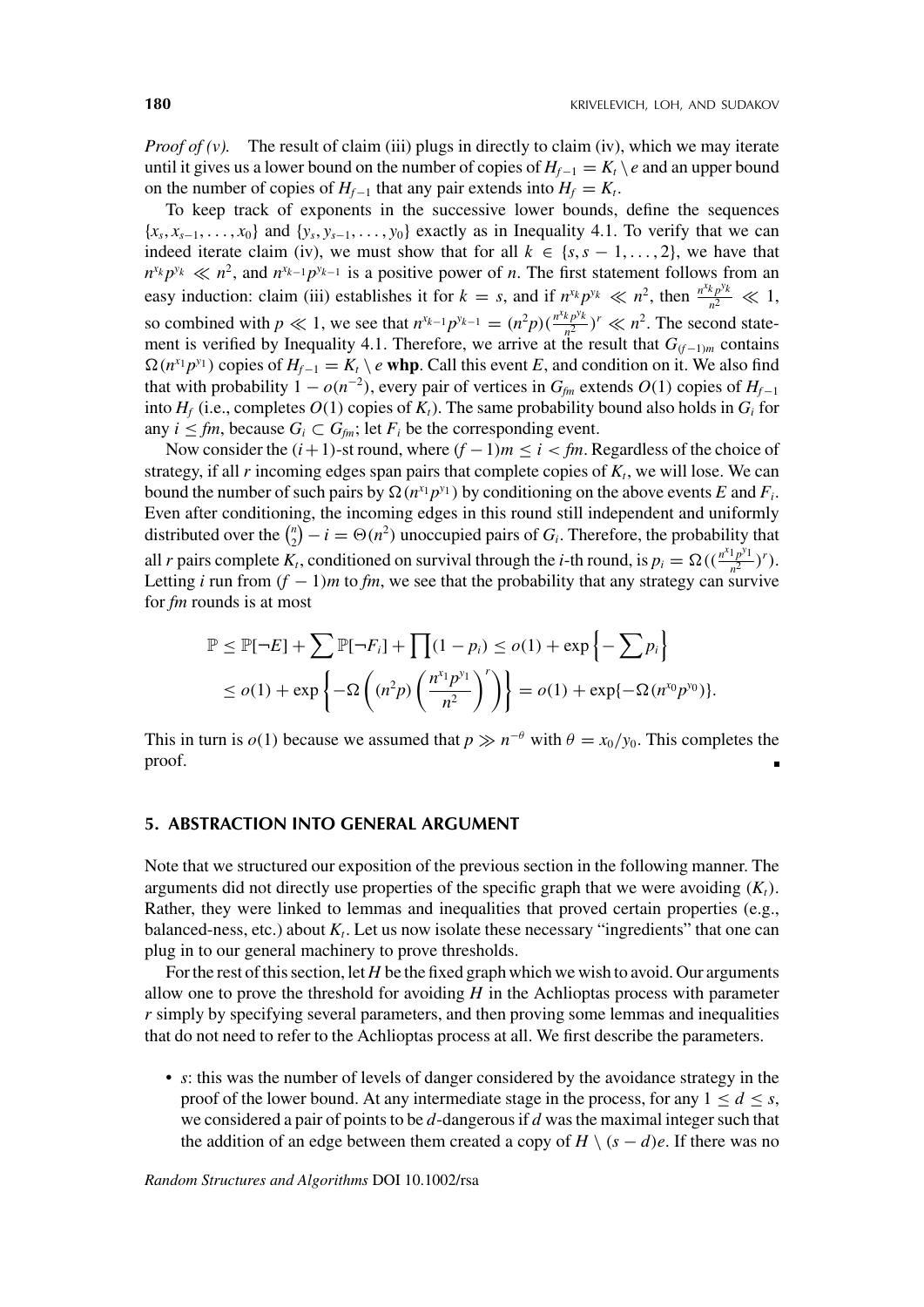such *d*, we considered the pair to be 0-dangerous. Recall that the strategy was then to make an arbitrary choice among the incoming edges that were minimally dangerous.

• A sequence of graphs  $\{H_1, \ldots, H_f\}$  sharing the same vertex set, with each successive graph containing exactly one more edge: this was used in the upper bound argument to iteratively prove lower bounds on the number of copies of  $H_i$ , proceeding from  $i = 1$ to  $i = f$ .

The correct choice of *s* then determined  $\theta$ , the negative exponent in the threshold (in terms of *p*) for avoidance:

$$
\theta = \frac{r^{s}(v(H) - 2) + 2}{r^{s}(e(H) - s) + \frac{r^{s} - 1}{r - 1}}.
$$

Assuming that the parameters were suitably chosen, one then only needed to establish the following lemmas and inequalities in order to prove that the threshold for avoiding *H* in the Achlioptas process with parameter *r* is  $n^{2-\theta}$ .

*For proof of lower bound. Here, n<sup>-* $\theta$ *</sup>/ log <i>n*  $\ll p \ll n^{-\theta}$ .

- 1. *H* \ *se is a balanced graph*. This allowed us to prove in claim (i) that **wep**,  $G_m$  has  $O(n^{v(H)}p^{e(H)-s})$  copies of  $H \setminus se$ . For  $H = K_t$ , this was provided by Lemma A.3.
- 2. *H*  $\setminus$  *se has the balanced extension property, and*  $n^{\nu(H)-2}p^{e(H)-s}$  *<i>is a negative power of n*. This allowed us to prove in claim (i) that with probability  $1 - o(n^{-2s})$ , every pair of vertices in  $G_m$  completes  $O(1)$  copies of  $H \setminus (s - 1)e$ . For  $H = K_t$ , these were provided by Lemma A.4 and Inequality A.8.

*For proof of upper bound. Here,*  $n^{-\theta} \ll p \ll n^{-\theta} \log n$ .

- 1. *G<sub>m</sub>* contains  $\Omega(n^{\nu(H_1)}p^{e(H_1)})$  copies of  $H_1$  **whp**. This was claim (i), and for  $H = K_t$ , it was provided by the extremal estimate on the number of  $K_{s,t}$  (Lemma 2.2), along with Inequality A.6, which assured that *p* was large enough to apply the extremal result.
- 2. *Each consecutive pair*  $(H_k, H_{k+1})$  *is a balanced extension pair.* This was used throughout the proof of the upper bound, and for  $H = K_t$ , it was provided by Lemma A.5.
- 3.  $n^{v(H)-2}p^{e(H)-s-1}$  *is a positive power of n*. This was used in claim (iii) to show that we could iterate the argument of claim (ii) enough times to conclude that  $G_{(f-s)m}$ contained  $\Omega(n^{\nu(H_{f-s})}p^{e(H_{f-s})})$  copies of  $H_{f-s}$  whp. For  $H = K_t$ , this was provided by Inequality A.7.
- 4.  $n^{v(H)-2}p^{e(H)-s}$  *is a negative power of n*. This was used in claim (iii) to transition to the next inductive process, which relied on the copies of *H*<sub>f→</sub> not being too concentrated on any pair of vertices. **Note:** this statement was already required above for the lower bound, so we do not need to check it again.

## **6. AVOIDING CYCLES**

Now we show by example how to use our machinery to prove avoidance thresholds. We start with an easy application which completely solves the problem for cycles  $C_t$ . In light of the previous section, we only need to provide the required parameters, lemmas, and inequalities. We will specify these in the same order that they were presented in the previous section. This will prove the following theorem.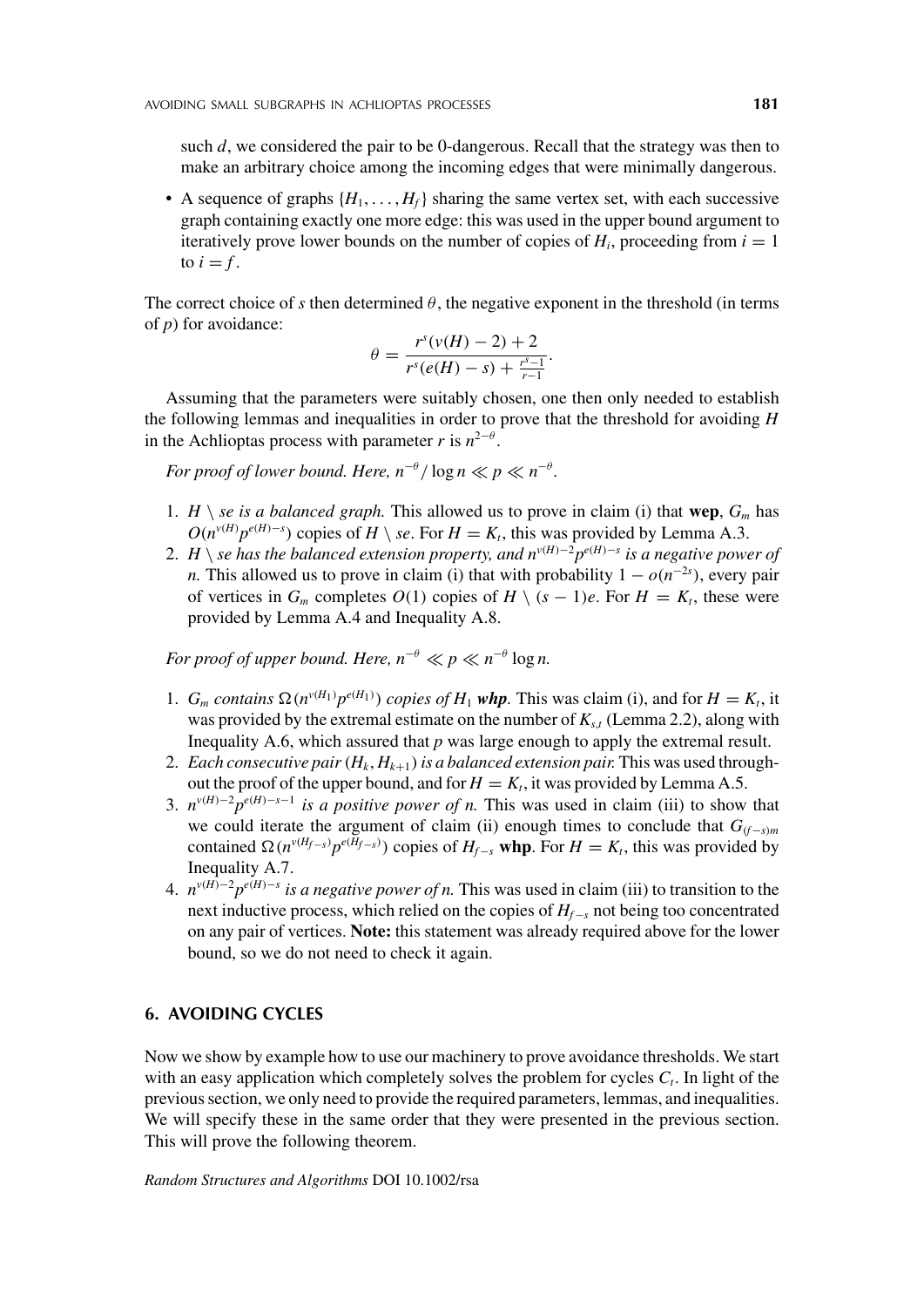**Theorem.** *For t*  $\geq$  3*, the threshold for avoiding C<sub>t</sub> in the Achlioptas process with parameter r*  $\geq 2$  *is*  $n^{2-\frac{r(t-2)+2}{r(t-1)+1}}$ .

*Proof.* We use the parameter  $s = 1$ , and the sequence of graphs  $H_1 = C_t \setminus e, H_2 = C_t$ . This gives the threshold  $n^{2-\theta}$ , where  $\theta = \frac{r^s(v(C_l)-2)+2}{r^s(e(C_l)-s)+\frac{r^s-1}{r-1}} = \frac{r(t-2)+2}{r(t-1)+1}$ , which matches the claimed result. Now we need to provide the required lemmas and inequalities. For the reader's convenience, we have reproduced the italicized statements from Section 5.

*For proof of lower bound. Here, n<sup>-* $\theta$ *</sup>/* $\log n \ll p \ll n^{-\theta}$ *.* 

- 1.  $C_t \setminus e$  *is a balanced graph*. This is obvious.
- 2. *C<sub>t</sub>* \*e* has the balanced extension property, and  $n^{v(C_t)-2}p^{e(C_t)-1} = n^{t-2}p^{t-1}$  is a negative *power of n*. The first part is obvious. For the second, since  $p \ll n^{-\frac{r(t-2)+2}{r(t-1)+1}}$ , we must establish that  $(t-2) - (t-1) \frac{r(t-2)+2}{r(t-1)+1} < 0$ . Routine algebra shows that the left hand side equals  $-\frac{t}{r(t-1)+1}$ , which is certainly negative when  $t \geq 3$ ,  $r \geq 2$ .

*For proof of upper bound. Here,*  $n^{-\theta} \ll p \ll n^{-\theta} \log n$ .

- 1. *G<sub>m</sub>* contains  $\Omega(n^{\nu(H_1)}p^{e(H_1)})$  copies of  $H_1$  **whp**. The average degree of  $G_m$  is precisely *np* by the definition of  $p = 2m/n^2$ . We show in item #3 below that *np* is a positive power of *n*, so it tends to infinity with *n*. Thus, we may apply Lemma 2.1, an extremal result counting the number of paths, to conclude that  $G_m$  contains at least  $(1+o(1))n(np)^{t-1}$ copies of the *t*-vertex path  $H_1$ , as desired.
- 2.  $(H_1, H_2)$  *is a balanced extension pair.* This is easy to see.
- 3.  $n^{v(C_t)-2}p^{e(C_t)-1-1} = (np)^{t-2}$  *is a positive power of n*. It suffices to show that *np* is a positive power of *n*. Since  $p \gg n^{-\frac{r(t-2)+2}{r(t-1)+1}}$ , this amounts to proving that  $1-\frac{r(t-2)+2}{r(t-1)+1} > 0$ . Routine algebra shows that the left hand side equals  $\frac{r-1}{r(r-1)+1}$ , which is certainly positive when  $t \geq 3$ ,  $r \geq 2$ .

As we have provided all of the necessary ingredients to apply our machinery, we are done.

# **7. AVOIDING**  $K_{t,t}$

Now we show a more complex application of our machinery, which completely solves the problem for  $K_{t,t}$ . This will prove the following theorem.

**Theorem.** *Suppose that*  $t \geq 3$  *and*  $r \geq 2$  *are fixed integers. The threshold for avoiding K*<sub>t,t</sub> in the Achlioptas process with parameter r is  $n^{2-\theta}$ , where  $\theta$  is defined as follows:

$$
s = \lfloor \log_r[(r-1)t+1] \rfloor, \qquad \theta = \frac{r^s(2t-2)+2}{r^s(t^2-s)+\frac{r^s-1}{r-1}}.
$$

## **7.1. Parameters**

The value of *s* is already specified in the statement of the theorem, so we proceed to give the sequence of graphs  $\{H_1, \ldots, H_f\}$ . The sequences are quite different depending on the parity of *t*, so we describe them separately.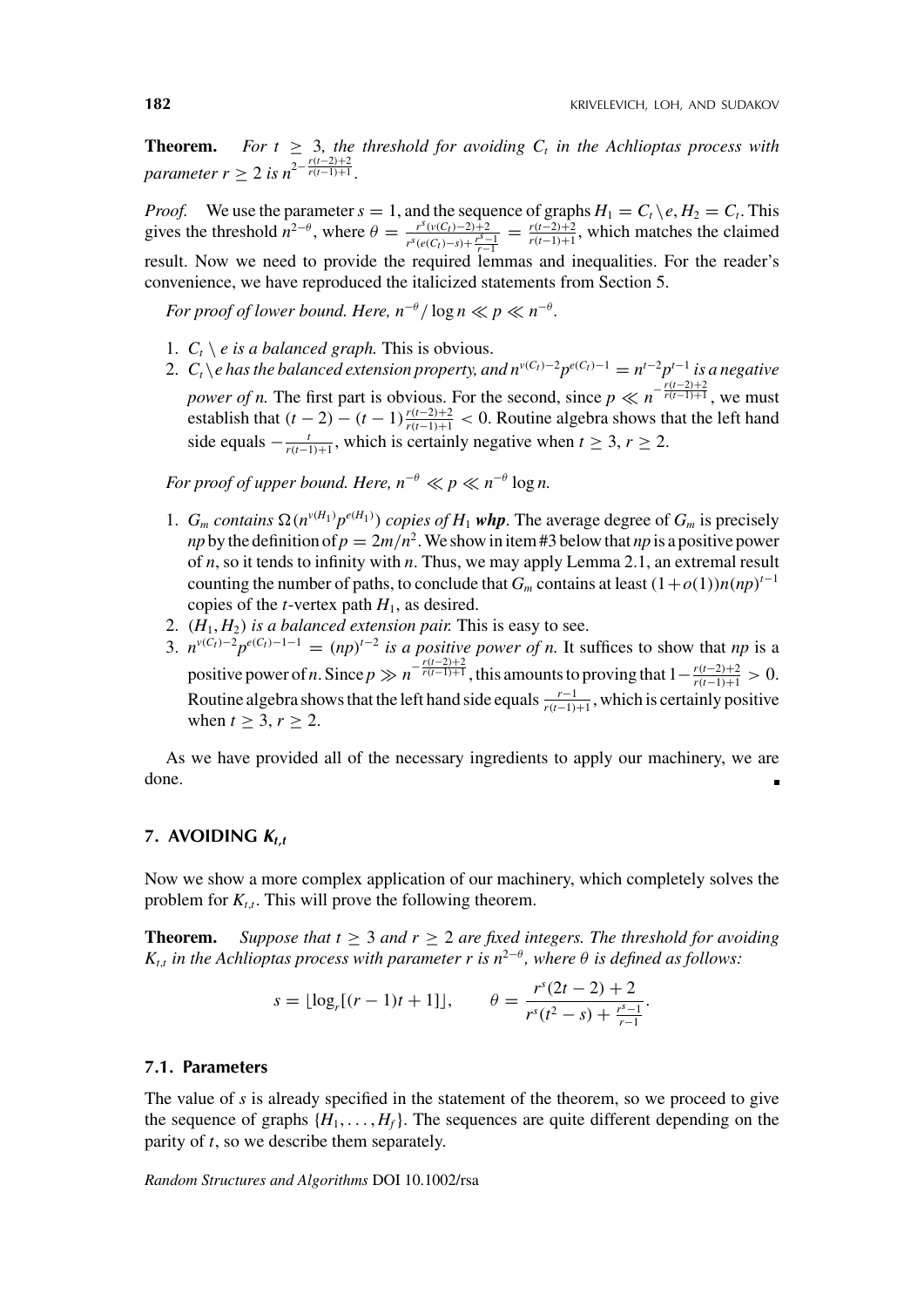*Case 1: t is even.* Let  $H_1$  be the 4-partite graph with parts  $V_1, V_2, V_3, V_4$ , each of size  $t/2$ , and edges such that  $(V_1, V_2)$ ,  $(V_1, V_4)$ , and  $(V_3, V_2)$  are complete bipartite graphs. Let  $\{H_2, \ldots, H_{1+(t/2)}\}$  be obtained by successively adding single edges until  $H_{1+(t/2)}$  has a perfect matching between  $V_3$  and  $V_4$ . Then, arbitrarily choose the rest of the sequence  ${H_{2+(t/2)}, \ldots, H_f}$  by adding one edge at a time, until the final term is the complete bipartite graph  $K_{t,t}$  with bipartition  $(V_1 \cup V_3, V_2 \cup V_4)$ . Note that  $f = 1 + t^2/4$ .

*Case 2: t is odd.* Let  $H_1$  be a 6-partite graph with parts  $\{V_i\}_1^6$  such that  $V_3$  and  $V_4$  are singletons, and the other four parts each have size  $\lfloor t/2 \rfloor$ . The edges are as follows: the two pairs  $(V_1, V_2)$  and  $(V_5, V_6)$  are each complete bipartite graphs, the vertex in  $V_3$  is adjacent to all of  $V_2 \cup V_4 \cup V_6$ , and the vertex in  $V_4$  is adjacent to all of  $V_1 \cup V_3 \cup V_5$ . There are no more edges.

Let  $\{H_2, \ldots, H_{1+\lfloor t/2 \rfloor}\}\$  be obtained by successively adding single edges until  $H_{1+\lfloor t/2 \rfloor}\$  has a perfect matching between  $V_1$  and  $V_6$ . To create the next  $|t/2|$  graphs in the sequence, we put down a matching between  $V_5$  and  $V_2$ , one edge at a time. Finally, arbitrarily choose the rest of the sequence  $\{H_{2+2|t/2|}, \ldots, H_f\}$  by adding one edge at a time, until the final term is the complete bipartite graph  $K_{t,t}$  with bipartition  $(V_1 \cup V_3 \cup V_5, V_2 \cup V_4 \cup V_6)$ . Note that  $f = 1 + 2\lfloor t/2 \rfloor^2$ .

## **7.2. Lemmas and Inequalities**

Next, we provide the required lemmas and inequalities. For the reader's convenience, we have reproduced the italicized statements from Section 5.

*For proof of lower bound. Here, n<sup>-* $\theta$ *</sup>/* $\log n \ll p \ll n^{-\theta}$ *.* 

- 1.  $K_{t,t}$   $\setminus$  *se is a balanced graph*. This is now provided by Lemma B.1. Actually, the graph is not balanced when  $t = 3$  and  $r = 2$ , but in that particular case, Lemma B.1 additionally proves that the number of copies of  $K_{t,t} \setminus se$  in  $G_m$  is still  $O(n^{v(H)}p^{e(H)-s})$ **wep**, which is all we really need.
- 2. *K*<sub>t,t</sub> \ *se has the balanced extension property, and*  $n^{v(K_{t,t})-2}p^{e(K_{t,t})-s}$  *is a negative power of n.* These are now provided by Lemma B.2 and Inequality B.8.

*For proof of upper bound. Here,*  $n^{-\theta} \ll p \ll n^{-\theta} \log n$ .

- 1.  $G_m$  *contains*  $\Omega(n^{\nu(H_1)}p^{e(H_1)})$  *copies of*  $H_1$  *whp*. This time, we use Inequality B.6 to show that  $-\theta > -2/t$ . Since we assume that  $p \gg n^{-\theta}$  for the upper bound argument, this provides the condition required to apply either Lemma 7.1 if *t* is even, or Lemma 7.2 if *t* is odd. Both lemmas (presented below) lead to the required final statement.
- 2. *Each consecutive pair*  $(H_k, H_{k+1})$  *is a balanced extension pair.* This is now provided by Lemma B.4 if *t* is even, and by Lemma B.5 if *t* is odd.
- 3.  $n^{v(K_{t,t})-2}p^{e(K_{t,t})-s-1}$  *is a positive power of n*. This is provided by Inequality B.7.

### **7.3. Proofs of Supporting Lemmas**

We conclude this section by proving the two lemmas that provide the first component of the proof of the upper bound. We start with the lemma that is used when *t* is even.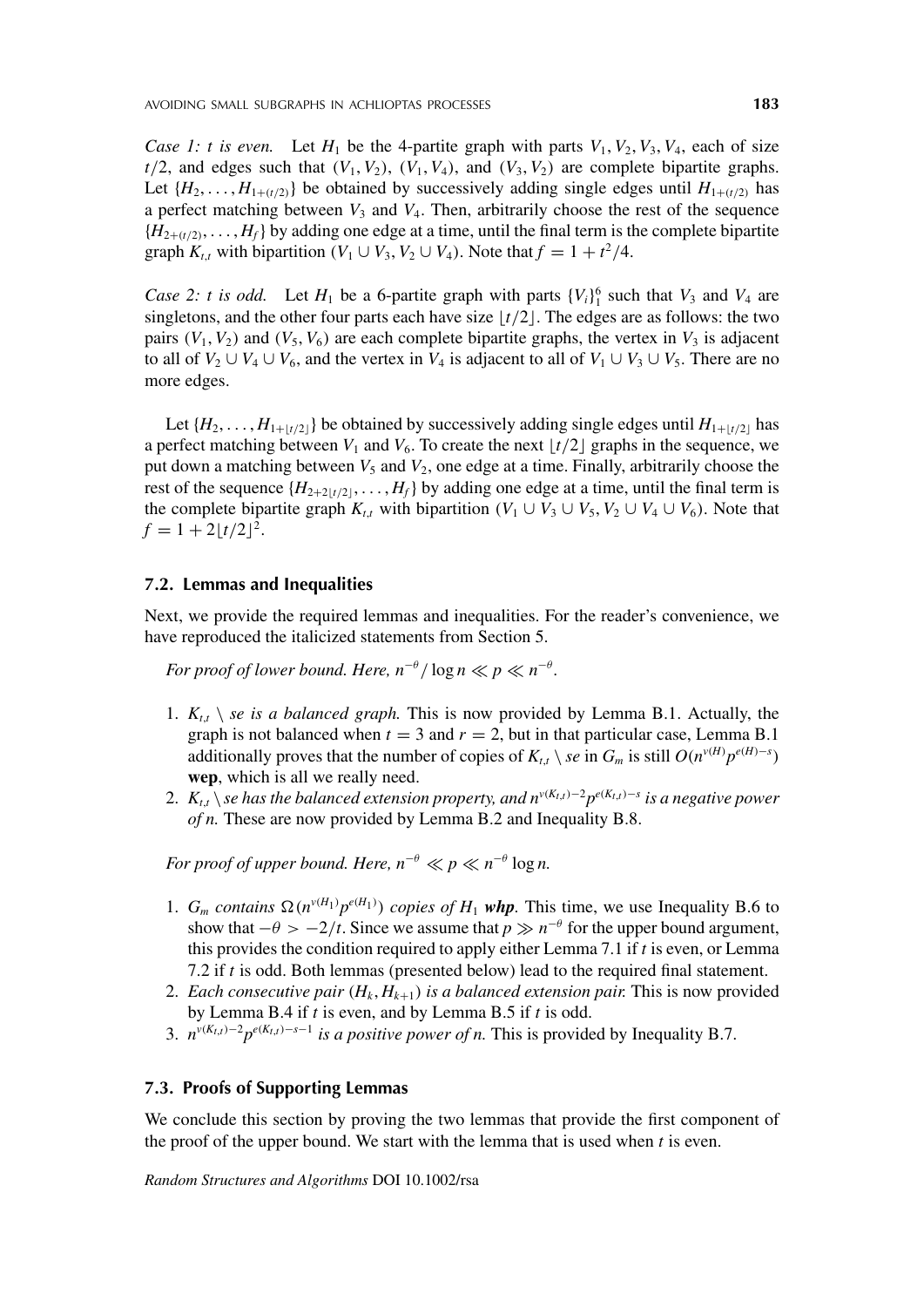**Lemma 7.1.** *For any fixed positive integers k and l, consider the following 4-partite graph, which we call H. Let the parts be*  $V_1, V_2, V_3, V_4$ *, with*  $|V_1| = |V_2| = k$  *and*  $|V_3| = |V_4| = l$ , *and place edges such that*  $(V_1, V_2)$ *,*  $(V_1, V_4)$ *, and*  $(V_2, V_3)$  *are complete bipartite graphs. There are no more edges. Then, there exists a constant*  $c_k$  *such that for any*  $p \gg n^{-1/k}$ *, every graph with n vertices and*  $\binom{n}{2}$ *p edges contains at least*  $(c_k + o(1))n^{2k+2l}p^{k^2+2kl}$  *copies of H.* 

*Proof.* Let us fix an ambient graph *G* with *n* vertices and  $\binom{n}{2}p$  edges. By Lemma 2.2, the number of copies of  $K_{k,k}$  in *G* is at least  $(1 + o(1))n^{2k}p^{k^2}$ . Recall that the *k*-codegree of a set *U* of *k* distinct vertices is the number of vertices that are adjacent to all of *U*. Let us say that a copy of  $K_{k,k}$  is *deficient* if either of the sides of its bipartition has  $k$ -codegree less than  $\frac{1}{2}$ *np*<sup>*k*</sup> in *G*. We claim that at most  $\frac{1}{2} + o(1)$  of the copies of  $K_{k,k}$  are deficient.

To see this, note that if an ordered *k*-tuple of distinct vertices has *k*-codegree less than  $\frac{1}{2}np^k$ , then it can extend to at most  $(\frac{1}{2}np^k)^k$  copies of  $K_{k,k}$ . The number of such *k*-tuples is at most  $n^k$ ; therefore, the number of deficient copies of  $K_{k,k}$  is at most  $n^k(\frac{1}{2}np^k)^k \leq \frac{1}{2}n^{2k}p^{k^2}$ , as claimed.

Yet each nondeficient copy of  $K_{kk}$  extends to at least

$$
\binom{\frac{1}{2}np^k - 2k}{l}l! \cdot \binom{\frac{1}{2}np^k - 2k - l}{l}l!
$$

copies of *H*. This is because we may consider the copy of  $K_{k,k}$  to be  $V_1 \cup V_2$ , we choose  $V_3$ from the common neighborhood of  $V_2$  excluding the 2*k* vertices in  $V_1 \cup V_2$ , and finally we choose *V*<sub>4</sub> from the common neighborhood of *V*<sub>1</sub> excluding the 2*k*+*l* vertices in  $V_1 \cup V_2 \cup V_3$ . Since we assumed that  $p \gg n^{-1/k}$ , the binomial coefficients are asymptotically monomials of degree *l*, so we conclude that each nondeficient copy of  $K_{k,k}$  extends to  $\Omega((np^k)^l \cdot (np^k)^l) =$  $\Omega(n^{2l} p^{2kl})$  copies of *H*. Since there are always at least  $(\frac{1}{2} + o(1))n^{2k} p^{k^2}$  non-deficient copies of  $K_{k,k}$ , we conclude that the number of copies of H is always  $\Omega(n^{2k+2l}p^{k^2+2kl})$ , as claimed.

Using Lemma 7.1 as a building block, we now prove the lemma that provides the first component of the upper bound when  $t$  is odd. Actually, we prove a result for  $G_{2m}$  instead of *Gm*, but this does not matter for the purpose of the general argument.

**Lemma 7.2.** Let k be a positive integer. Let H be a 6-partite graph with parts  $\{V_i\}_1^6$  such *that V*<sup>3</sup> *and V*<sup>4</sup> *are singletons, and the other four parts each have size k. Let the edges of H* be as follows: the two pairs  $(V_1, V_2)$  and  $(V_5, V_6)$  are each complete bipartite graphs, *the vertex in V*<sub>3</sub> *is adjacent to all of V*<sub>2</sub>  $\cup$  *V*<sub>4</sub>  $\cup$  *V*<sub>6</sub>*, and the vertex in V*<sub>4</sub> *is adjacent to all of*  $V_1$  ∪  $V_3$  ∪  $V_5$ *. There are no more edges.* 

*Consider G*2*m, the graph after the* 2*m-th round of the Achlioptas process with parameter r* ≥ 2*. Let p* =  $2m/n^2$ *, and suppose that p*  $\gg n^{-\theta}$  *with* −*θ* > −1/(*k* +  $\frac{1}{2}$ *). Then*  $G_{2m}$ *contains*  $\Omega(n^{\nu(H)}p^{e(H)})$  *copies of H whp.* 

*Proof.* Let  $H_1$  be the subgraph of *H* induced by  $V_1 \cup V_2 \cup V_3 \cup V_4$ , and let  $H_0$  be the subgraph of  $H_1$  with the edge between  $V_3$  and  $V_4$  deleted. Observe that we can find a copy of *H* in a graph by first looking for a pair of vertices for the site of the edge between  $V_3$  and  $V_4$ , and then looking for two disjoint copies of  $H_0$  that are extended into  $H_1$  by that pair.

Consider the  $(i + 1)$ -st turn, for some  $m \le i < 2m$ . By Lemma 7.1,  $G_m$  (and hence *G<sub>i</sub>* ⊃ *G<sub>m</sub>*) always contains  $\Omega(n^{2k+2}p^{k^2+2k})$  copies of *H*<sub>0</sub>. Lemma B.3 verifies that *(H*<sub>0</sub>, *H*<sub>1</sub>) is a balanced extension pair, and  $n^{2k}p^{k^2+2k}$  is a positive power of *n* because we assumed that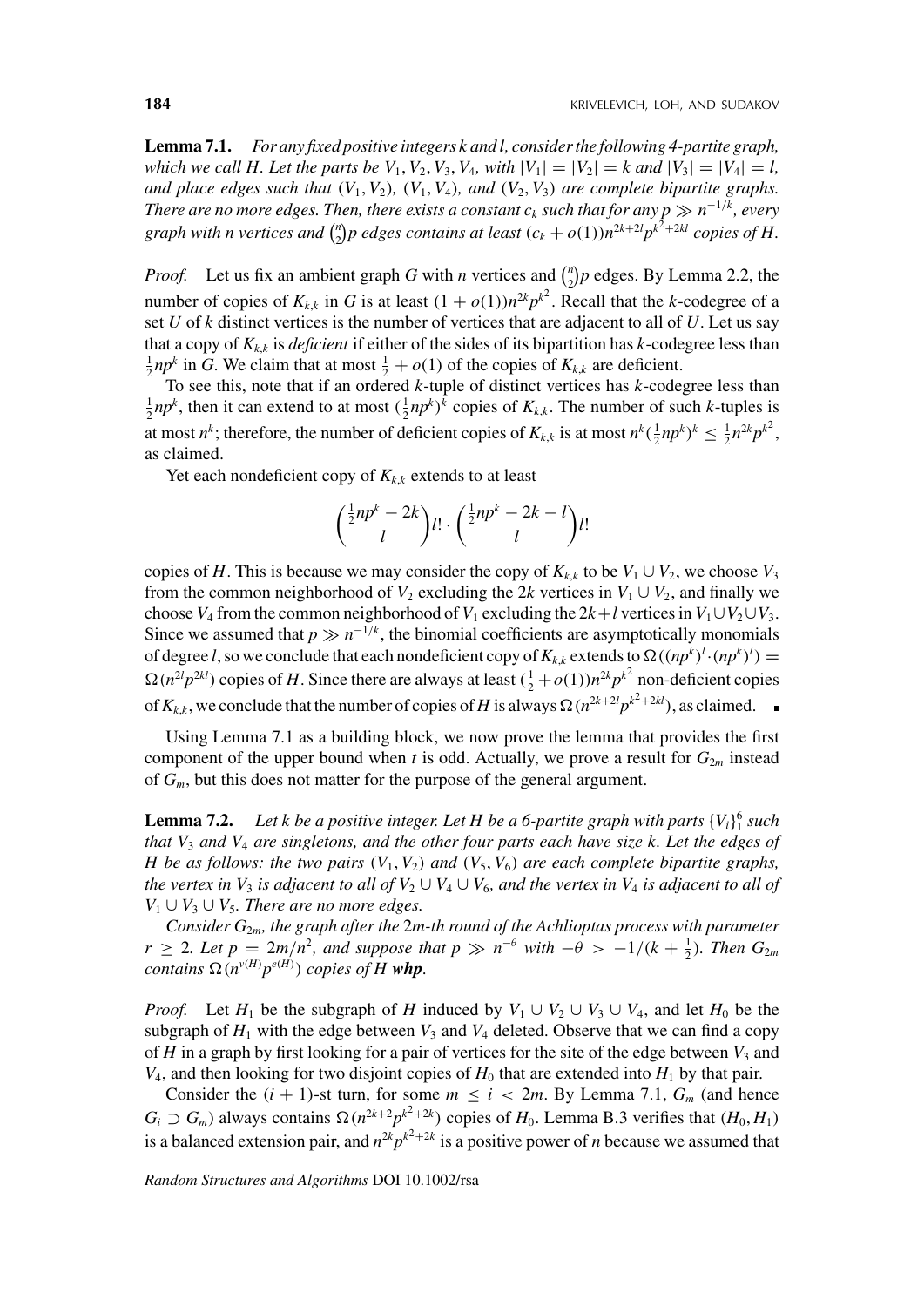*p*  $\gg$  *n*<sup>−*θ*</sup> with −*θ* > −1/(*k* +  $\frac{1}{2}$ ) and *k* ≥ 1. Thus, Theorem 2.8(i) establishes that **wep**, every pair of vertices in  $G_i \subset G_{2m}$  extends  $O(n^{2k} p^{k^2+2k})$  copies of  $H_0$  into  $H_1$ . Call this event *Ai*, and condition on it.

For a pair of vertices  $\{a, b\}$ , let  $n_{a,b}$  be the number of copies of  $H_0$  that the pair  $\{a, b\}$  extends into  $H_1$ . Recall that this definition does not depend on the presence of an edge between  $a$  and  $b$ . Let us estimate the average value of  $n_{a,b}$  over all pairs. Since  $H_0$  differs from  $H_1$  at exactly one edge, each copy of  $H_0$  has a pair at which it contributes +1 to the sum  $\sum n_{a,b}$ . Therefore, averaging over all  $\binom{n}{2}$  pairs of vertices, we obtain that the average number of copies of  $H_0$  that are extended to  $H_1$  at any pair is  $\Omega(n^{2k+2}p^{k^2+2k}).$ 

On the other hand, by our conditioning, every pair of vertices in  $G_i$  extends  $O(n^{2k} p^{k^2+2k})$ copies of *H*<sub>0</sub> into *H*<sub>1</sub>. Therefore, at least a constant fraction  $\gamma = \Omega(1)$  of all  $\binom{n}{2}$  pairs have the property of extending  $\Omega(n^{2k}p^{k^2+2k})$  copies of  $H_0$  into  $H_1$ . Let P be the set of all such pairs. Regardless of the choice of strategy, if all *r* incoming edges span pairs in *P*, we will be forced to choose a pair in *P*. This will create  $\Omega((n^{2k}p^{k^2+2k})^2) = \Omega(n^{4k}p^{2k^2+4k})$  pairs of copies of  $H_0$  that are extended to  $H_1$  by the chosen pair. Such a pair of copies of  $H_0$ would become a new copy of *H* after the edge is added, if the pair of copies were disjoint. If the pair of copies of  $H_0$  is not disjoint, then let us say that they create a degenerate copy of *H*. For now, let us count degenerate copies of *H* along with the true copies of *H*. Later, we will show that the degenerate copies are vastly outnumbered by true copies of *H*.

Since  $i = o(n^2) = o(|P|)$  and incoming edges are uniformly distributed over the  ${n \choose 2} - i = (1 + o(1)) {n \choose 2}$  unoccupied pairs, we conclude that the probability that all incoming edges span pairs in *P* is  $q \ge (1 + o(1))\gamma' = \Omega(1)$ . Let *i* run from *m* to 2*m*. Then **wep**, the number of (possibly degenerate) copies of *H* in  $G_{2m}$  is at least  $Bin(m, q) \cdot \Omega(n^{4k}p^{2k^2+4k})$ . By the Chernoff bound, the binomial factor exceeds  $mq/2 = \Omega(n^2p)$  wep, so we conclude that  $G_{2m}$  has  $\Omega(n^2p \cdot n^{4k}p^{2k^2+4k}) = \Omega(n^{\nu(H)}p^{e(H)})$  (possibly degenerate) copies of *H* **whp**.

To finish the proof of this lemma, we must show that the number of degenerate copies of H in  $G_{2m}$  is  $o(n^{v(H)}p^{e(H)})$  whp. For convenience, we will work with  $G(n, p)$  instead of  $G_{2m}$  because Lemma 2.4 shows that we may couple  $G_{2m}$  with  $G(n, 4rp)$ , and the constant  $4r$ disappears under the " $o(\cdot)$ " notation. Note that the underlying graph of a degenerate copy of *H* is a superposition of two copies of  $K_{k+1,k+1}$ , overlapping on at least 3 vertices. So, let us consider any such superposition, and call the underlying graph *F*. Let  $v' = v(F)$  and  $e' = e(F)$ . The copies overlap on at least 3 vertices, so  $v' < v(H)$ . It is easy to check that since  $K_{k+1,k+1}$  is a balanced graph,  $\frac{e'}{v'} \geq \frac{e(H)}{v(H)}$ . So, the expected number of copies of *F* in  $G(n, p)$  is:

$$
\mathbb{E} \le n^{\nu'} p^{e'} = (n p^{e'/\nu'})^{\nu'} \le (n p^{e(H)/\nu(H)})^{\nu'} = (n^{\nu(H)} p^{e(H)})^{\nu'/\nu(H)}.
$$

Now, we assumed that  $p \gg n^{-1/(k+\frac{1}{2})}$ , so  $n^{v(H)}p^{e(H)} \gg 1$  because  $v(H) = 4k + 2$  and  $e(H) = 2k^2 + 4k + 1$ . Furthermore,  $v' < v(H)$ , so Markov's inequality implies that whp,  $G(n, p)$  has  $o(n^{v(H)}p^{e(H)})$  copies of *F*. Since each copy of *F* can account for at most a constant number (depending only on  $k$ ) of degenerate copies of  $H$ , and there is only a constant number of non-isomorphic superpositions  $F$ , we conclude that **whp**,  $G(n, p)$  has  $o(n^{v(H)}p^{e(H)})$  degenerate copies of *H*. This completes the proof of the lemma.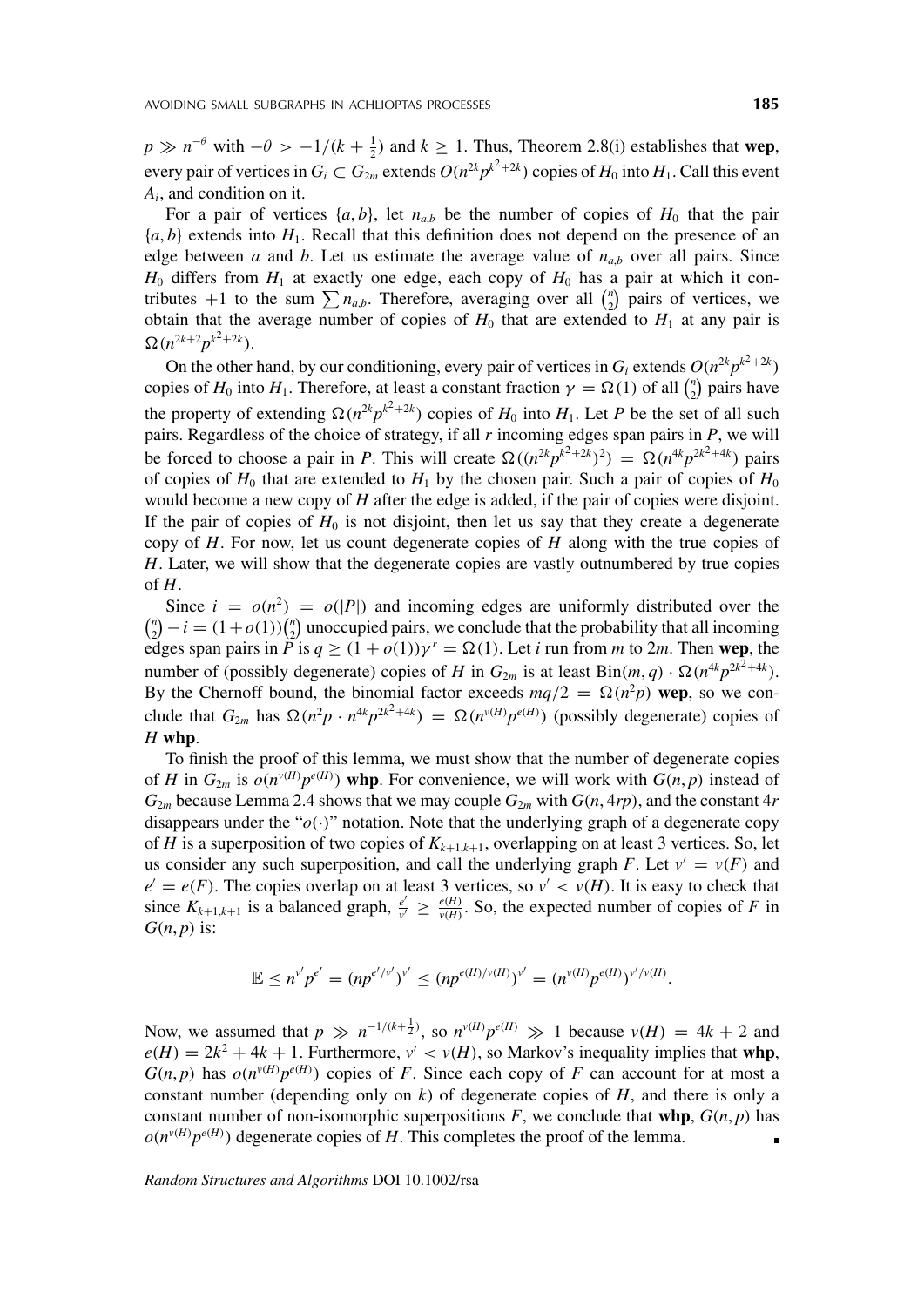### **8. AVOIDING** *K***<sup>4</sup> IN THE ACHLIOPTAS PROCESS WITH PARAMETER 3**

To apply the machinery of Section 5, one needs to prove that certain quantities are positive or negative powers of *n*. In our study of avoiding cycles, cliques, and complete bipartite graphs, the only case in which we encounter a key exponent that is not separated from zero is when we are avoiding  $K_4$  in the Achlioptas process with parameter 3.

However, the separation of the exponent from zero was merely a convenience which allowed us to bound maxima of families of random variables (e.g., the maximum codegree in a graph) **whp**. When we do not have this condition, we may instead bound the entire distribution of the family.

**Lemma 8.1.** *Let*  $n^{-1/2} \ll p \ll n^{-1/2} \log n$ . *Then*  $G(n, p)$  *satisfies the following property whp*: all codegrees are at most  $np^2 \log n$ , and for every integer  $4 \leq k \leq \log n$ , the number *of pairs with codegree at least knp<sup>2</sup> <i>is at most n*<sup>2</sup>/ $k^3$ .

This result, which we prove at the end of this section, allows us to prove our final threshold.

**Theorem.** *The threshold for avoiding*  $K_4$  *in the Achlioptas process with parameter* 3 *is*  $n^{3/2}$ .

*Proof of lower bound.* A shortsighted strategy works in this instance: arbitrarily select any one of the incoming edges that does not create a copy of  $K_4$ . Let  $m \ll n^{3/2}$ , and let  $p = 2m/n^2$ . Again, we assume without loss of generality that  $m \gg n^{3/2}/\log n$ . Note that  $n^{-1/2}/\log n \ll p \ll n^{-1/2}$ . We will analyze the performance of our strategy by proving two successive claims:

- (i)  $G_m$  has  $O(n^4p^5)$  copies of  $K_4 \setminus e$  wep.
- (ii) The probability of failure in *m* rounds is  $o(1)$ .

The interested reader may check that if we followed the recipe for avoiding  $K_t$  in Section 4, we would start by counting copies of  $K_4 \setminus 2e$  instead of  $K_4 \setminus e$ . This is essentially the only change in the lower bound argument, but we provide the details below for completeness.

For (i),  $K_4 \setminus e$  is balanced and  $n^4p^5$  is a positive power of *n*, so Theorem 2.6 implies that the number of copies of  $K_4 \setminus e$  in  $G_m$  is  $O(n^4p^5)$  wep.

For (ii), consider the probability that the strategy fails at the  $(i + 1)$ -st round for some  $i < m$ , i.e., that all 3 incoming edges span pairs that complete copies of  $K_4$ . The number of such pairs is upper bounded by the number of copies of  $K_4 \setminus e$ . Since  $G_i \subset G_m$ , claim (i) implies that  $G_i$  has  $O(n^4p^5)$  copies of  $K_4 \setminus e$  wep. Call this event  $A_i$ , and condition on it. Then, the chance that all 3 incoming edges complete  $K_4$  is  $O((\frac{n^4p^5}{n^2})^3) = O(n^6p^{15})$ . Letting *i* run through all  $m = n^2p/2$  rounds, a union bound shows that the probability that we are forced to complete a copy of  $K_4$  by the *m*-th round is  $\mathbb{P} \leq O(n^2p \cdot n^6p^{15}) + \sum \mathbb{P}[\neg A_i] =$  $O(n^8p^{16}) + o(1) = o(1)$ , as desired.

*Proof of upper bound.* Let  $m \gg n^{3/2}$ , and let  $p = 2m/n^2$ . We will show that whp, any strategy fails within 3*m* rounds, which we break into periods of length *m*. Again, we may assume that  $m \ll n^{3/2} \log n$  without loss of generality. Note that  $n^{-1/2} \ll p \ll n^{-1/2} \log n$ . Our result follows from the following three claims: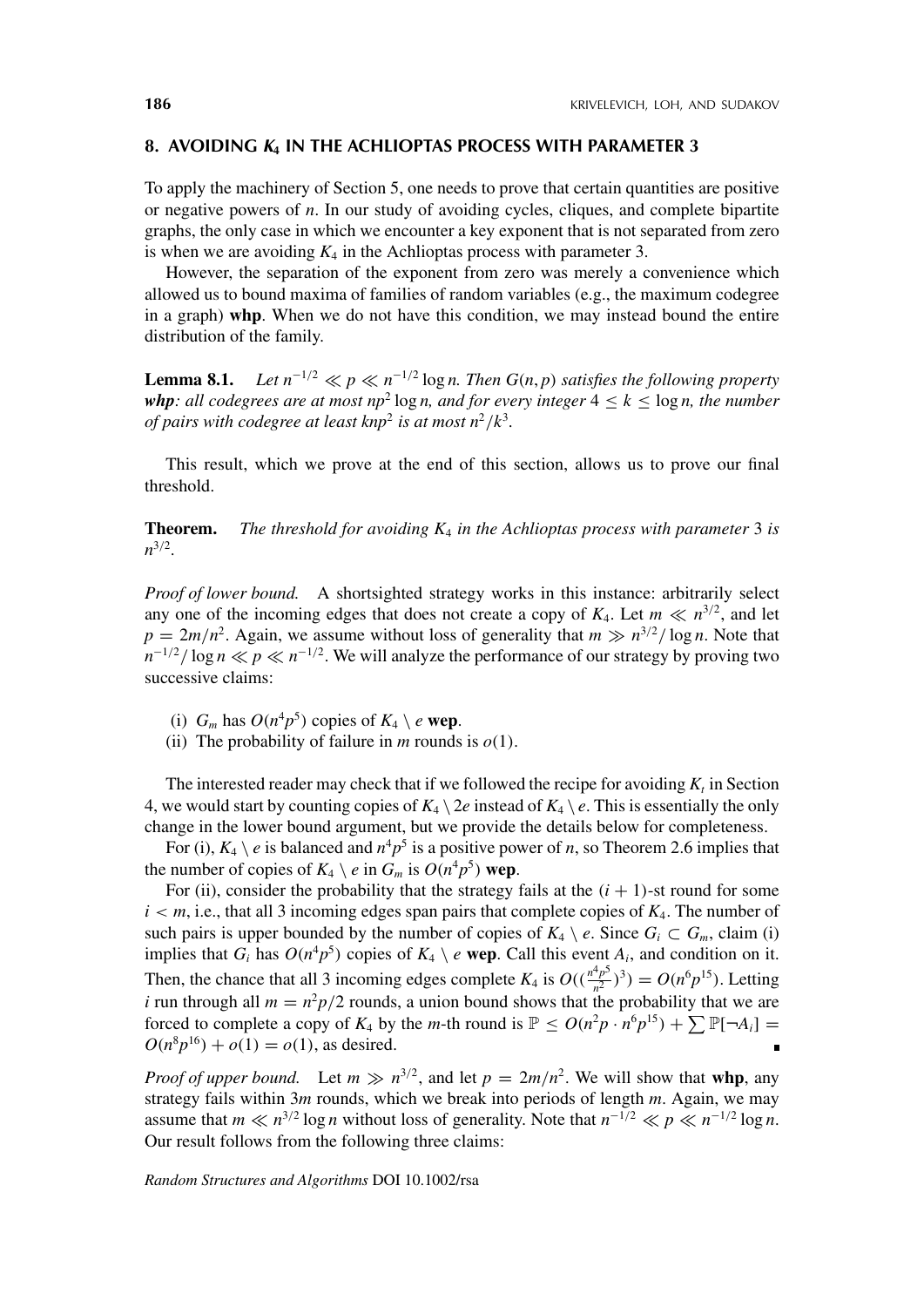- (i)  $G_m$  contains  $\Omega(n^2)$  pairs of vertices with codegree at least 2 whp.
- (ii)  $G_{2m}$  contains  $\Omega(n^2p)$  copies of  $K_4 \setminus e$  whp, and with probability  $1 o(n^{-2})$ , every pair of vertices in  $G_{3m}$  extends  $O(1)$  copies of  $K_4 \setminus e$  into  $K_4$ .
- (iii) The probability of survival through  $3m$  rounds is  $o(1)$ .

*Proof of (i).* In the random graph, the expected codegree is roughly  $np^2 \gg 2$ , but since we do not know how far *p* exceeds *n*<sup>−</sup>1*/*2, we need a slightly more careful argument. Let *S* be the sum of the codegrees  $\sum_{\{u,v\}} d(u,v)$  over all unordered pairs  $\{u,v\}$ , and let us decompose  $S = S_1 + S_2 + S_3$ , where  $S_1$  is the contribution from summands with  $d(u, v) \in \{0, 1\}$ ,  $S_2$  is the contribution from summands with  $2 \le d(u, v) \le 4np^2$ , and  $S_3$  is the remainder. We aim to show that  $S_2 = \Omega(n^3 p^2)$ , which will imply the result.

By double-counting,  $S = \sum_{v} {d(v) \choose 2}$ , where  $d(v)$  is the degree of vertex *v*. By convexity, this is always at least  $n\binom{d}{2}$ , where *d* is the average degree. Since  $G_m$  has exactly *m* edges,  $d = 2m/n = np \gg 1$ . Therefore,  $S \ge (0.5 + o(1))n(np)^2$ .

On the other hand, Lemma 8.1 shows that  $whp$ ,  $G_m$  has the property that all codegrees are at most  $np^2 \log n$ , and for every integer  $4 \le k \le \log n$ , the number of pairs with codegree at least  $knp^2$  is at most  $n^2/k^3$ . Conditioning on this, we may then bound  $S_3$ , the sum of codegrees which exceed 4*np*2, by:

$$
S_3 \le \sum_{k=4}^{\log n} (k+1)np^2 \cdot \frac{n^2}{k^3}
$$
  
\n
$$
\le \frac{5}{4} \sum_{k=4}^{\log n} \frac{n^3p^2}{k^2}
$$
  
\n
$$
\le n^3p^2 \cdot \frac{5}{4} \left( \frac{\pi^2}{6} - \frac{1}{1^2} - \frac{1}{2^2} - \frac{1}{3^2} \right)
$$
  
\n
$$
\le 0.4n^3p^2.
$$

Also,  $S_1$ , the sum of codegrees which are in {0, 1}, is trivially at most  ${n \choose 2} \ll n^3 p^2$  since we assumed  $p \gg n^{-1/2}$ . So,  $S_2$ , the sum of codegrees between 2 and  $4np^2$ , is at least  $S_2 = S - S_1 - S_3 \geq 0.05n^3p^2$ . Therefore, **whp** the number of pairs with codegree at least 2 is at least  $0.05n^3p^2/(4np^2) = \Omega(n^2)$ , as claimed.

*Proof of (ii).* The second part follows from Theorem 2.8(ii) because  $(K_4 \setminus e, K_4)$  is a balanced extension pair and  $n^2p^5$  is a negative power of *n*. Let us now concentrate on the first part. Conditioning on the high probability event in claim (i), we may now assume that in *G<sub>m</sub>*, the proportion of pairs with codegree at least 2 is some  $\gamma = \Omega(1)$ . Consider the  $(i+1)$ -st round, where  $m \le i < 2m$ . Regardless of the choice of strategy, if all three incoming edges span pairs that each have codegree at least 2, then we will be forced to create a new copy of  $K_4 \setminus e$ . Incoming edges are uniformly distributed over unoccupied pairs, and the number of occupied pairs in  $G_i$  is exactly  $i = o(n^2)$ . So, since  $G_i \supset G_m$ , the probability that all three incoming edges span pairs with codegree at least 2 is  $q \ge (1 + o(1))\gamma^3 = \Omega(1)$ .

Let *i* run from *m* to 2*m*. Then, the number of copies of  $K_4 \setminus e$  in  $G_{2m}$  is at least Bin(*m*, *q*). By the Chernoff bound, this exceeds  $mq/2 = \Omega(n^2p)$  wep, so we are done.

*Proof of (iii).* Consider the  $(i+1)$ -st round, where  $2m \le i < 3m$ . Regardless of the choice of strategy, if all three incoming edges span pairs that complete copies of *K*4, we will lose. We can lower bound the number of such pairs by  $\Omega(n^2p)$  by conditioning on the following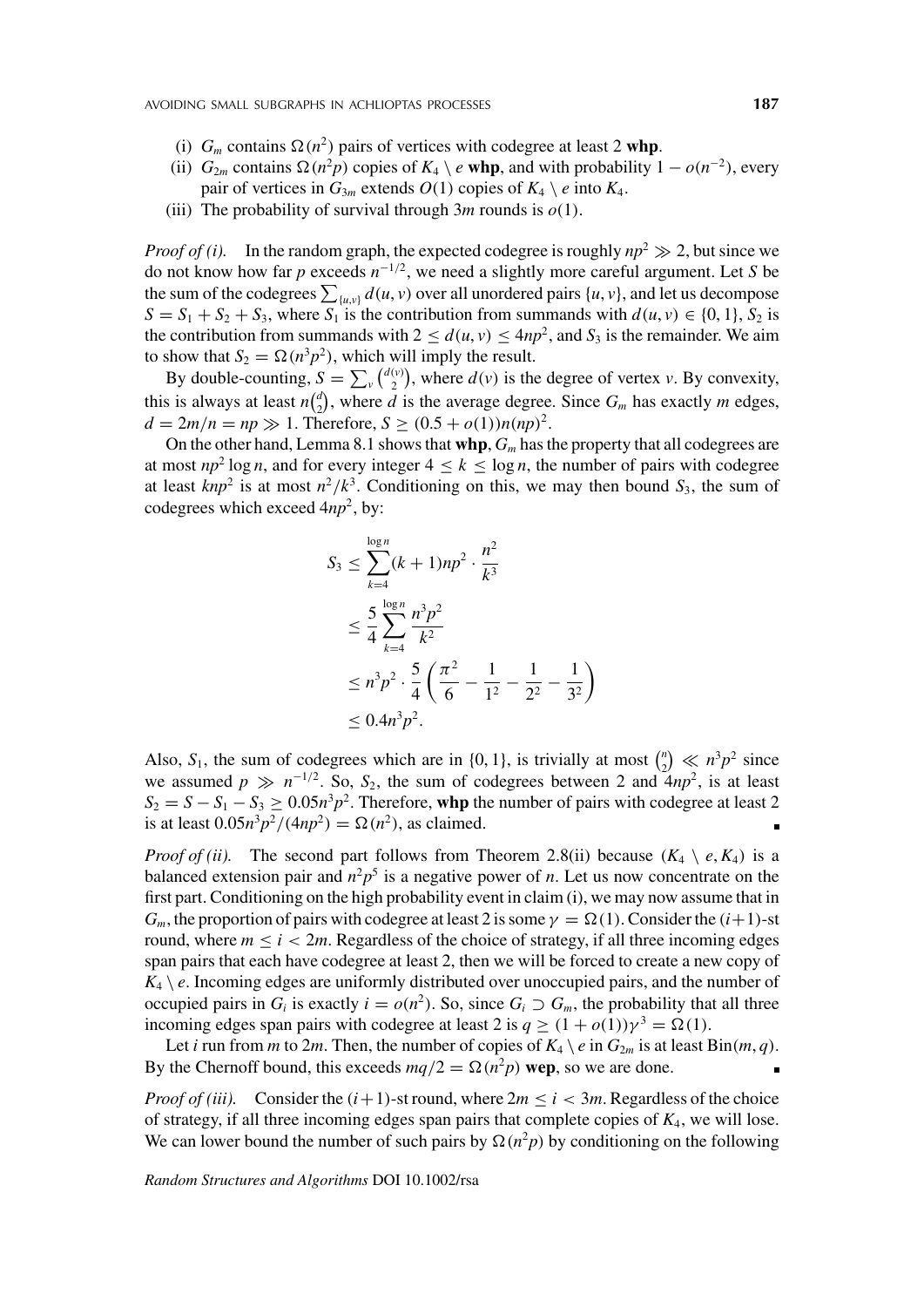events. Let *A* be the event that  $G_{2m}$  contains  $\Omega(n^2p)$  copies of  $K_4 \setminus e$ , which occurs whp by (ii). Also by (ii), with probability  $1 - o(n^{-2})$ , every pair of vertices in  $G_i \subset G_{3m}$  extends  $O(1)$  copies of  $K_4 \setminus e$  into  $K_4$ ; call this event  $B_i$ .

Even after conditioning, the incoming edges in this round are still independently and uniformly distributed over the  $\binom{n}{2} - i = \Theta(n^2)$  unoccupied pairs of  $G_i$ . Therefore, the probability that both pairs complete *K*4, conditioned on survival through the *i*-th round, is  $p_i = \Omega\left(\frac{n^2 p}{n^2}\right)^3$  =  $\Omega(p^3)$ . Letting *i* run from 2*m* to 3*m*, we see that the probability that any strategy can survive for 3*m* rounds is at most

$$
\mathbb{P} \le \mathbb{P}[\neg A] + \sum \mathbb{P}[\neg B_i] + \prod (1 - p_i) \le o(1) + \exp\{-\sum p_i\} \le o(1) + \exp\{-\Omega(n^2p \cdot p^3)\} = o(1) + e^{-\omega(1)} = o(1),
$$

which completes the proof.

It remains to establish Lemma 8.1, which we used to control the distribution of codegrees in claim (i) of the upper bound.

*Proof of Lemma 8.1.* Each codegree is distributed as  $Bin(n - 2, p^2)$ , so a union bound shows that the probability that some codegree exceeds  $np^2 \log n$  is at most

$$
\mathbb{P} \leq n^2 \cdot {n \choose np^2 \log n} (p^2)^{np^2 \log n} \leq n^2 \cdot \left(\frac{enp^2}{np^2 \log n}\right)^{np^2 \log n} = o(1).
$$

Next, fix any  $4 \le k \le \log n$ , and let *X* be the number of pairs with codegree at least  $knp^2$ . Consider an arbitrary vertex *v*, and let  $X_v$  be the number of vertices  $u \neq v$  such that the codegree of  $\{v, u\}$  is at least  $knp^2$ . Note that  $X = \frac{1}{2} \sum X_v$ .

Since  $d(v)$  is binomially distributed Bin $(n - 1, p)$  and  $np$  is a positive power of *n*, the degree  $d(v)$  is at most 1.1*np* wep by Chernoff. Condition on this, and condition further on a neighborhood  $N(v)$  of size  $d(v)$ . For each  $w \notin N(v) \cup \{v\}$ , define the indicator random variable  $I_w$  to be 1 if and only if the codegree of  $\{v, w\}$  is at least  $knp^2$ , or equivalently, if w has at least *knp*<sup>2</sup> neighbors in  $N(v)$ . Note that because we already fixed  $N(v)$ , these  $I_w$  are independent since they are determined by disjoint sets of edges. Yet  $k \ge 4$  and  $np^2 \gg 1$ , so each  $I_w$  has probability

$$
q = \mathbb{P}[I_w] \le \binom{1.1np}{knp^2} p^{knp^2} \le \left(\frac{1.1en p^2}{knp^2}\right)^{knp^2} \le \left(\frac{3}{k}\right)^{knp^2} \ll \frac{1}{k^3}.
$$

Therefore,  $X_v$  is stochastically dominated by  $d(v) + \text{Bin}(n-1-d(v), q)$ . Since  $k \le \log n$ , a Chernoff bound implies that **wep**,  $X_v \leq 1.1np + 2nq = o(n/k^3)$ , which gives  $X = \frac{1}{2} \sum X_v$  $o(n^2/k^3)$ . The result follows by taking a union bound over all *v* and  $4 \le k \le \log n$ .

## **9. CONCLUDING REMARKS**

• Although our theorems treat specific graphs (cycles, cliques, and complete bipartite graphs), we conjecture that the thresholds for avoiding general graphs *H* follow from the natural generalization of the recipe that we used.

To apply our machinery from Section 5, the first thing that we needed to specify was the parameter *s*. This was the number of levels of danger considered by the avoidance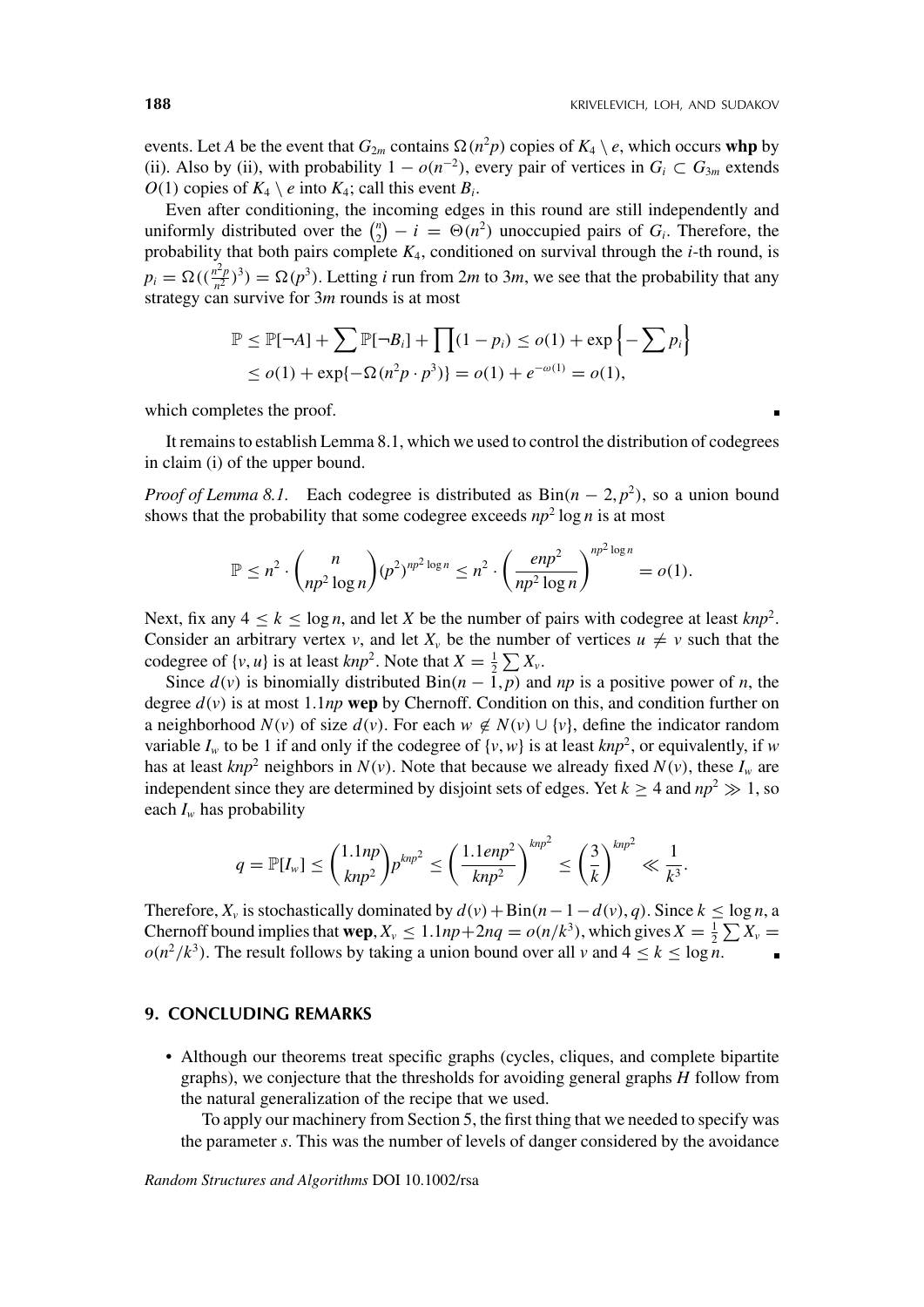strategy in the proof of the lower bound. The correct choice of *s* then determined  $\theta$ , the negative exponent in the threshold (in terms of  $p$ ) for avoidance:

$$
\theta(H,r,s) = \frac{r^{s}(v(H)-2)+2}{r^{s}(e(H)-s)+\frac{r^{s}-1}{r-1}}.
$$

Furthermore, it is clear that the threshold for avoiding any fixed subgraph  $H' \subset H$  is a lower bound for the threshold for avoiding *H* itself. This is because any strategy that avoids  $H'$  will certainly avoid  $H$  as well.

In light of this, we conjecture that the threshold for avoiding *H* in the Achlioptas process with parameter *r* is  $n^{2-\theta^*}$ , where  $\theta^*$  is the minimum value of  $\theta(H', r, s)$  when *s* runs over all nonnegative integers and *H* runs over all subgraphs of *H*.

• Just as in the case of analyzing the Achlioptas process for giant component avoidance [6], one can also consider the offline version of the fixed subgraph avoidance problem. In this offline version, all random *r*-tuples of edges arriving during the process are accessible to an algorithm, and it can make its choices at each round, relying on the perfect knowledge of the past and the future. The question is still how long the algorithm can typically avoid the appearance of a copy of a fixed graph *H*. We expect that in most of the cases there will be a sizable difference between the online and the offline thresholds. Here is a sketch of the illustrative case of  $H = K_3$ ,  $r = 2$ . For this case we can prove that if  $m = o(n^{4/3})$ , then one can whp avoid a copy of  $K_3$  during the first *m* rounds in the offline version. This should be compared to the threshold of  $m = n^{6/5}$  for the online version, given by Theorem 1.1. The argument proceeds as follows. Set  $p = 2m/n^2$ . The offline model in this case can be approximated quite accurately by generating a random graph *G* according to the distribution  $G(n, 2m)$ , and then splitting the edges of *G* randomly into *m* pairs:  $(e_1, f_1), \ldots, (e_m, f_m)$ . Denote the above random matching of  $E(G)$  by  $\pi$ . We use the following strategy, while processing the pairs  $(e_i, f_i)$ : in each pair  $(e_i, f_i)$  choose an arbitrary edge not participating in any triangle in *G*, otherwise pick an arbitrary edge. It is obvious that using this strategy we can only lose (i.e. create a triangle) if *G* contains a triangle with edges  $x_1, x_2, x_3$ such that their respective pairings in  $\pi$  also belong to triangles in *G*. The number of triangles in *G* is **whp** of order  $n^3p^3$ , and therefore the probability of having a triangle whose three edges are paired in  $\pi$  with edges from triangles is at most of order

$$
n^3 p^3 \left(\frac{n^3 p^3}{n^2 p}\right)^3 = n^6 p^9 = o(1).
$$

It would be very interesting to obtain tight results for the offline small subgraph avoidance version of the Achlioptas process for a wide variety of graphs *H* and parameter *r*.

• The appearances of the giant component and of a fixed graph are just two instances that have been addressed so far in the context of the Achlioptas process. Naturally, one can consider other graph theoretic properties as well in this context. We hope to return to questions of this type in the future.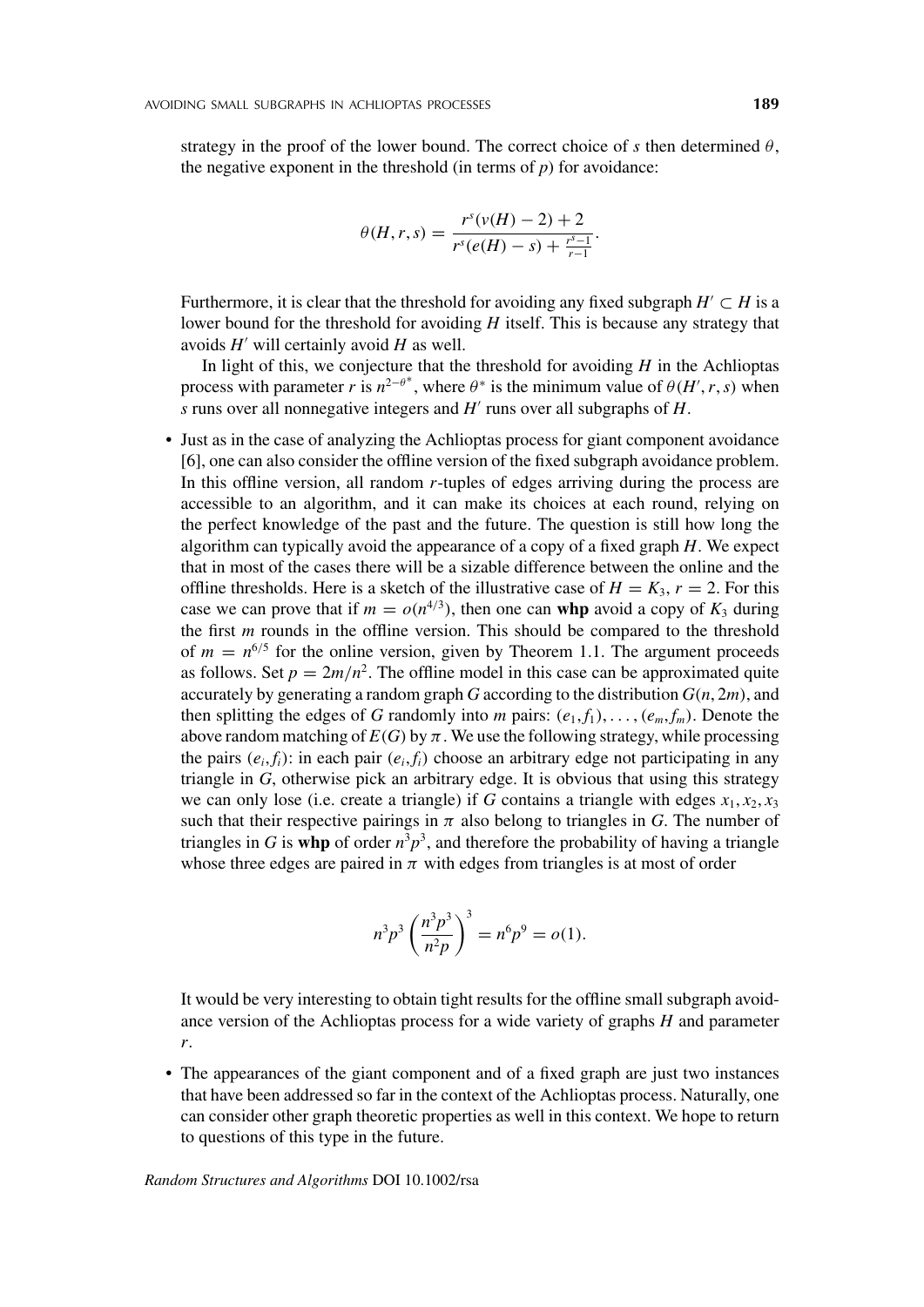#### APPENDIX A: SUPPORTING RESULTS FOR AVOIDING  $K_t$

In this section, we collect the supporting lemmas and inequalities that are used to prove thresholds for avoiding  $K_t$ . Following a suggestion of the referee to shorten this paper, we do not provide complete proofs of all of these results. Rather, we stop once each statement has been reduced to an inequality in several variables. At that point, the remaining analysis is not so interesting, because such statements can of course in theory be verified (although efficient proofs of non-polynomial inequalities in up to eight variables are not necessarily routine). The interested reader can find the complete proofs on the arXiv at http://arxiv.org/abs/0708.0443.

Throughout the appendix, we will set  $s = \lfloor \log_r[(r-1)t+1] \rfloor$ . We begin by proving some basic facts about *s*.

**Lemma A.1.** *For fixed t*  $\geq$  3*, the parameter s is decreasing in r in the range r*  $\geq$  2*.* 

*Proof.* This follows by routine calculus, as it is not difficult to show that  $\frac{\partial f}{\partial r}$  < 0.

**Lemma A.2.** *If t*  $\geq 4$  *and*  $r \geq 2$ *, then*  $s \leq t/2$ *. Furthermore, if*  $t \geq 5$  *and*  $r \geq 2$ *, or if*  $t = 4$  *and*  $r \geq 4$ *, then*  $s < t/2$ *.* 

*Proof.* By Lemma A.1, if  $r \geq 2$ , then  $s \leq \lfloor \log_2(t+1) \rfloor$ , and one may verify that this is in turn  $\leq t/2$  for all  $t \geq 4$ , and  $\lt t/2$  for  $t \geq 5$ . For the other range, when  $r \geq 4$ , Lemma A.1 gives  $s \leq \lfloor \log_4(3t+1) \rfloor$ , which is less than  $t/2$  at  $t = 4$ . This finishes the lemma.

## **1.1. Balanced Graphs and Extensions**

**Lemma A.3.** *For any t*  $\geq 4$  *and r*  $\geq 2$ ,  $K_t \setminus$  *se is a balanced graph.* 

*Proof.* We must show that the edge density (number of edges divided by number of vertices) of  $K_t \setminus se$  is at least as large as the edge density of any of its proper induced subgraphs. The edge density of  $K_t \setminus se$  is exactly  $\left[\binom{t}{2} - s\right] / t$ . Lemma A.2 established that  $s \le t/2$ , so the edge density is at least  $\left[\binom{t}{2} - \frac{t}{2}\right]/t = \binom{t-1}{2}/(t-1)$ . Yet the final quantity is precisely the edge density of  $K_{t-1}$ , which is an upper bound on the edge density of any proper induced subgraph of any *t*-vertex graph, so we are done.

**Lemma A.4.** *For any t*  $\geq 4$  *and r*  $\geq 2$ ,  $K_t \setminus$  *se has the balanced extension property.* 

*Proof.* Fix any graph *G* of the form  $K_t \setminus se$ , and let *u*, *v* be any two nonadjacent vertices of *G*. We must show that the function  $e(H)/(v(H) - 2)$  is maximal at  $H = G$ , where *H* is allowed to range over all induced subgraphs of *G* that contain  $\{u, v\}$ . For any graph *H* with *n* vertices that is missing at least one edge (e.g., the edge between  $\{u, v\}$ ),  $e(H)/(v(H)-2) \le$  $\binom{n}{2} - 1$ / $(n - 2) = (n + 1)/2$ . For any proper induced subgraph  $H \subset G$ , we then have  $e(H)/(v(H)-2) \le t/2$ .

 $\text{Yet } e(G)/(v(G)-2) = \left[\binom{t}{2} - s\right] / (t-2)$ , and Lemma A.2 established that *s* ≤ *t*/2. Using this bound for *s*, we see that  $e(G)/(v(G)-2) \ge \left[\binom{t}{2} - \frac{t}{2}\right]/(t-2) = t/2$ , which matches our upper bound for  $e(H)/(v(H)-2)$ , so we are done.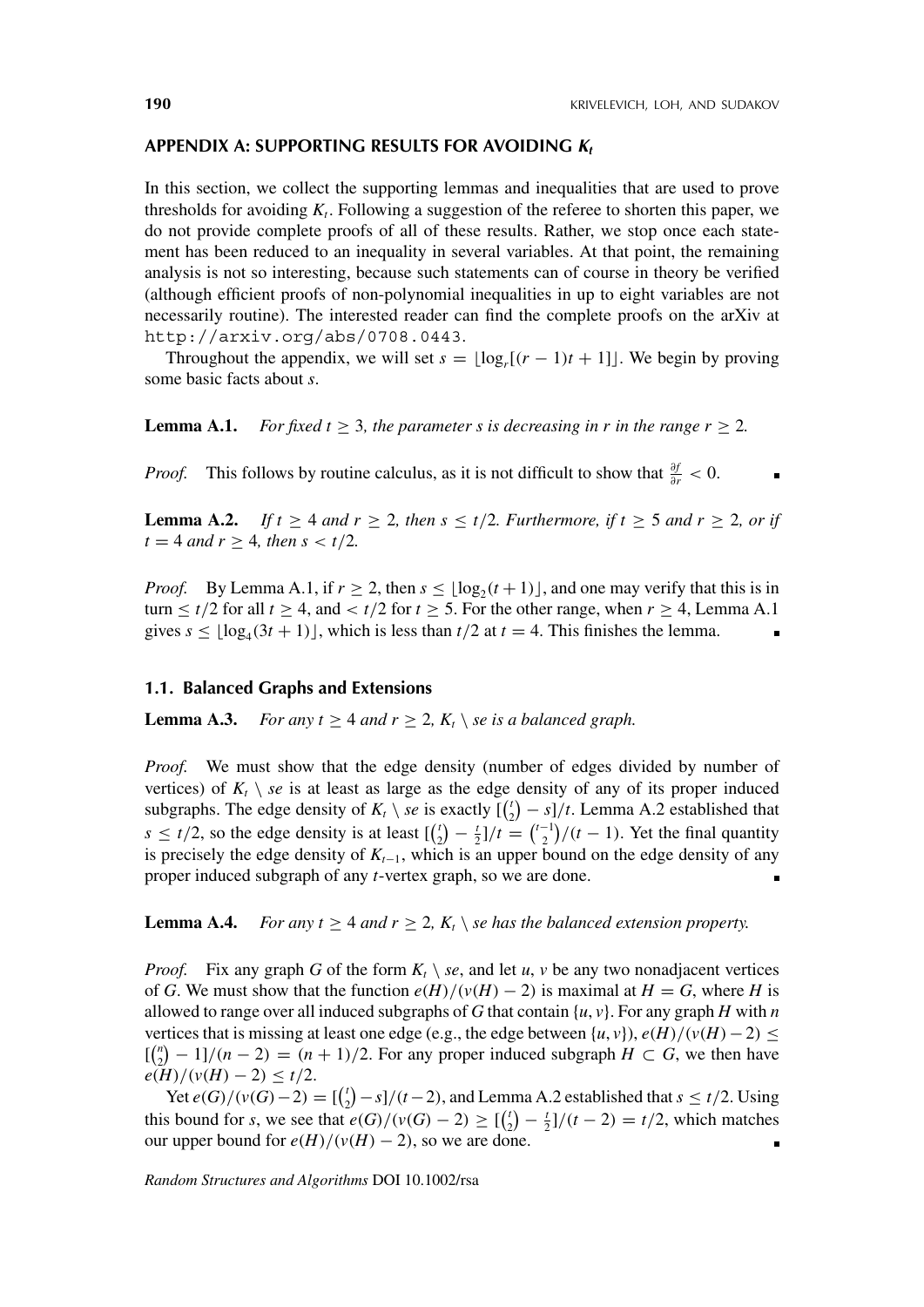**Lemma A.5.** *Suppose that t*  $\geq$  4*. Let*  $H_1 = K_{\lfloor \frac{t}{2} \rfloor, \lceil \frac{t}{2} \rceil}$ *, and arbitrarily choose the rest of the sequence*  $\{H_2, H_3, \ldots, H_f\}$ , where  $H_f = K_t$ , by adding one edge at a time. Then every *consecutive pair*  $(H_k, H_{k+1})$  *is a balanced extension pair.* 

*Proof.* Consider a consecutive pair  $(H_k, H_{k+1})$ . By the construction,  $H_k$  contains a complete bipartite subgraph that was  $H_1$ ; let  $V_1 \cup V_2$  be the corresponding partition of the vertex set. Let *u* and *v* be the endpoints of the edge on which  $H_k$  and  $H_{k+1}$  differ. Without loss of generality, suppose that  $u, v \in V_1$ . (They must lie in the same part because  $H_k$  already contains all edges between  $V_1$  and  $V_2$ .) Now, consider any subsets  $U_1 \subset V_1$  and  $U_2 \subset V_2$ such that  $u, v \in U_1$  and  $U_1 \cup U_2 \neq V_1 \cup V_2$ . Let  $H'_k$  be the subgraph of  $H_k$  induced by  $U_1 \cup U_2$ . It suffices to show that  $e(H_k)/(v(H_k) - 2) \ge e(H'_k)/(v(H'_k) - 2)$ .

Let us denote  $u_1 = |U_1|$ ,  $u_2 = |U_2|$ , and let  $e_1$  and  $e_2$  be the respective numbers of edges of  $H_k$  spanned by  $U_1$  and by  $U_2$ . Since the number of edges between  $V_1$  and  $V_2$  is  $\lfloor \frac{t}{2} \rfloor \lceil \frac{t}{2} \rceil = \lfloor \frac{t^2}{4} \rfloor$ , the number of edges in *H<sub>k</sub>* is at least  $e_1 + e_2 + \lfloor \frac{t^2}{4} \rfloor$ . On the other hand, the number of edges in  $H'_k$  is precisely  $e_1 + e_2 + u_1u_2$ . Thus, the result follows from the inequality below (proved in the full version):

$$
\frac{e_1+e_2+\left\lfloor\frac{t^2}{4}\right\rfloor}{t-2}\geq\frac{e_1+e_2+u_1u_2}{u_1+u_2-2}.
$$

#### **A.2. Inequalities**

For the reader's convenience, we reproduce the definitions of the parameters *s* and *θ*:

$$
s = \lfloor \log_r[(r-1)t+1] \rfloor, \qquad \theta = \frac{r^s(t-2)+2}{r^s\left[\binom{t}{2}-s\right]+\frac{r^s-1}{r-1}}.
$$

The following inequalities are proved in the full version of this paper.

**Inequality A.6.** *Suppose that either t*  $\geq$  5 *and r*  $\geq$  2*, or t* = 4 *and r*  $\geq$  4*. Then*  $-\theta \geq -\lfloor \frac{t}{2} \rfloor^{-1}.$ 

**Inequality A.7.** *For any t* ≥ 4 *and r* ≥ 2*, if p*  $\gg$  *n*<sup>−*θ*</sup>*, then n<sup>t−2</sup><i>p*<sup>(1)</sup><sup>−*s*−1</sup> *is a positive power of n.*

**Inequality A.8.** *Suppose that t*  $\geq 5$  *and r*  $\geq 2$ *, or t* = 4 *and r*  $\geq 4$ *. If p*  $\ll n^{-\theta}$ *, then*  $n^{t-2}p^{t-2}$  *is a negative power of n.* 

### APPENDIX B: SUPPORTING RESULTS FOR AVOIDING  $K_{t,t}$

Coincidentally, the definition of the parameter  $s$  is exactly the same for avoiding  $K_t$  and avoiding  $K_{t,t}$ , so we can still use Lemmas A.1 and A.2 (which prove properties of *s*) in this section. The specification of  $\theta$  will be different, however. For the reader's convenience, we reproduce the definitions here.

$$
s = \lfloor \log_r[(r-1)t+1] \rfloor, \qquad \theta = \frac{r^s(2t-2) + 2}{r^s(t^2 - s) + \frac{r^s - 1}{r-1}}.
$$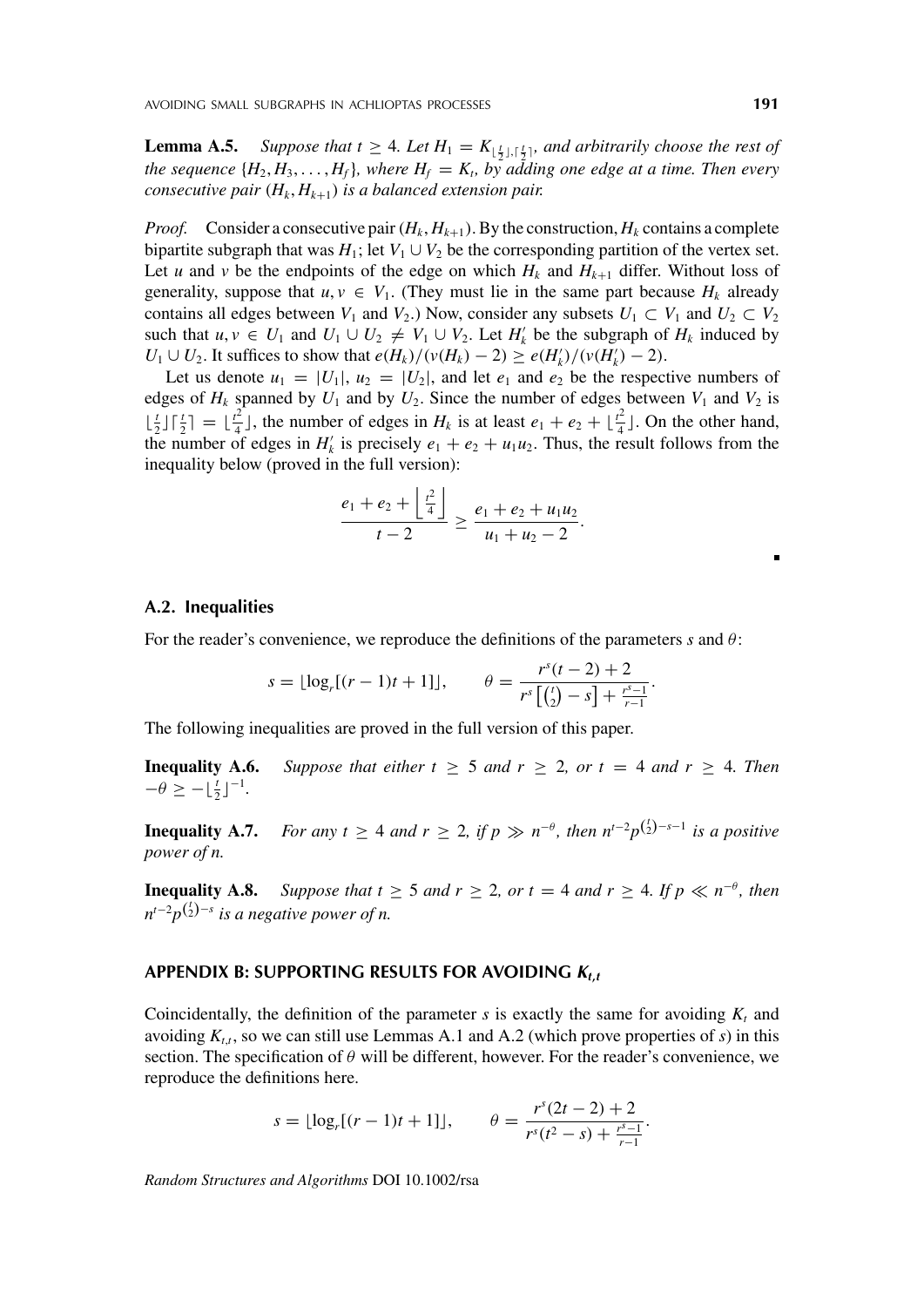# **B.1. Balanced Graphs**

**Lemma B.1.** *For any t*  $\geq 3$  *and r*  $\geq 2$ *, K<sub>t,t</sub></sup> \ se is a balanced graph, except in the case when t* = 3,  $r = 2$ , and the graph is  $K_{2,3}$  with a pendant edge. In that final case, if  $p \gg n^{-18/31}/\log n$ , the number of copies of that graph in  $G_m$  is still  $O(n^6p^7)$  wep.

*Proof.* We must show that the edge density (number of edges divided by number of vertices) of  $K_{t,t} \setminus se$  is at least the edge density of any proper induced subgraph. The edge density of the complete bipartite graph  $K_{a,b}$  is  $ab/(a+b)$ , which is increasing in both *a* and *b*, so the edge density of any proper induced subgraph of  $K_{t,t} \setminus se$  is at most  $t(t-1)/(2t-1)$ . On the other hand, the edge density of  $K_{t,t} \setminus se$  is precisely  $(t^2 - s)/(2t)$ , so we must show that

$$
\frac{t(t-1)}{2t-1} \le \frac{t^2-s}{2t}.
$$

Clearing the denominators, this is equivalent to

$$
2t^3 - 2t^2 \le 2t^3 - t^2 - s(2t - 1).
$$

Rearranging terms, this is equivalent to

$$
s \leq \frac{t^2}{2t-1}.
$$

Now if  $t \geq 4$ , Lemma A.2 bounds  $s \leq t/2$ , which finishes the inequality.

The only remaining case is  $t = 3$ . However, Lemma A.1 established that the dependence of  $s = |log_r[(r - 1)t + 1]|$  on *r* was decreasing, so  $s = 1$  for  $r \ge 3$ , and  $s = 2$  for  $r = 2$ . One may manually verify that of all of the graphs of the form  $K_{3,3} \setminus e$  and  $K_{3,3} \setminus 2e$ , the only one which is not balanced is the deletion from  $K_{33}$  of two edges incident to the same vertex, which is  $K_{2,3}$  with a pendant edge, as claimed. Since that graph, which we denote  $K_{2,3} + e$ , arises only when  $s = 2$ , this happens only when  $r = 2$ .

Now let us bound the number of copies of that graph in  $G(n, p)$ , when  $p \gg n^{-\theta}/\log n$ . In the case  $t = 3, r = 2$ , we have  $\theta = -\frac{18}{31}$ , and so  $n^5p^6$ , roughly the expected number of copies of  $K_{2,3}$  in the random graph, is a positive power of *n*. So, since  $K_{2,3}$  is balanced, Theorem 2.6 bounds the number of copies of  $K_{2,3}$  in  $G_m$  by  $O(n^5p^6)$  wep. Also, *np* is a positive power of *n*, so we may bound all degrees by 2*np* **wep**. If both situations hold, we may conclude that the number of copies of  $K_{2,3} + e$  is  $O(n^5p^6 \cdot np) = O(n^6p^7)$ , as desired.

# **Lemma B.2.** *For any*  $t \geq 3$  *and*  $r \geq 2$ *,*  $K_{t,t} \setminus se$  *has the balanced extension property.*

*Proof.* Fix any graph *G* of the form  $K_{t,t} \setminus se$ , and let *u*, *v* be any two nonadjacent vertices of *G*. We must show that the function  $e(H)/(v(H)-2)$  is maximized at  $H = G$ , where *H* is allowed to range over all proper induced subgraphs of *G* that contain  $\{u, v\}$ . Any such *H* is still bipartite with respect to *G*'s bipartition; suppose that it has *a* vertices on one side and *b* on the other. Since we assumed that *H* is missing at least the edge joining  $\{u, v\}$ , we must have  $e(H)/(v(H)-2) \leq (ab-1)/(a+b-2)$ . This is increasing in both *a* and *b*, so its maximum over proper induced subgraphs *H* is  $[t(t-1)-1]/(2t-3)$ . Thus, the result follows from the inequality below (proved in the full version):

$$
\frac{t^2 - s}{2t - 2} \ge \frac{t(t - 1) - 1}{2t - 3}.
$$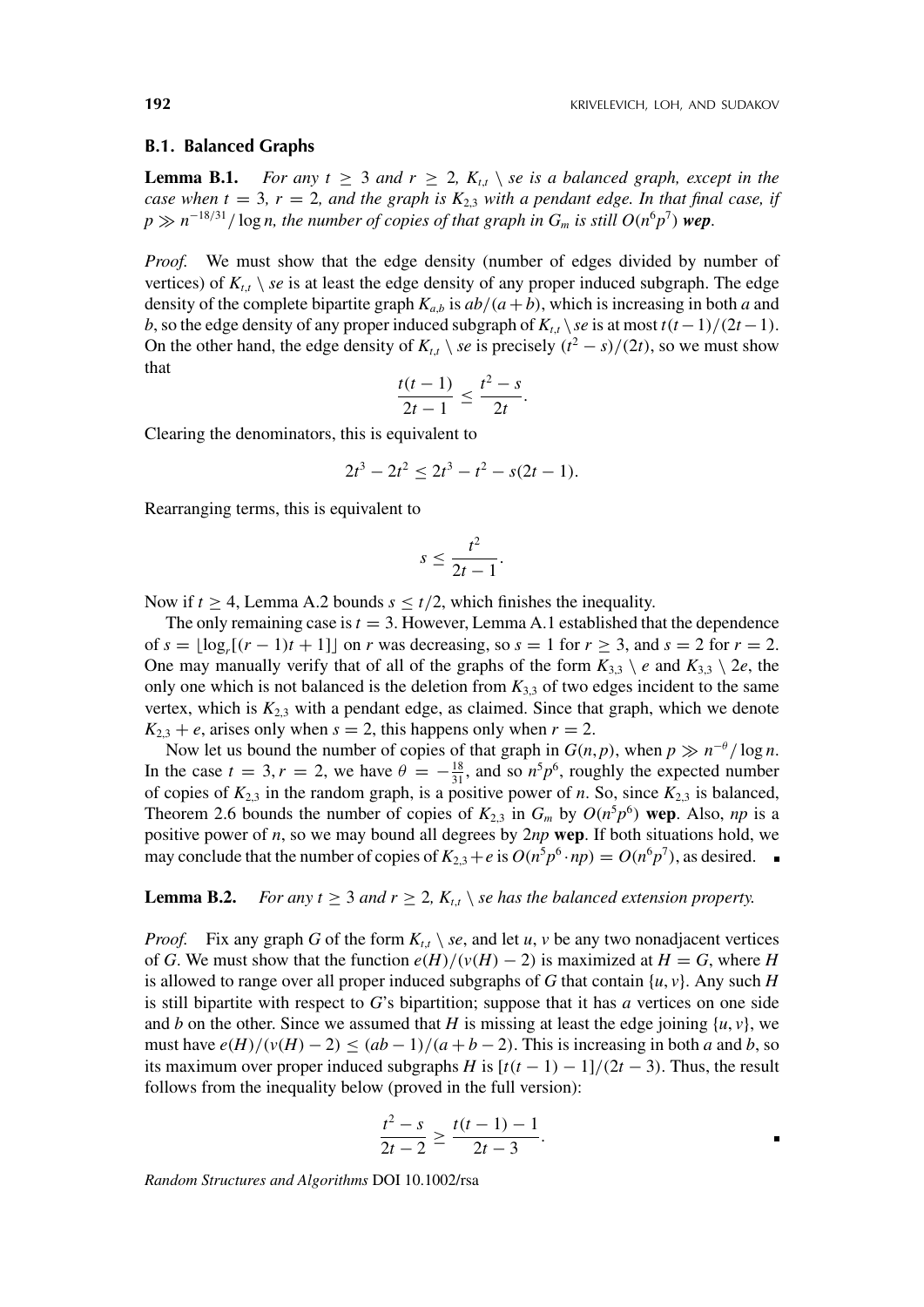**Lemma B.3.** *For any fixed positive integer k, consider the following 4-partite graph, which we call H*<sub>1</sub>*. Let the parts be*  $V_1, V_2, V_3, V_4$ *, with*  $|V_1| = |V_2| = k$  *and*  $|V_3| = |V_4| = 1$ *, and place edges such that*  $(V_1, V_2)$ ,  $(V_1, V_4)$ *, and*  $(V_3, V_2)$  *are complete bipartite. There are no more edges. Let H*<sup>2</sup> *be obtained from H*<sup>1</sup> *by adding the edge between V*<sup>3</sup> *and V*4*. Then*  $(H_1, H_2)$  *is a balanced extension pair.* 

*Proof.* Consider any subsets  $U_1 \subset V_1$  and  $U_2 \subset V_2$ , and let  $H'_1$  be the subgraph of  $H_1$ induced by  $U_1 \cup U_2 \cup V_3 \cup V_4$ . We must show that  $e(H'_1)/(v(H'_1) - 2) \le e(H_1)/(v(H_1) - 2)$ . Let  $a = |U_1|$  and  $b = |U_2|$ . Then,  $\frac{e(H'_1)}{v(H'_1)-2} = \frac{ab + a+b}{a+b} = \frac{ab}{a+b} + 1$ , which is increasing in both *a* and *b*. Therefore,  $\frac{e(H'_1)}{v(H'_1)-2} \le \frac{k^2+k+k}{k+k} = \frac{e(H_1)}{v(H_1)-2}$ , and we are done.

**Lemma B.4.** *Suppose that t is even and at least* 4*. Let H*<sup>1</sup> *be the 4-partite graph with* parts  $V_1, V_2, V_3, V_4$ , each of size t/2, and edges such that  $(V_1, V_2)$ ,  $(V_1, V_4)$ , and  $(V_3, V_2)$  are *complete bipartite. Let*  $\{H_2, \ldots, H_{1+(t/2)}\}$  *be obtained by successively adding single edges until*  $H_{1+(t/2)}$  *has a perfect matching between*  $V_3$  *and*  $V_4$ *. Then, arbitrarily choose the rest of the sequence*  $\{H_{2+(t/2)}, \ldots, H_f\}$  *by adding one edge at a time, until the final term is the complete bipartite graph*  $K_{t,t}$  *with bipartition*  $(V_1 \cup V_3, V_2 \cup V_4)$ *. Then every consecutive pair*  $(H_k, H_{k+1})$  *is a balanced extension pair.* 

The proof breaks into two cases, since there are two stages of edge addition. To give a flavor of the argument, we show how to reduce one of the cases to an inequality in several variables.

*Proof of Lemma B.4 for k*  $\leq t/2$ . Consider a consecutive pair  $(H_k, H_{k+1})$ . By the construction,  $H_k$  has the following structure. The vertex set is partitioned into  $V_1 \cup V_2 \cup V_3 \cup V_4$ , with all parts of size  $t/2$ . The pairs  $(V_1, V_2)$ ,  $(V_1, V_4)$ , and  $(V_3, V_2)$  are complete bipartite graphs, and there is a  $(k - 1)$ -edge matching between  $V_3$  and  $V_4$ . There are no other edges. Also, there is a pair of vertices  $u \in V_3$ ,  $v \in V_4$ , not involved in the  $(k - 1)$ -edge matching, at which the addition of an edge creates  $H_{k+1}$ . Now consider any family of subsets  $U_i \subset V_i$ such that  $u \in U_3$  and  $v \in U_4$ . Let  $H'_k$  be the subgraph of  $H_k$  induced by  $\cup U_i$ . We must show that  $e(H'_{k})/(v(H'_{k}) - 2) \le e(H_{k})/(v(H_{k}) - 2)$ .

For brevity, let  $a = |U_1|$ ,  $b = |U_2|$ ,  $c = |U_3|$ , and  $d = |U_4|$ . Since the edges between  $U_3$ and  $U_4$  form a matching of at most  $k - 1$  edges which does not involve  $u \in U_3$  or  $v \in U_4$ , there can be at most  $\min\{c-1, d-1, k-1\} = \min\{c, d, k\} - 1$  edges there. Therefore,

$$
\frac{e(H'_{k})}{v(H'_{k})-2} \leq \frac{ab+ad+cb+(\min\{c,d,k\}-1)}{a+b+c+d-2}.
$$

The result follows by showing that the right hand side is at most  $\frac{\frac{3}{4}t^2+(k-1)}{2t-2} = \frac{e(H_k)}{v(H_k)-2}$ , which is done in the full version of this article.

**Lemma B.5.** *Suppose that t is odd and at least 3. Let H*<sup>1</sup> *be a 6-partite graph with parts*  ${V_i}_1^6$  *such that*  $V_3$  *and*  $V_4$  *are singletons, and the other four parts each have size*  $\lfloor t/2 \rfloor$ *. Let there be edges be such that the two pairs*  $(V_1, V_2)$  *and*  $(V_5, V_6)$  *are each complete bipartite graphs, let the vertex in V<sub>3</sub> be adjacent to all of*  $V_2 \cup V_4 \cup V_6$ *, and let the vertex in V<sub>4</sub> be adjacent to all of*  $V_1 \cup V_3 \cup V_5$ *. There are no more edges.*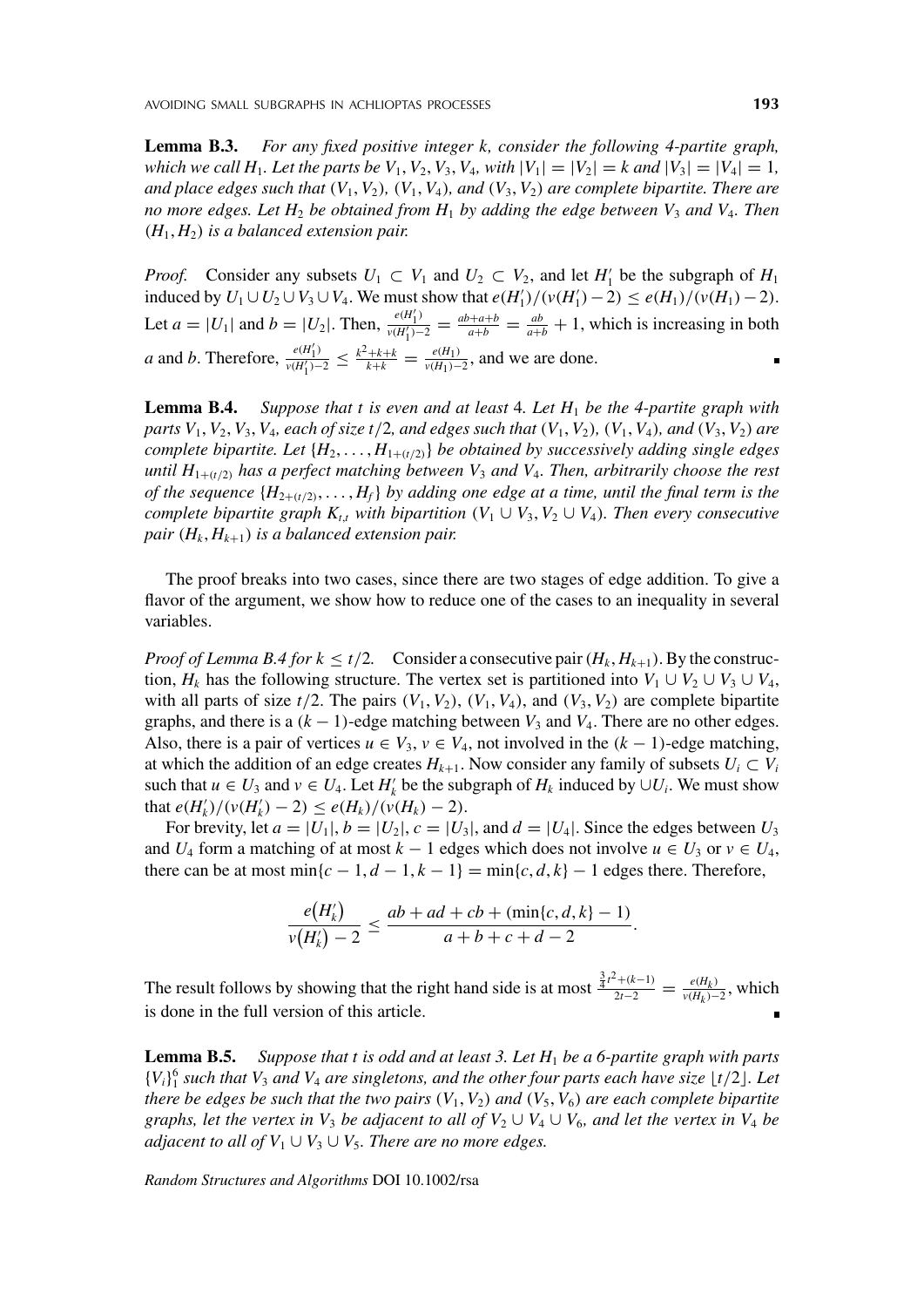*Let*  $\{H_2, \ldots, H_{1+|t/2|}\}$  *be obtained by successively adding single edges until*  $H_{1+|t/2|}$  *has a perfect matching between V*<sup>1</sup> *and V*6*. To create the next t/*2 *graphs in the sequence, we put down a matching between V*<sup>5</sup> *and V*2*, one edge at a time. Finally, arbitrarily choose the rest of the sequence*  $\{H_{2+2\{t/2\}}, \ldots, H_f\}$  *by adding one edge at a time, until the final term is the complete bipartite graph*  $K_{t,t}$  *with bipartition*  $(V_1 \cup V_3 \cup V_5, V_2 \cup V_4 \cup V_6)$ *.* 

*Then every consecutive pair*  $(H_k, H_{k+1})$  *is a balanced extension pair.* 

The proof breaks into three cases, since there are three stages of edge addition. To give a flavor of the argument, we show how to reduce one of the cases to an inequality in several variables.

*Proof of Lemma B.5 for k* > 2 $\lfloor t/2 \rfloor$ . Consider a consecutive pair  $(H_k, H_{k+1})$ . By construction,  $H_k$  has the following structure. The vertex set is partitioned into  $\{V_i\}_1^6$ , with  $|V_3| = |V_4| = 1$  and all other  $|V_i| = \lfloor t/2 \rfloor$ . The pairs  $(V_1, V_2)$  and  $(V_5, V_6)$  are each complete bipartite graphs, the vertex in  $V_3$  is adjacent to all of  $V_2 \cup V_4 \cup V_6$ , the vertex in  $V_4$  is adjacent to all of  $V_1 \cup V_3 \cup V_5$ , there is a perfect  $\lfloor t/2 \rfloor$ -edge matching between  $V_1$  and  $V_6$ , and another perfect matching between  $V_5$  and  $V_2$ . There may be some more edges as well between  $V_1$  and  $V_6$  or between  $V_5$  and  $V_2$ , but not all such edges are present: without loss of generality, let us suppose that there are two vertices  $u \in V_1$  and  $v \in V_6$  such that there is no edge between *u* and *v*. There are no more edges in the entire graph. Also,  $H_{k+1}$  is obtained from  $H_k$  by adding the edge joining *u* and *v*. Now, consider any family of subsets  $U_i \subset V_i$ such that  $u \in U_1$  and  $v \in U_6$ . Let  $H'_k$  be the subgraph of  $H_k$  induced by  $\cup U_i$ . We must show that  $e(H'_{k})/(v(H'_{k}) - 2) \le e(H_{k})/(v(H_{k}) - 2)$ .

For brevity, let  $a = |U_1|$ ,  $b = |U_2|$ ,  $c = |U_3|$ ,  $d = |U_4|$ ,  $e = |U_5|$ , and  $f = |U_6|$ . Let *E* be the number of edges in  $H_k$  between  $U_1$  and  $U_6$  or between  $U_5$  and  $U_2$ . Then

$$
\frac{e(H_k')}{v(H_k') - 2} = \frac{ab + ef + c(b+f) + (a+e)d + cd + E}{a+b+c+d+e+f-2}.
$$
 (1)

Next, recall that  $H_k$  contained a perfect  $\frac{|t/2|}{\text{edge matching}}$  between  $V_1$  and  $V_6$ , and between *V*<sup>5</sup> and *V*2. The maximum number of edges of these matchings that are included in *E* (i.e., go between  $U_1$  and  $U_6$ , or between  $U_5$  and  $U_2$ ) is  $\min\{a, f\} + \min\{b, e\} \leq (a+f+b+e)/2$ . Therefore, the number of edges in  $H_k$  between  $V_1$  and  $V_6$  or between  $V_5$  and  $V_2$  is at least  $E + 2\lfloor \frac{t}{2} \rfloor - \frac{a+b+e+f}{2}$ . The rest of the edges in  $H_k$  are easy to count:  $(V_1, V_2)$  and  $(V_5, V_6)$  are complete bipartite subgraphs  $K_{\lfloor t/2 \rfloor, \lfloor t/2 \rfloor}$ , the vertex in  $V_3$  is adjacent to all of  $V_2 \cup V_4 \cup V_6$ , and the vertex in  $V_4$  is adjacent to all of  $V_1 \cup V_3 \cup V_5$ . Therefore,

$$
\frac{e(H_k)}{v(H_k)-2} \ge \frac{2\left\lfloor \frac{t}{2} \right\rfloor^2 + \left[4\left\lfloor \frac{t}{2} \right\rfloor + 1\right] + \left[E+2\left\lfloor \frac{t}{2} \right\rfloor - \frac{a+b+e+f}{2} \right]}{2t-2}.
$$
 (2)

The result follows by proving that the right hand side of (1) is at most the right hand side of (2). The full version of this article contains the details.

#### **B.2. Inequalities**

The following inequalities are proved in the full version of this article.

**Inequality B.6.** *Suppose that t*  $\geq 3$  *and r*  $\geq 2$ *. Then*  $-\theta > -\frac{2}{t}$ *.*